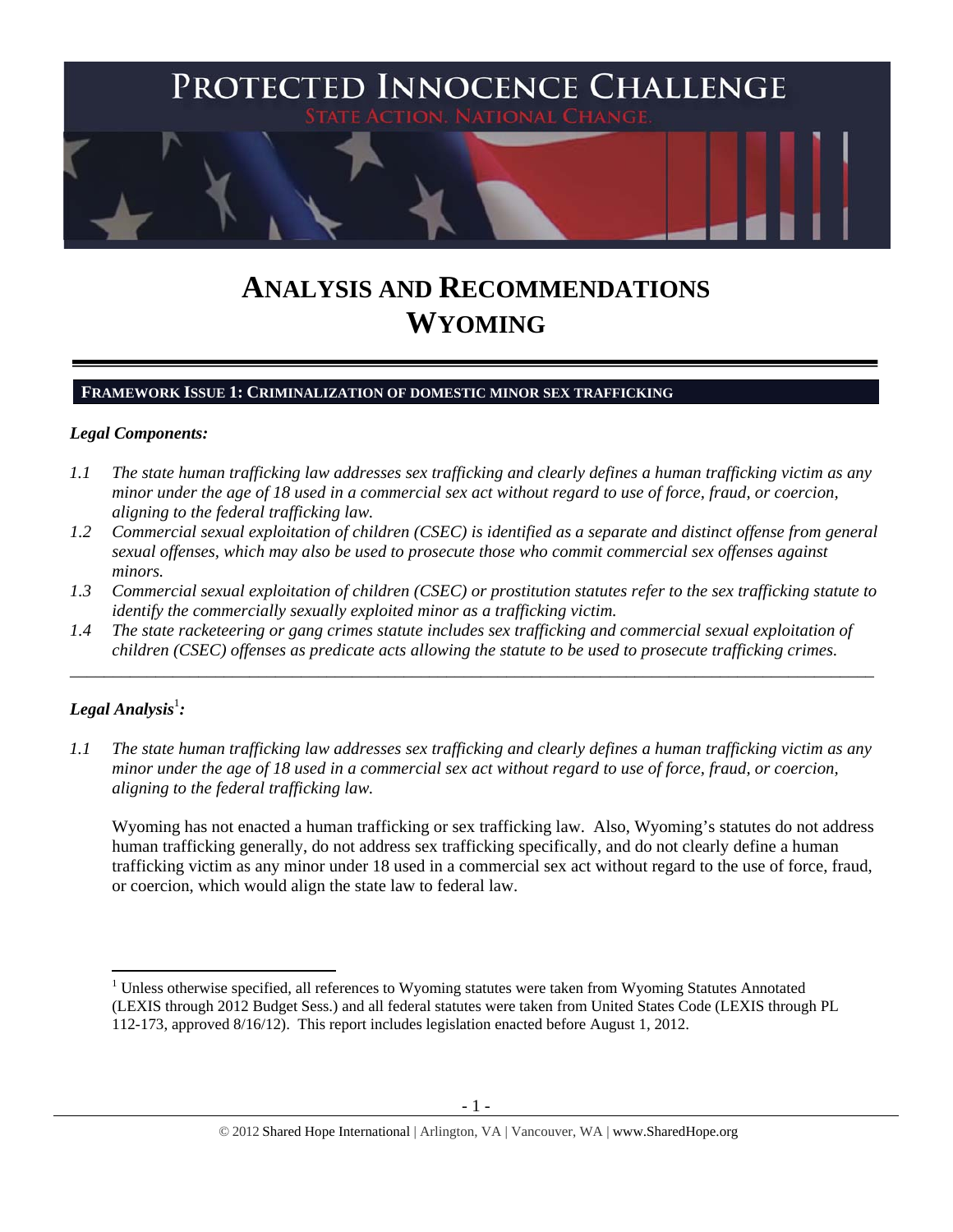- 1.1.1 Recommendation: Enact a sex trafficking statute that establishes the crime of domestic minor sex trafficking and does not require proof of the use of force, fraud, or coercion when the victim is a minor under  $18<sup>2</sup>$
- *1.2 Commercial sexual exploitation of children (CSEC) is identified as a separate and distinct offense from general sexual offenses, which may also be used to prosecute those who commit commercial sex offenses against minors.*

The following laws treat CSEC as distinct crimes.

- 1. Pursuant to Wyo. Stat. Ann. § 6-4-103(a) (Promoting prostitution; penalties), "A person commits a felony if he: (i) Knowingly or intentionally entices or compels another person to become a prostitute . . . ." Where the "person enticed or compelled is under eighteen (18) years of age," a conviction for violating Wyo. Stat. Ann. § 6-4-103(a) is punishable as a felony by imprisonment up to 5 years, a fine not to exceed \$5,000, or both.<sup>3</sup> Wyo. Stat. Ann. § 6-4-103(b).
- 2. Pursuant to Wyo. Stat. Ann. § 6-4-303(b)(i), (ii) (Sexual exploitation of children; penalties; definitions),

. . . .

A person is guilty of sexual exploitation of a child<sup>4</sup> if, for any purpose, he knowingly: (i) Causes, induces, entices, coerces or permits a child to engage in, or be used for, the making of child pornography; $5$ 

<sup>(</sup>ii) Causes, induces, entices or coerces a child to engage in, or be used for, any explicit sexual  $\text{conduct:}^6$ 

<sup>&</sup>lt;sup>2</sup> Recommendations within this report are predicated upon the recommendations in Section 1.1.1 being previously or simultaneously implemented.

 $3$  The penalties listed in this report are found in the relevant laws, and, for the statutes that do not set out a fine, a general felony fine provisions is found in Wyo. Stat. Ann. § 6-10-102 (Imposition of fine for any felony; maximum fine where not established by statute; court automation fee; indigent civil legal services fee). In addition to the penalties established in the relevant law, defendants who are considered "habitual criminals" may receive enhanced sentences. Wyo. Stat. Ann. § 6-10-201 ("Habitual criminal" defined; penalties). A habitual criminal is one who "is convicted of a violent felony" and "has been convicted of a felony on two (2) or more previous charges separately brought and tried which arose out of separate occurrences in this state or elsewhere." Wyo. Stat. Ann. § 6-10- 201(a). A "violent felony" is defined by Wyo. Stat. Ann. §  $6-1-104(a)(xii)$  to include, among other crimes, kidnapping, sexual assault in the first or second degree, or sexual abuse of a minor in the first or second degree when the victim is under 13 and the offender is 16 or older. Habitual criminals shall be punished by imprisonment for 10– 50 years if the defendant has 2 prior felony convictions, or life imprisonment if the defendant has 3 or more prior felony convictions. Wyo. Stat. Ann. § 6-10-201(b).

<sup>&</sup>lt;sup>4</sup> Wyo. Stat. Ann. § 6-4-303(a)(i) defines "child" as "a person under the age of eighteen (18) years."<br><sup>5</sup> Wyo. Stat. Ann. § 6.4.303(a)(ii) states:  $5$  Wyo. Stat. Ann. § 6-4-303(a)(ii) states:

<sup>(</sup>ii) "Child pornography" means any visual depiction, including any photograph, film, video, picture, computer or computer-generated image or picture, whether or not made or produced by electronic, mechanical or other means, of explicit sexual conduct, where:

<sup>(</sup>A) The production of the visual depiction involves the use of a child engaging in explicit sexual conduct;

<sup>(</sup>B) The visual depiction is of explicit sexual conduct involving a child or an individual virtually indistinguishable from a child; or

<sup>(</sup>C) The visual depiction has been created, adapted or modified to depict explicit sexual conduct involving a child or an individual virtually indistinguishable from a child.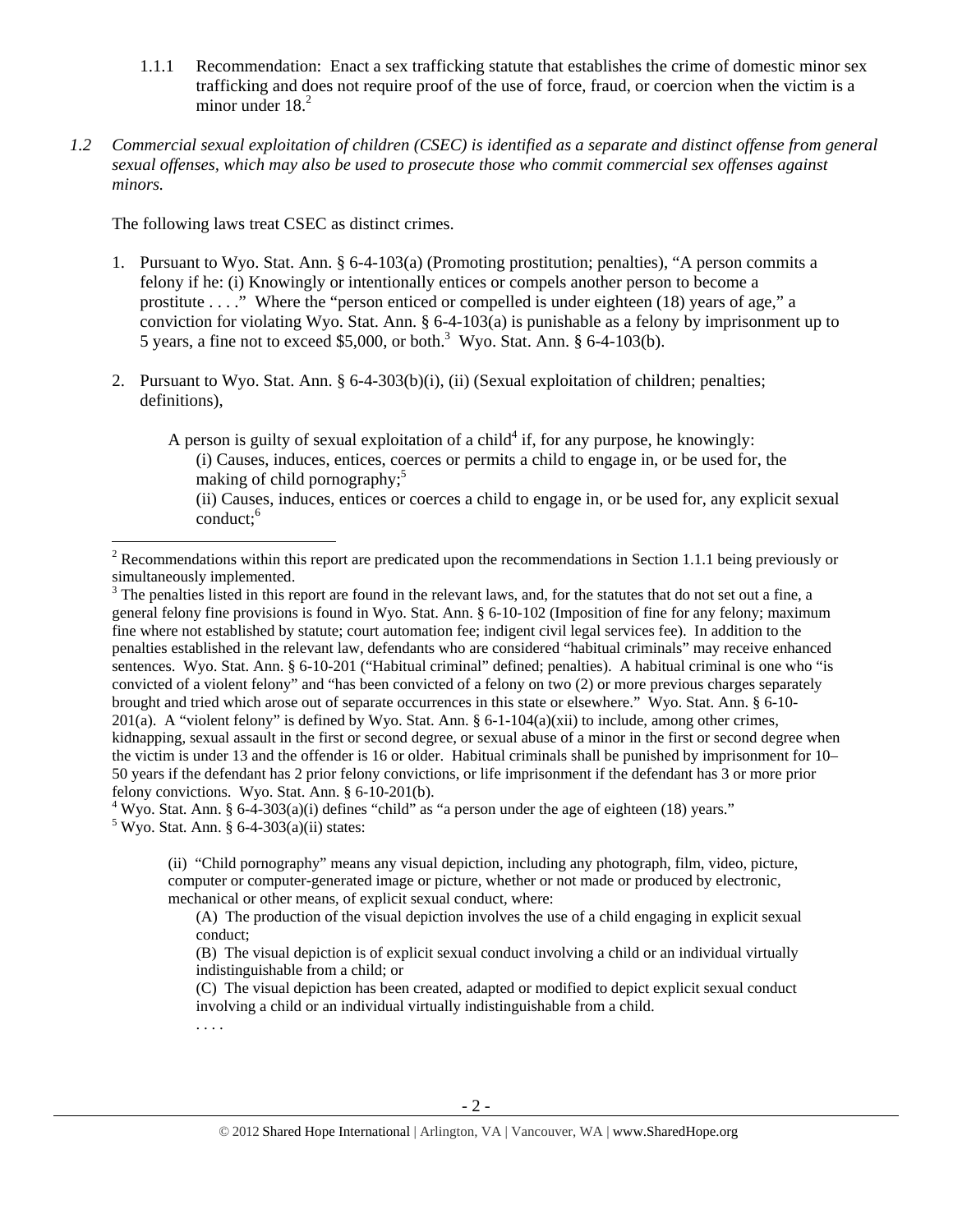A first time conviction under Wyo. Stat. Ann. § 6-4-303(b)(i), (ii) is punishable as a felony by imprisonment for 5–12 years, a fine not to exceed \$10,000, or both. Wyo. Stat. Ann. § 6-4-303(c). A subsequent conviction for violating Wyo. Stat. Ann. § 6-4-303(b)(i), (ii) is punishable by imprisonment for 7–12 years, a fine not to exceed \$10,000, or both. Wyo. Stat. Ann. § 6-4-303(e).

. . . .

Several other non-commercial sex offenses may be applicable in cases involving the commercial sexual exploitation of a child. Such laws include the following:

1. Wyo. Stat. Ann. § 6-2-318 (Soliciting to engage in illicit sexual relations; penalty) states,

Except under circumstances constituting sexual assault in the first, second or third degree as defined by W.S. 6-2-302 through 6-2-304, or sexual abuse of a minor in the first, second, third or fourth degree as defined by W.S. 6-2-314 through 6-2-317, anyone who has reached the age of majority and who solicits, $\frac{7}{1}$  procures or knowingly encourages anyone less than the age of fourteen (14) years, or a person purported to be less than the age of fourteen (14) years, to engage in sexual intrusion as defined in W.S. 6-2-301 is guilty of a felony  $\dots$ 

A conviction for violating Wyo. Stat. Ann. § 6-2-318 is punishable by imprisonment up to 5 years and a possible fine not to exceed \$10,000. Wyo. Stat. Ann. §§ 6-2-318, 6-10-102.

2. Under Wyo. Stat. Ann. § 6-2-314(a)(i) (Sexual abuse of a minor in the first degree; penalties) a person commits a crime when "[b]eing sixteen (16) years of age or older, the actor inflicts sexual intrusion on a victim who is less than thirteen (13) years of age."8 A conviction under this statute is generally punishable by imprisonment up to 50 years, "unless the person convicted qualifies under W.S. 6-2-306(e) [Penalties for sexual assault]," which requires a defendant with prior convictions for specific sex crimes to receive life imprisonment without the possibility of parole.<sup>9</sup> Wyo. Stat. Ann.

 $8$  Wyo. Stat. Ann. § 6-2-301(a)(vii) (Definitions) defines "sexual intrusion" as follows:

(A) Any intrusion, however slight, by any object or any part of a person's body, except the mouth, tongue or penis, into the genital or anal opening of another person's body if that sexual intrusion can reasonably be construed as being for the purposes of sexual arousal, gratification or abuse; or

(B) Sexual intercourse, cunnilingus, fellatio, analingus or anal intercourse with or without emission. 9  $9$  Wyo. Stat. Ann. § 6-2-306(e) provides,

An actor who is convicted of sexual abuse of a minor under W.S. 6-2-314 or 6-2-315 shall be punished by life imprisonment without parole if the actor has one (1) or more previous convictions for a violation of W.S. 6-2-302 [Sexual assault in the first degree] through 6-2-304 [Sexual assault in the third degree], 6-2- 314 or 6-2-315, or a criminal statute containing the same or similar elements as the crimes defined by W.S.

 <sup>6</sup> Wyo. Stat. Ann. § 6-4-303(a)(iii) defines "explicit sexual conduct" as "actual or simulated sexual intercourse, including genital-genital, oral-genital, anal-genital or oral-anal, between persons of the same or opposite sex, bestiality, masturbation, sadistic or masochistic abuse or lascivious exhibition of the genitals or pubic area of any person."<br><sup>7</sup> "Solici

 <sup>&</sup>quot;Solicit" is not defined in either Wyo. Stat. § 6-2-301 (the definitions for the sexual offenses) or Wyo. Stat. § 6-1- 104 (the general definitions for all criminal laws). In *Blakeman v. State*, 100 P.3d 1229, 1234–36 (Wyo. 2004) (decided under prior law), the Supreme Court of Wyoming held that the district court made no error in instructing the jury on the definition of "solicit," which defined "solicit" as "'(1) to ask or seek earnestly or pleadingly, (2) to tempt or to entice someone to do wrong, (3) to approach for some immoral purpose.'"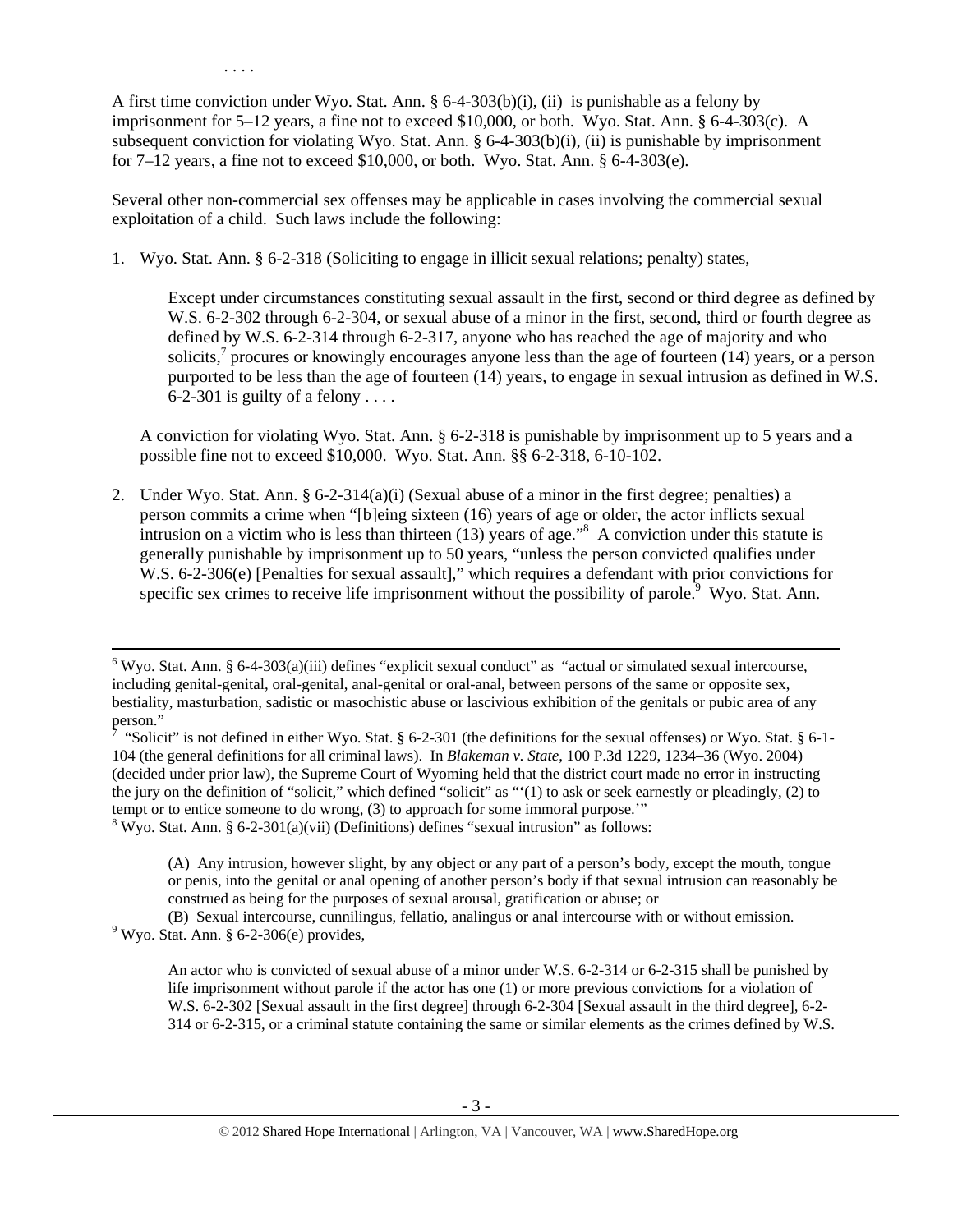§§ 6-2-314(b), 6-2-306(e). However, if the person convicted for violating this statute is 21 years of age or older, the defendant will receive imprisonment for 25–50 years, "unless the person convicted qualified under W.S. 6-2-306(e)." Wyo. Stat. Ann.  $\S$  6-2-314(c). In either case, the court may order the defendant to pay a possible fine not to exceed \$10,000 in addition to his sentence. Wyo. Stat. Ann. §  $6-10-102$ <sup>10</sup>

3. Pursuant to Wyo. Stat. Ann.  $\S 6$ -2-315(a)(i), (ii) (Sexual abuse of a minor in the second degree),

Except under circumstance constituting sexual abuse of a minor in the first degree as defined by W.S. 6-  $2-314$ , an actor commits the crime of sexual abuse of a minor in the second degree if:

(i) Being seventeen (17) years of age or older, the actor inflicts sexual intrusion on a victim who is thirteen (13) through fifteen (15) years of age, and the victim is at least four (4) years younger than the actor;

(ii) Being sixteen (16) years of age or older, the actor engages in sexual contact<sup>11</sup> of a victim who is less than thirteen (13) years of age;

A conviction for violating Wyo. Stat. Ann. § 6-2-315(a)(i), (ii) is punishable by imprisonment up to 20 years and a possible fine not to exceed \$10,000, "unless the person convicted qualifies under W.S. 6-2- 306(e)," to be punished by life imprisonment without the possibility of parole.<sup>12</sup> Wyo. Stat. Ann.  $886-2-$ 315(b), 6-2-306(e), 6-10-102.

4. Wyo. Stat. Ann. § 6-2-316(a) (Sexual abuse of a minor in the third degree) states in part,

Except under circumstance constituting sexual abuse of a minor in the first or second degree as defined by W.S. 6-2-314 and 6-2-315, an actor commits the crime of sexual abuse of a minor in the third degree if:

(i) Being seventeen (17) years of age or older, the actor engages in sexual contact with a victim who is thirteen (13) through fifteen (15) years of age, and the victim is at least four (4) years younger than the actor;

. . . .

(iii) Being less than sixteen (16) years of age, the actor inflicts sexual intrusion on a victim who is less than thirteen (13) years of age, and the victim is at least three (3) years younger than the actor; or

(iv) Being seventeen (17) years of age or older, the actor knowingly takes immodest, immoral or indecent liberties with a victim who is less than seventeen (17) years of age and the victim is at least four (4) years younger than the actor.

A conviction for violating Wyo. Stat. Ann. § 6-2-316(a) is punishable by imprisonment up to 15 years and a possible fine not to exceed \$10,000. Wyo. Stat. Ann. §§ 6-2-316(b), 6-10-102.

<u> 1989 - Johann Stein, marwolaethau a bhannaich an t-an an t-an an t-an an t-an an t-an an t-an an t-an an t-a</u>

<sup>6-2-302</sup> through 6-2-304, 6-2-314 or 6-2-315, which convictions resulted from charges separately brought and which arose out of separate occurrences in this state or elsewhere.<br><sup>10</sup> Although Wyo. Stat. Ann. § 6-2-314 through § 6-2-317 do not specifically classify the offenses listed in each

statute as felonies, the fact that each of the offenses are punishable by imprisonment for more than one year make them felonies according to Wyo. Stat. Ann. § 6-10-101 and subject to the fines listed in Wyo. Stat. Ann. § 6-10-102. <sup>11</sup> Wyo. Stat. Ann. § 6-2-301(a)(vi) defines "sexual contact" as "touching, with the intention of sexual arousal, gratification or abuse, of the victim's intimate parts by the actor, or of the actor's intimate parts by the victim, or of the clothing covering the immediate area of the victim's or actor's intimate parts." 12 *See supra* note 9 for the text of Wyo. Stat. Ann. § 6-2-306(e).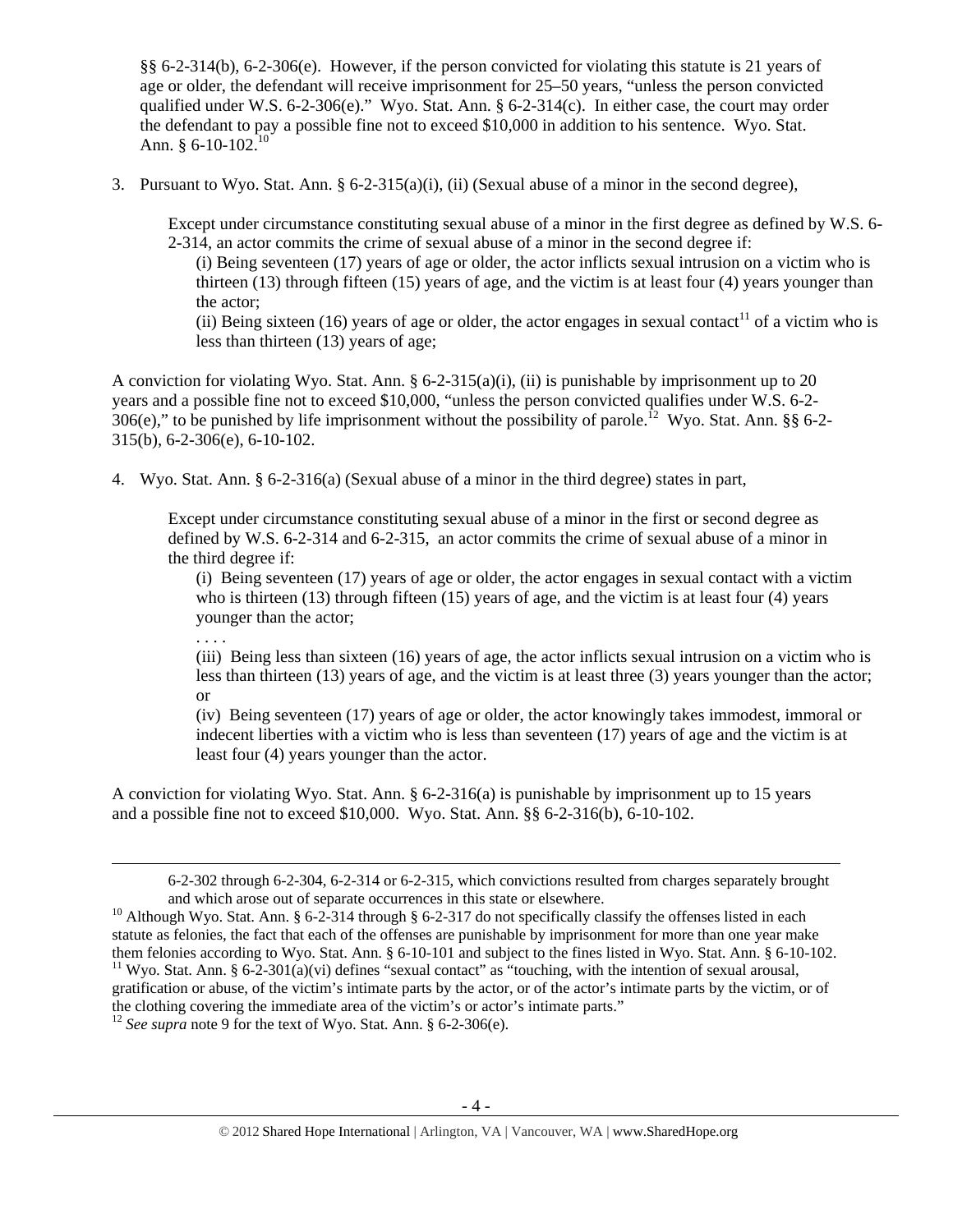5. Wyo. Stat. Ann. § 6-2-317(a) (Sexual abuse of a minor in the fourth degree) states,

Except under circumstance constituting sexual abuse of a minor in the first, second or third degree as defined by W.S. 6-2-314 through 6-2-316, an actor commits the crime of sexual abuse of a minor in the fourth degree if:

(i) Being less than sixteen (16) years of age, the actor engages in sexual contact with a victim who is less than thirteen (13) years of age, and the victim is at least three (3) years younger than the actor; or

(ii) Being twenty (20) years of age or older, the actor engages in sexual contact with a victim who is either sixteen  $(16)$  or seventeen  $(17)$  years of age, and the victim is at least four  $(4)$ years younger than the actor, and the actor occupies a position of authority in relation to the victim.

A conviction for violating Wyo. Stat. Ann. § 6-2-317(a) is punishable by imprisonment up to 5 years and a possible fine not to exceed \$10,000. Wyo. Stat. Ann. §§ 6-2-317(b), 6-10-102.

*1.3 Commercial sexual exploitation of children (CSEC) or prostitution statutes refer to the sex trafficking statute to identify the commercially sexually exploited minor as a trafficking victim.* 

Wyoming has not enacted a human trafficking statute and its laws related to the commercial sexual exploitation of children do not identify commercially sexually exploited children as trafficking victims. Similarly, Wyoming's age-neutral prostitution statute, Wyo. Stat. Ann. § 6-4-101 (Prostitution; penalties), does not identify minors engaged in prostitution as victims of commercial sexual exploitation.

- 1.3.1 Recommendation: Upon enactment of a human trafficking statute, amend Wyo. Stat. Ann. § 6-4- 103(a)(ii)-(iv) (Promoting prostitution; penalties) and Wyo. Stat. Ann. § 6-4-303(b)(i),(ii) (Sexual exploitation of children; penalties; definitions) to refer to the human trafficking statute and to classify the status of those under 18 involved in commercial sexual activity as trafficking victims.
- 1.3.2 Recommendation: Amend Wyo. Stat. Ann. § 6-4-101 (Prostitution; penalties) to identify minors engaged in prostitution as victims of commercial sexual exploitation and to refer to a human trafficking law upon enactment.
- *1.4 The state racketeering or gang crimes statute includes sex trafficking and commercial sexual exploitation of children (CSEC) offenses as predicate acts allowing the statute to be used to prosecute trafficking crimes.*

Wyoming has not enacted a racketeering statute. However, gangs engaged in commercial sexual exploitation of children may face prosecution under Wyo. Stat. Ann. § 6-2-403(a) (Intimidation in furtherance of the interests of a criminal street gang), which provides the following:

A person is guilty of intimidation in furtherance of the interests of a criminal street gang if he threatens or intimidates by word or conduct to cause physical injury to another person or damage to the property of another in order to promote, further or assist in the interests of or to cause, induce or solicit another person to participate in a criminal street gang.

A "criminal street gang" is "an ongoing formal or informal organization, association or group of five (5) or more persons having as one (1) of its primary activities the commission of" one of the offenses listed under the definition of "pattern of criminal street gang activity" and "having a common name or identifying sign or symbol and whose members or associates individually or collectively engage in or have been engaged in a pattern of criminal street gang activity." Wyo. Stat. Ann. § 6-1-104(a)(xiv) (Definitions). A "pattern of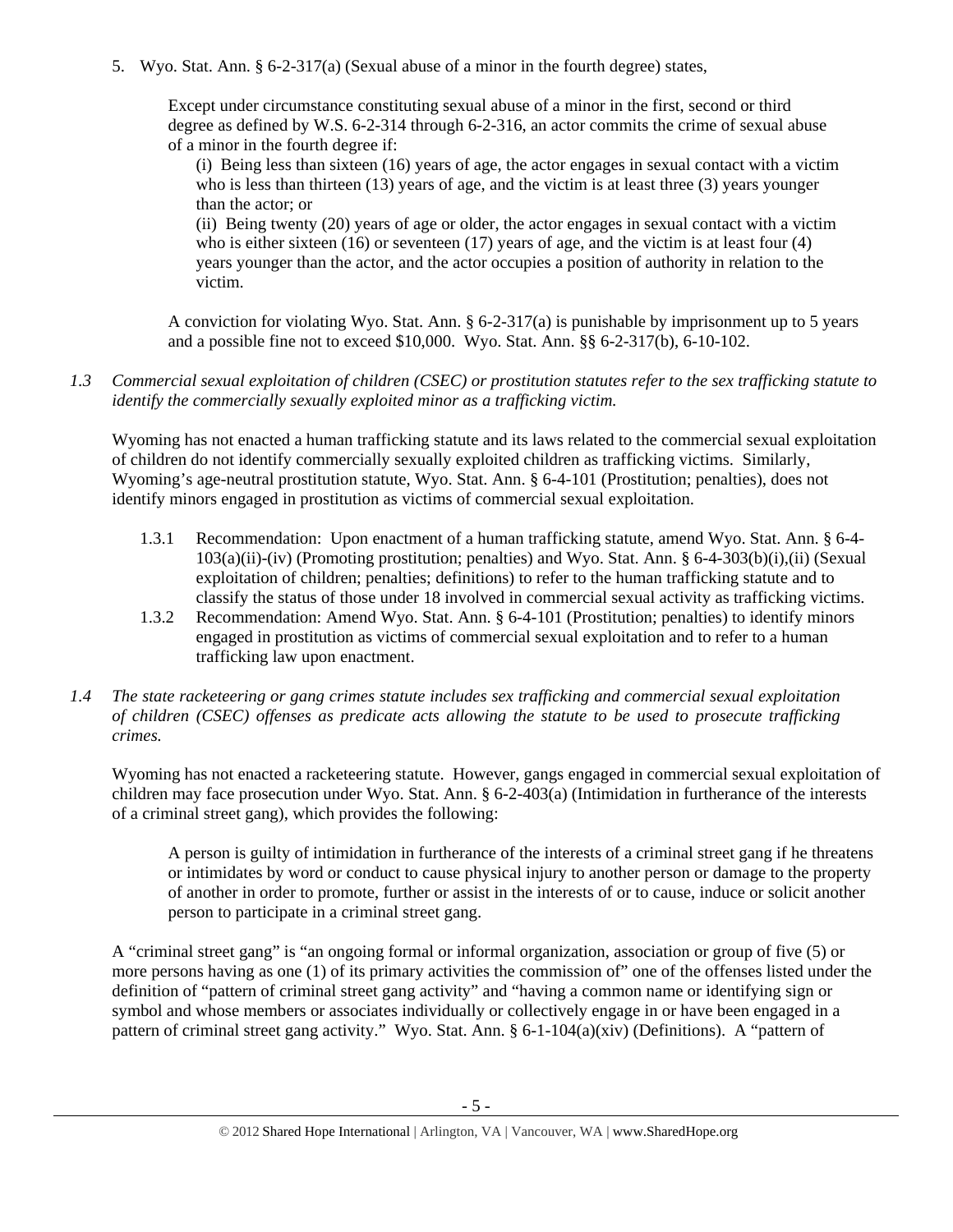criminal street gang activity" includes "the commission of, conviction or adjudication for or solicitation, conspiracy or attempt to commit two (2) or more of the offenses listed in this paragraph [includes § 6-4-103, promoting prostitution] on separate occasions within a three (3) year period." Wyo. Stat. Ann. § 6-1-  $104(a)(xv)$ . A violation of Wyo. Stat. Ann. § 6-2-403(a) is a high misdemeanor punishable by imprisonment up to 1 year, a fine not to exceed \$1,000, or both. Wyo. Stat. Ann.  $\S 6$ -2-403(b).<sup>13</sup>

1.4.1 Recommendation: Amend Wyo. Stat. Ann. § 6-2-403(a) (Intimidation in furtherance of the interests of a criminal street gang) to include the CSEC offense of Wyo. § 6-4-303(b)(i), (ii) (Sexual exploitation of children; penalties; definitions), as well as a human trafficking offense (upon enactment pursuant to recommendation 1.1.1) as predicate crimes so it may be used to prosecute trafficking enterprises.

 $13$  For additional information on racketeering provisions, see http://www.sharedhope.org/wpcontent/uploads/2012/11/SHI-WhitePaperFederalStateRacketeeringGangCrimeLaws.pdf.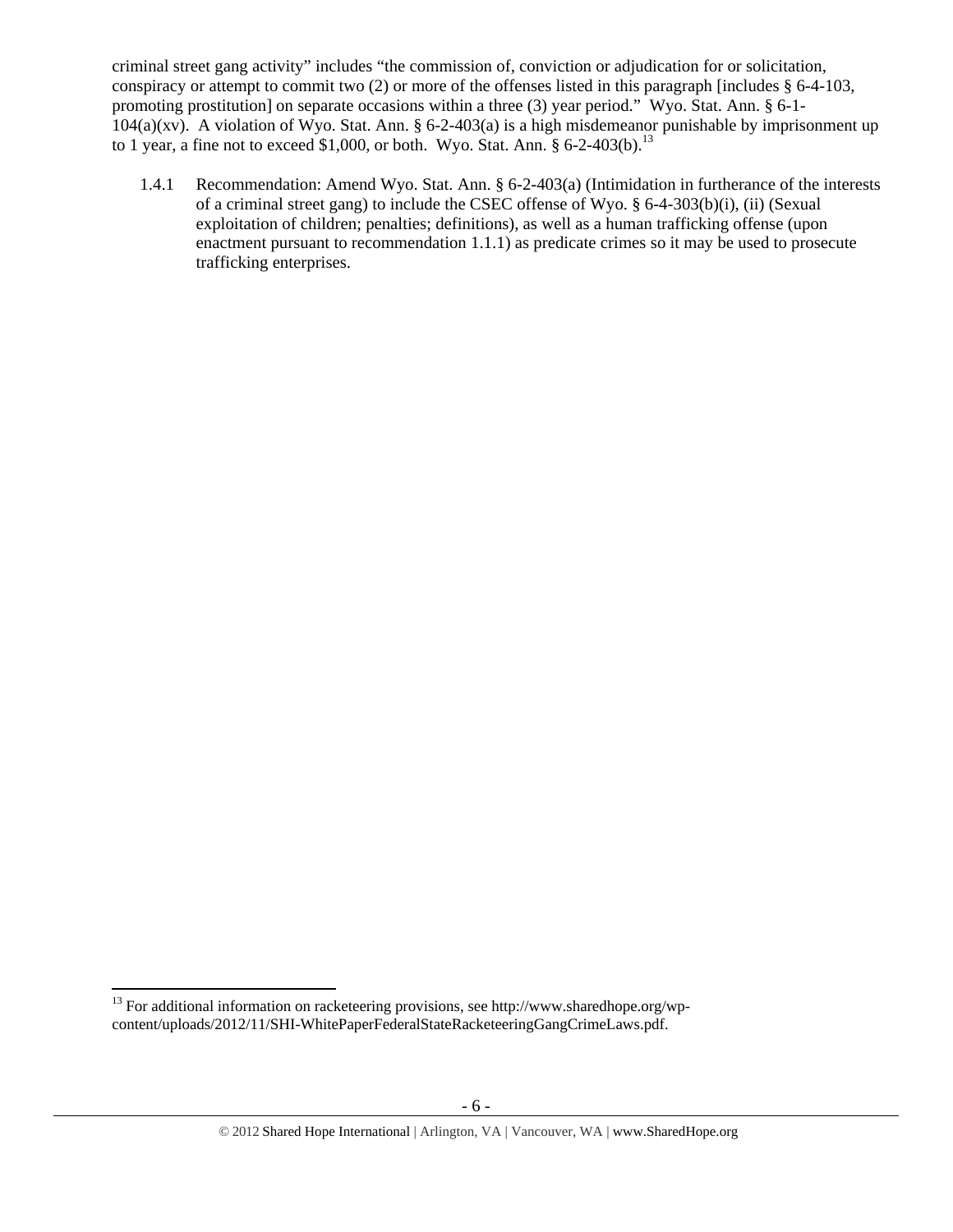#### **FRAMEWORK ISSUE 2: CRIMINAL PROVISIONS FOR DEMAND**

## *Legal Components:*

- *2.1 The state sex trafficking law can be applied to the buyers of commercial sex acts with a victim of domestic minor sex trafficking.*
- *2.2 Buyers of commercial sex acts with a minor can be prosecuted under commercial sexual exploitation of children (CSEC) laws.*
- *2.3 Solicitation laws differentiate buying sex acts with an adult and buying sex acts with a minor under 18.*
- *2.4 Penalties for buyers of commercial sex acts with minors are as high as federal penalties.*
- *2.5 Using the Internet to lure, entice, or purchase, or attempt to lure, entice, or purchase commercial sex acts with a minor is a separate crime or results in an enhanced penalty for buyers.*
- *2.6 No age mistake defense is permitted for a buyer of commercial sex acts with any minor under 18.*
- *2.7 Base penalties for buying sex acts with a minor under 18 are sufficiently high and not reduced for older minors.*
- *2.8 Financial penalties for buyers of commercial sex acts with minors are sufficiently high to make it difficult for buyers to hide the crime.*
- *2.9 Buying and possessing child pornography carries penalties as high as similar federal offenses.*
- *2.10 Convicted buyers of commercial sex acts with minors and child pornography are required to register as sex offenders.*

\_\_\_\_\_\_\_\_\_\_\_\_\_\_\_\_\_\_\_\_\_\_\_\_\_\_\_\_\_\_\_\_\_\_\_\_\_\_\_\_\_\_\_\_\_\_\_\_\_\_\_\_\_\_\_\_\_\_\_\_\_\_\_\_\_\_\_\_\_\_\_\_\_\_\_\_\_\_\_\_\_\_\_\_\_\_\_\_\_\_\_\_\_\_

# *Legal Analysis:*

*2.1 The state sex trafficking law can be applied to the buyers of commercial sex acts with a victim of domestic minor sex trafficking.* 

Wyoming has not enacted a human trafficking or sex trafficking law.

- 2.1.1 Recommendation: Wyoming should enact a human trafficking law that reaches buyers of commercial sex with minors.
- *2.2 Buyers of commercial sex acts with a minor can be prosecuted under commercial sexual exploitation of children (CSEC) laws.*

Wyoming has not enacted a separate CSEC law specifically criminalizing the buying of sex from a minor. Instead, a buyer most likely would be prosecuted under Wyoming's generally applicable solicitation law, Wyo. Stat. Ann. § 6-4-102 (Soliciting an act of prostitution; penalties). Pursuant to Wyo. Stat. Ann. § 6-4-102, "A person is guilty of soliciting an act of prostitution if, with the intent that an act of sexual intrusion . . . be committed, that person knowingly or intentionally pays, or offers or agrees to pay money or other property to another person under circumstances strongly corroborative of the intention that an act of prostitution be committed." A conviction for violating Wyo. Stat. Ann. § 6-4-102 is punishable as a misdemeanor by imprisonment up to 6 months, a fine not to exceed \$750, or both. Wyo. Stat. Ann. § 6-4-102.

Although the statute is not expressly commercial in nature, buyers could be prosecuted under Wyo. Stat. Ann. § 6-2-318 (Soliciting to engage in illicit sexual relations; penalty).<sup>14</sup> A conviction for violating Wyo. Stat. Ann. § 6-2-318 is punishable as a felony by imprisonment up to 5 years and a possible fine not to exceed \$10,000. Wyo. Stat. Ann. §§ 6-2-318, 6-10-102.

 <sup>14</sup> See supra Section 1.2 for a full discussion of Wyo. Stat. Ann. § 6-2-318.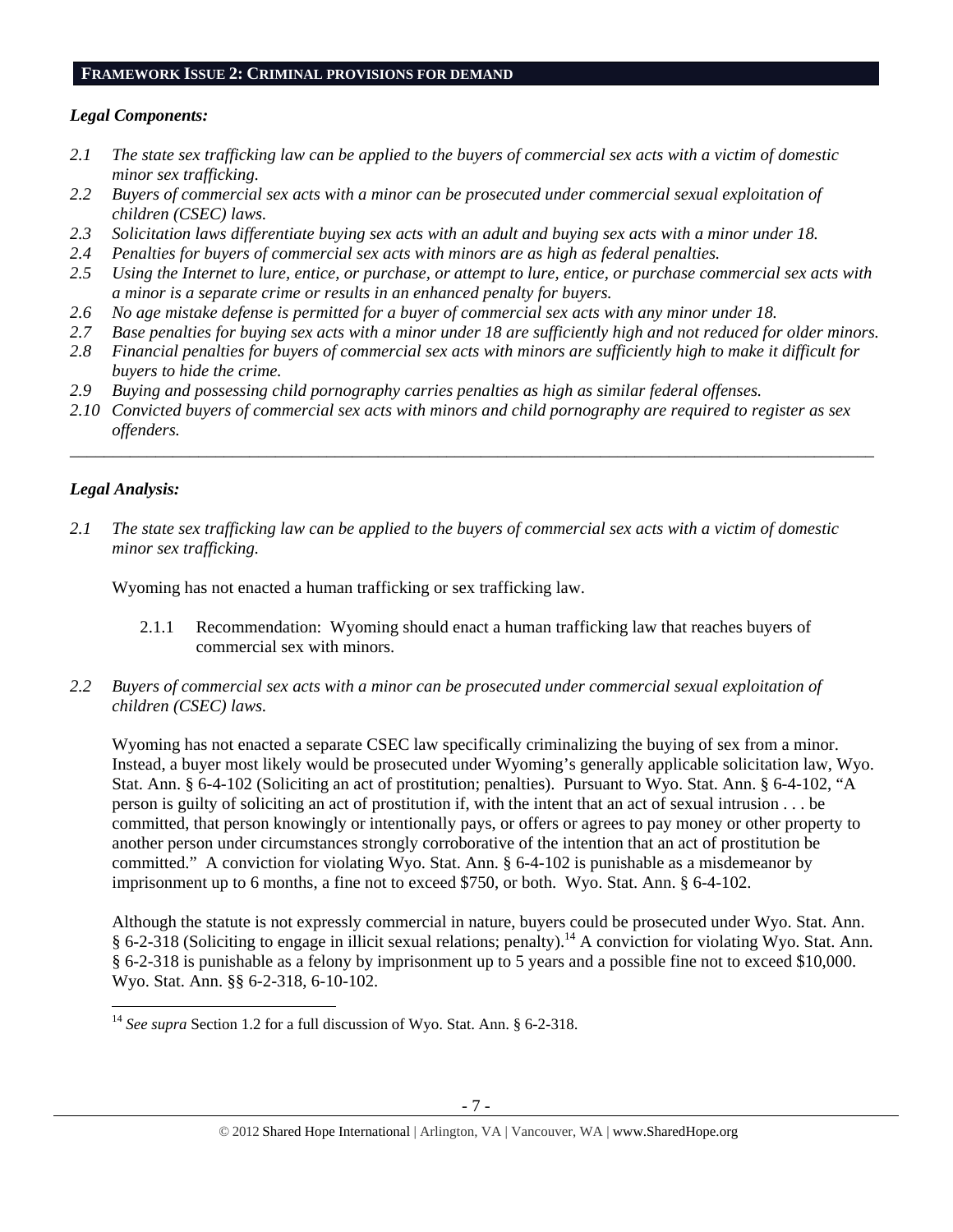Several sexual offense laws could be used to prosecute a buyer of commercial sex acts with a minor but do not specifically criminalize the commercial sexual exploitation of a child, and do not refer to a human trafficking law because Wyoming lacks such a law.<sup>15</sup>

2.2.1 Recommendation: Enact a law that makes it a crime to purchase sex with a minor and imposes substantial penalties.

#### *2.3 Solicitation laws differentiate buying sex acts with an adult and buying sex acts with a minor under 18.*

Wyoming's solicitation statute, Wyo. Stat. Ann. § 6-4-102 (Soliciting an act of prostitution; penalties), does not differentiate between buying sex with an adult and buying sex with a minor.

While not expressly commercial, Wyo. Stat. Ann. § 6-2-318 (Soliciting to engage in illicit sexual relations; penalty) makes it a separate crime for adult buyers to "solicit" minors under 14 for "sexual intrusion."16 Buyers prosecuted under Wyo. Stat. Ann. § 6-2-318 face imprisonment up to 5 years and a possible fine not to exceed \$10,000. Wyo. Stat. Ann. §§ 6-2-318, 6-10-102.

2.3.1 Recommendation: Amend Wyo. Stat. Ann. § 6-4-102 (Soliciting an act of prostitution; penalties) to provide a heightened penalty when the person solicited or patronized is a minor under 18.

# *2.4 Penalties for buyers of commercial sex acts with minors are as high as federal penalties.*

Buyers of commercial sex from minors may be prosecuted for crimes ranging from misdemeanors to felonies. Misdemeanors are punishable by imprisonment up to 6 months, fines not to exceed \$750, or both, to felonies punishable by varying ranges of imprisonment and fines not to exceed \$10,000. Wyo. Stat. Ann. §§ 6-4-102, 6- 2-314(c), 6-2-306(e), 6-10-102.

A conviction under Wyo. Stat. Ann. § 6-4-102 (Soliciting an act of prostitution; penalties) is punishable as a misdemeanor by imprisonment up to 6 months, a fine not to exceed \$750, or both. Wyo. Stat. Ann. § 6-4-102. Buyers convicted of Wyo. Stat. Ann. § 6-2-318 (Soliciting to engage in illicit sexual relations; penalties), a felony offense, face imprisonment up to 5 years and a possible fine not to exceed \$10,000. Wyo. Stat. Ann. §§ 6-2-318, 6-10-102. Buyers face similar or greater penalties under Wyoming's sexual offense laws.

In comparison, if the victim is under the age of 14, a conviction under the Trafficking Victims Protection Act  $(TVPA)^{17}$  for child sex trafficking is punishable by 15 years to life imprisonment and a fine not to exceed \$250,000. 18 U.S.C. §§ 1591(b)(1), 3559(a)(1), 3571(b)(3). If the victim is between the ages of 14–17, a conviction is punishable by 10 years to life imprisonment and a fine not to exceed \$250,000. 18 U.S.C. §§ 1591(b)(2), 3559(a)(1), 3571(b)(3). A conviction is punishable by mandatory life imprisonment, however, if the buyer has a prior conviction for a federal sex offense<sup>18</sup> against a minor. 18 U.S.C. § 3559(e)(1). To the

 <sup>15</sup> See supra Section 1.2 for a full description of the sexual offenses laws that may be used to prosecute buyers.<br><sup>16</sup> See supra Section 1.2 for a full discussion of Wyo. Stat. Ann.  $\S$  6-2-318.<br><sup>17</sup> Trafficking Victims

scattered sections of 18 and 22 U.S.C.).

<sup>&</sup>lt;sup>18</sup> Pursuant to 18 U.S.C. § 3559(e)(2), "federal sex offense" is defined as

an offense under section 1591 [18 USCS § 1591] (relating to sex trafficking of children), 2241 [18 USCS § 2241] (relating to aggravated sexual abuse), 2242 [18 USCS  $\S$  2242] (relating to sexual abuse), 2244(a)(1) [18 USCS § 2244(a)(1)] (relating to abusive sexual contact), 2245 [18 USCS § 2245] (relating to sexual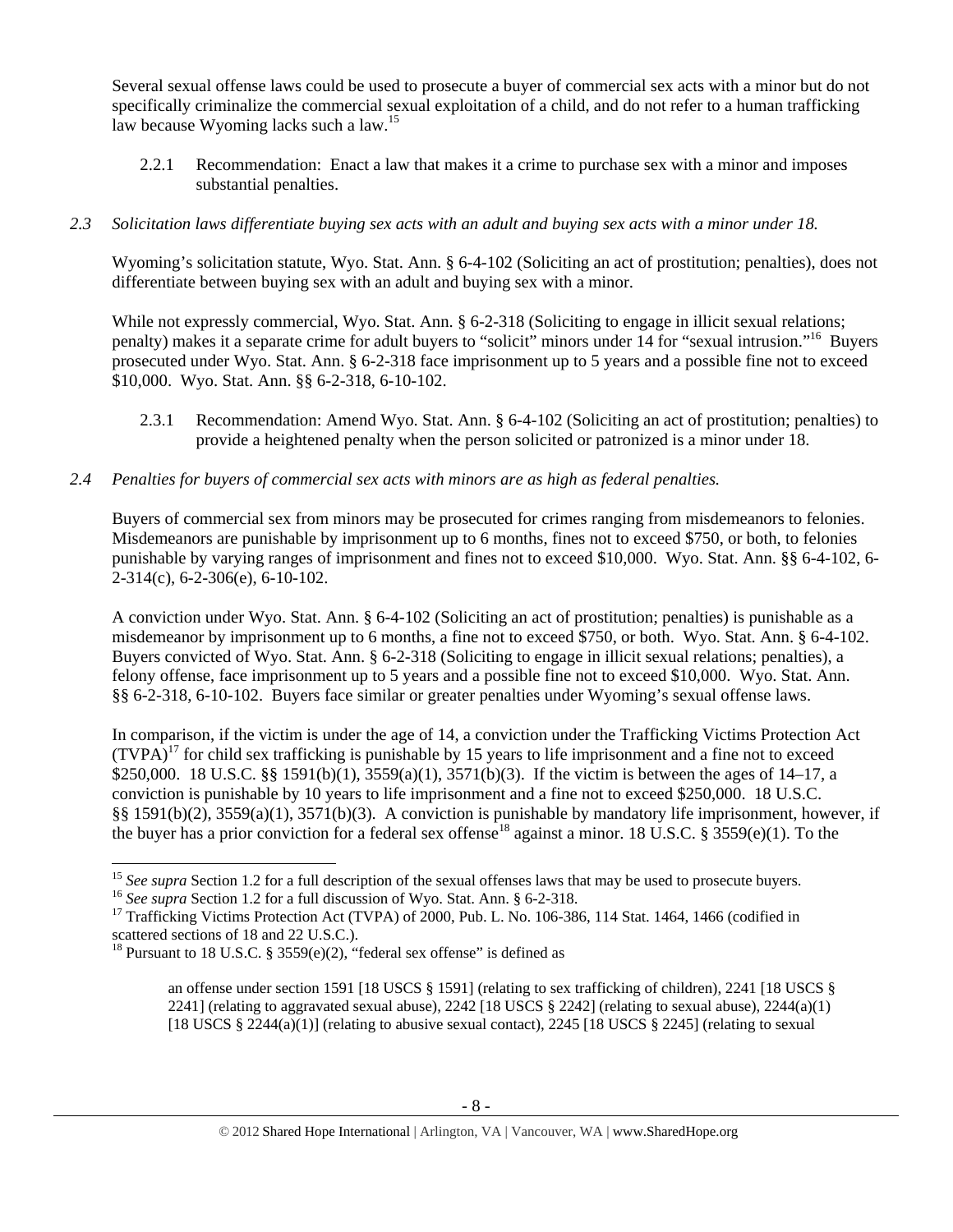extent buyers can be prosecuted under other federal CSEC laws,<sup>19</sup> a conviction is punishable by penalties ranging from a fine not to exceed  $$250,000$  to life imprisonment and a fine not to exceed  $$250,000$ .<sup>20</sup>

2.4.1 Recommendation: Increase the penalties for buying sex with minors to reflect the penalties available for federal trafficking offenders.

## *2.5 Using the Internet to lure, entice, or purchase, or attempt to lure, entice, or purchase commercial sex acts with a minor is a separate crime or results in an enhanced penalty for buyers.*

The use of the Internet to lure, entice, recruit, or purchase commercial sex acts with a minor is not a separate crime and does not result in an enhanced penalty for buyers. However, buyers who use the Internet to lure, entice, recruit, or purchase commercial sex acts with minors may be prosecuted under Wyo. Stat. Ann. § 6-2- 318 (Soliciting to engage in illicit sexual relations; penalty). Wyo. Stat. Ann. § 6-2-318 makes it unlawful when an adult buyer

[e]xcept under circumstances constituting sexual assault in the first, second or third degree as defined by W.S. 6-2-302 [Sexual assault in the first degree] through 6-2-304 [Sexual assault in the third degree], or sexual abuse of a minor in the first, second, third or fourth degree as defined by W.S. 6-2-314 [Sexual abuse of a minor in the first degree] through 6-2-317 [Sexual abuse of a minor in the fourth degree] . . . solicits, procures or knowingly encourages anyone less than the age of fourteen (14) years, or a person purported to be less than the age of fourteen (14) years, to engage in sexual intrusion as defined in W.S.  $6-2-301$  [Definitions] ...

A conviction for violating Wyo. Stat. Ann. § 6-2-318 is punishable as a felony by imprisonment not to exceed 5 years and a possible fine not to exceed \$10,000. Wyo. Stat. Ann. §§ 6-2-318, 6-10-102.

2.5.1 Recommendation: Enact a law that makes it a separate crime for a buyer of sex with a minor to use the Internet to lure, entice, recruit, or purchase commercial sex acts with a minor or amend Wyo. Stat. Ann. § 6-2-318 (Soliciting to engage in illicit sexual relations; penalty) to impose enhanced penalties where the crime is commercial sexual exploitation using the Internet.

# *2.6 No age mistake defense is permitted for a buyer of commercial sex acts with any minor under 18.*

Because Wyo. Stat. Ann. § 6-4-102 (Soliciting an act of prostitution) is age-neutral, the defense of mistake of age is inapplicable. However, under Wyo. Stat. Ann. § 6-2-308 (Criminality of conduct; victim's age) the

<u> Andrewski politika (za obrazu pod predsjednika u predsjednika u predsjednika u predsjednika (za obrazu pod p</u>

abuse resulting in death), 2251 [18 USCS § 2251] (relating to sexual exploitation of children), 2251A [18 USCS § 2251A] (relating to selling or buying of children), 2422(b) [18 USCS § 2422(b)] (relating to coercion and enticement of a minor into prostitution), or  $2423(a)$  [18 USCS §  $2423(a)$ ] (relating to transportation of minors).

(conviction punishable by imprisonment for 15–30 years and a fine), 2423(a) (conviction punishable by imprisonment for 10 years to life and a fine), 2422(a) (conviction punishable by a fine, imprisonment up to 20 years, or both),  $2252(a)(2)$ , (4) (stating that a conviction under subsection (a)(2) is punishable by imprisonment for 5–20 years and a fine, while a conviction under subsection (a)(4) is punishable by imprisonment up to 10 years, a fine, or both); *see also* 18 U.S.C. §§ 3559(a)(1) (classifying all of the above listed offenses as felonies), 3571(b)(3) (providing a fine up to \$250,000 for any felony conviction).

<sup>&</sup>lt;sup>19</sup> 18 U.S.C. §§ 2251A(b) (Selling or buying of children), 2251(a) (Sexual exploitation of children), 2423(a) (Transportation of a minor with intent for minor to engage in criminal sexual activity), 2422(a) (Coercion and enticement), 2252(a)(2), (a)(4) (Certain activities relating to material involving the sexual exploitation of minors). <sup>20</sup> 18 U.S.C. §§ 2251A(b) (conviction punishable by imprisonment for 30 years to life and a fine), 22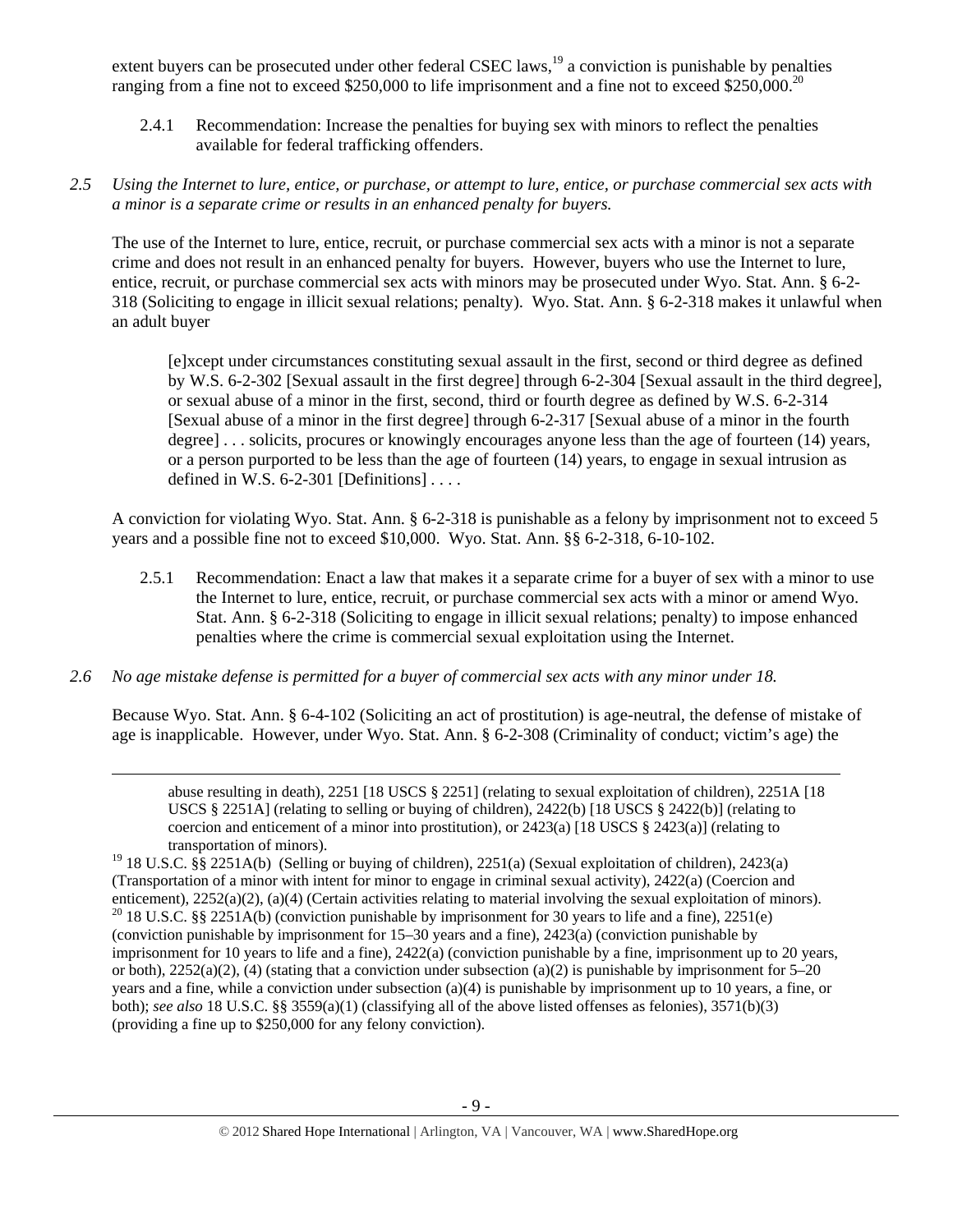defense of mistake of age is available to buyers charged with some noncommercial sexual offenses in article 3 (Sexual assault). Specifically, Wyo. Stat. Ann. § 6-2-308 provides,

(a) Except as provided by subsection (b) of this section, if criminality of conduct in this article depends on a victim being under sixteen (16) years of age, it is an affirmative defense that the actor reasonably believed that the victim was sixteen (16) years of age or older.

(b) If criminality of conduct in this article depends upon a victim being under twelve (12) years or under fourteen (14) years, it is no defense that the actor did not know the victim's age, or that he reasonably believed that the victim was twelve (12) years or fourteen (14) years of age or older, as applicable.

- 2.6.1 Recommendation: Enact a law that makes it a crime to purchase sex with a minor and prohibits buyers from asserting a mistake of age defense.
- *2.7 Base penalties for buying sex acts with a minor under 18 are sufficiently high and not reduced for older minors.*

Wyoming has not enacted a separate CSEC law that specifically criminalizes buying sex with a minor. The age-neutral solicitation statute, Wyo. Stat. Ann. § 6-4-102 (Soliciting an act of prostitution), applies the same penalties regardless of the age of person solicited.

Wyo. Stat. Ann. § 6-2-318 (Soliciting to engage in illicit sexual relations; penalty) is not specifically commercial and only applies when a buyer solicits a minor who is under 14. Wyo. Stat. Ann. § 6-2-318.

- 2.7.1 Recommendation: Enact a statute that makes it a crime to purchase sex with a minor and imposes substantial penalties for all offenses involving a minor under the age of 18.
- *2.8 Financial penalties for buyers of commercial sex acts with minors are sufficiently high to make it difficult for buyers to hide the crime.*

Buyers may be ordered to pay fines up to \$10,000. Specifically, a buyer convicted under Wyo. Stat. Ann. § 6- 4-102 (Soliciting an act of prostitution) may be ordered to pay a fine not to exceed \$750, while a buyer convicted under Wyo. Stat. Ann. § 6-2-318 or Wyo. Stat. Ann. § 6-4-303(b)(iv), may be ordered to pay a fine of up to \$10,000. Wyo. Stat. Ann. §§ 6-4-102, 6-2-318, 6-10-102, 6-4-303(d), (e).

Buyers are also subject to mandatory orders of restitution pursuant to Wyo. Stat. Ann. § 7-9-102, which states,

In addition to any other punishment prescribed by law the court shall, upon conviction for any misdemeanor or felony, order a defendant to pay restitution to each victim as determined under W.S. 7- 9-103 and 7-9-114 unless the court specifically finds that the defendant has no ability to pay and that no reasonable probability exists that the defendant will have an ability to pay.

Specifically, under Wyo. Stat. Ann. § 7-9-103(b),

In every case in which a claim for restitution is submitted, the court shall fix a reasonable amount as restitution owed to each victim for actual pecuniary damage resulting from the defendant's criminal activity, and shall include its determination of the pecuniary damage as a special finding in the judgment of conviction . . . . In determining the amount of restitution, the court shall consider and include as a special finding, each victim's reasonably foreseeable actual pecuniary damage that will result in the future as a result of the defendant's criminal activity. A long-term physical health care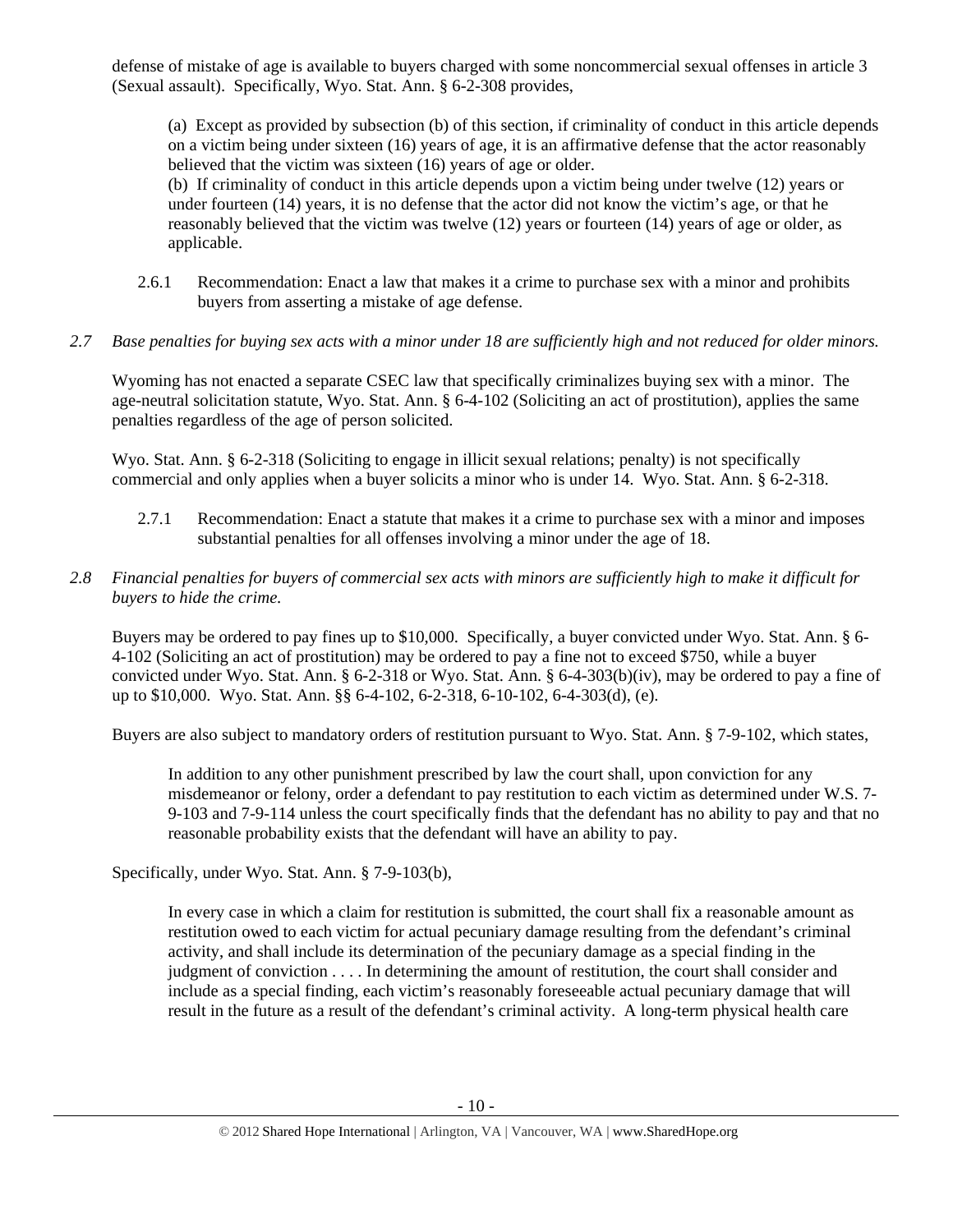restitution order shall be entered as provided in W.S. 7-9-113 [Restitution for long-term care] through 7-9-115 [Modification of order].

Buyers who possess child pornography in violation of Wyo. Stat. Ann. § 6-4-303(b) (Sexual exploitation of children; penalties; definitions) are subject to additional fines and mandatory criminal asset forfeiture. A violation is subject to a fine of not more than \$10,000. Wyo. Stat. Ann. § 6-4-303(d). Additionally, pursuant to Wyo. Stat. Ann. § 6-4-303(f), a convicted offender shall forfeit

(i) Any visual depiction of a child engaging in explicit sexual conduct in violation of this section, or any book, magazine, periodical, film, videotape or other matter which contains any such visual depiction, which was produced, transported, mailed, shipped, possessed or received in violation of this section; (ii) Any property, real or personal, constituting or traceable to gross proceeds obtained from such offense;

(iii) Any property, real or personal, used or intended to be used to commit or to promote the commission of such offense.

The property shall be forfeited directly to the state. There are no specific seizure provisions authorized. Wyo. Stat. Ann. § 6-4-303(f).

2.8.1 Recommendation: Enact a statute that makes it a crime to purchase sex with a minor and imposes increased mandatory fines and asset forfeiture to deter those who buy commercial sex acts with a minor and to offset the costs of investigation and restoration of victims.

# *2.9 Buying and possessing child pornography carries penalties as high as similar federal offenses.*

Under Wyo. Stat. Ann. § 6-4-303(b)(iv) (Sexual exploitation of children; penalties; definitions), it is illegal if a person "possesses child pornography."<sup>21</sup> A first conviction under Wyo. Stat. Ann. § 6-4-303(b)(iv) is punishable by imprisonment up to 10 years, a fine not to exceed \$10,000, or both. Wyo. Stat. Ann. § 6-4- 303(d). A second or subsequent conviction is punishable by imprisonment for  $7-12$  years, a fine not to exceed \$10,000, or both. Wyo. Stat. Ann. § 6-4-303(e).

In comparison, a federal conviction for possession of child pornography<sup>22</sup> is generally punishable by imprisonment for 5–20 years and a fine not to exceed \$250,000.<sup>23</sup> Subsequent convictions, however, are punishable by imprisonment up to 40 years and a fine not to exceed  $$250,000.<sup>24</sup>$ 

<sup>&</sup>lt;sup>21</sup> *See supra* note 5.<br><sup>22</sup> 18 U.S.C. §§ 2252(a)(2), (a)(4) (Certain activities relating to material involving the sexual exploitation of minors),  $2252A(a)(2)$ –(3) (Certain activities relating to material constituting or containing child pornography), 1466A(a), (b) (Obscene visual representations of the sexual abuse of children).

<sup>&</sup>lt;sup>23</sup> 18 U.S.C. §§ 2252(b) (stating that a conviction under subsection (a)(2) is punishable by imprisonment for 5–20 years and a fine, while a conviction under subsection (a)(4) is punishable by imprisonment up to 10 years, a fine, or both), 2252A(b)(1) (a conviction is punishable by imprisonment for 5–20 years and a fine), 1466A(a), (b) (stating that a conviction under subsection (a) is "subject to the penalties provided in section  $2252A(b)(1)$ ," imprisonment for 5–20 years and a fine, while a conviction under subsection (b) is "subject to the penalties provided in section 2252A(b)(2)," imprisonment up to 10 years, a fine, or both); *see also* 18 U.S.C. §§ 3559(a)(1) (classifying all of the above listed offenses as felonies), 3571(b)(3) (providing a fine up to \$250,000 for any felony conviction).

<sup>&</sup>lt;sup>24</sup> 18 U.S.C. §§ 2252(b) (stating if a person has a prior conviction under subsection (a)(2), or a list of other statutes, a conviction is punishable by a fine and imprisonment for 15–40 years, but if a person has a prior conviction under subsection (a)(4), or a list of other statutes, a conviction is punishable by a fine and imprisonment for  $10-20$  years),  $2252A(b)(1)$  (stating if a person has a prior conviction under subsection (a)(2), (a)(3), or a list of other statutes, a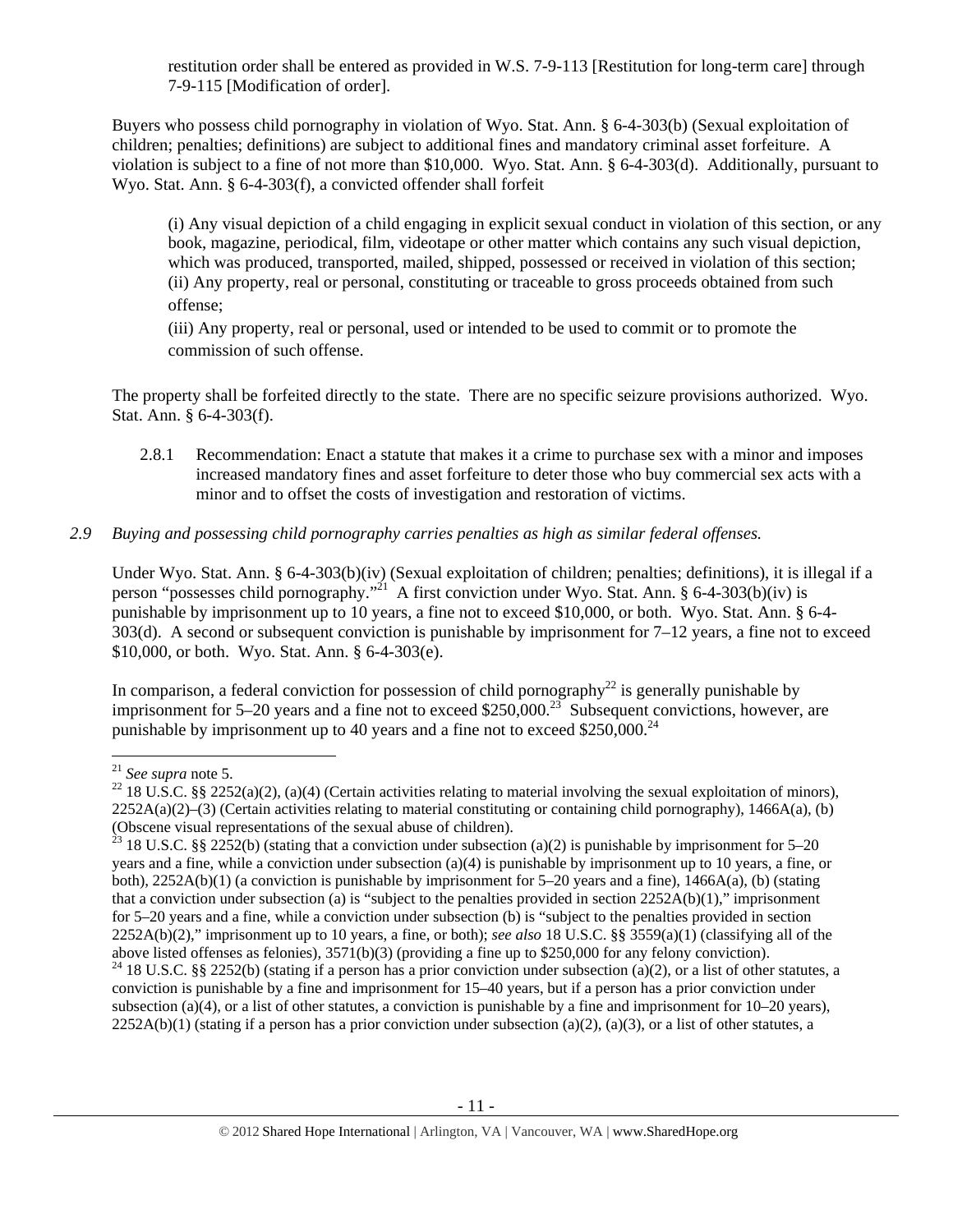# *2.10 Convicted buyers of commercial sex acts with minors and child pornography are required to register as sex offenders.*

Wyo. Stat. Ann. § 7-19-302(a) (Registration of offenders; procedure; verification) requires offenders who reside in Wyoming, enter Wyoming "for the purpose of residing," attend school, or are employed in Wyoming to "register with the sheriff of the county in which he resides, attends school or is employed, or other relevant entity specified in subsection (c) of this section." Offenders required to register under Wyo. Stat. Ann. § 7-19- 302 include those who are convicted of Wyo. Stat. Ann. § 6-4-102 (Soliciting an act of prostitution; penalties) (where the person solicited is a minor), § 6-2-318 (Soliciting to engage in illicit relations; penalty), § 6-2-  $314(a)(i)$  (Sexual abuse of a minor in the first degree; penalties), § 6-2-315(a)(i), (ii) (Sexual abuse of a minor in the second degree; penalties),  $\S 6$ -2-316 (a)(i), (iii), (iv) (Sexual abuse of a minor in the third degree),  $\S 6$ -2- $317(a)(i)$ ,(ii) (Sexual abuse of a minor in the fourth degree), and § 6-4-303(b)(iv) (Sexual exploitation of children; penalties; definitions). Wyo. Stat. Ann. § 7-19-302(g)–(j).

<u> Andreas Andreas Andreas Andreas Andreas Andreas Andreas Andreas Andreas Andreas Andreas Andreas Andreas Andr</u>

conviction is punishable by a fine and imprisonment for  $15-40$  years),  $1466A(a)$ , (b) (stating that the penalty scheme for section 2252A(b) applies); *see also* 18 U.S.C. §§ 3559(a)(1) (classifying all of the above listed offenses as felonies), 3571(b)(3) (providing a fine up to \$250,000 for any felony conviction).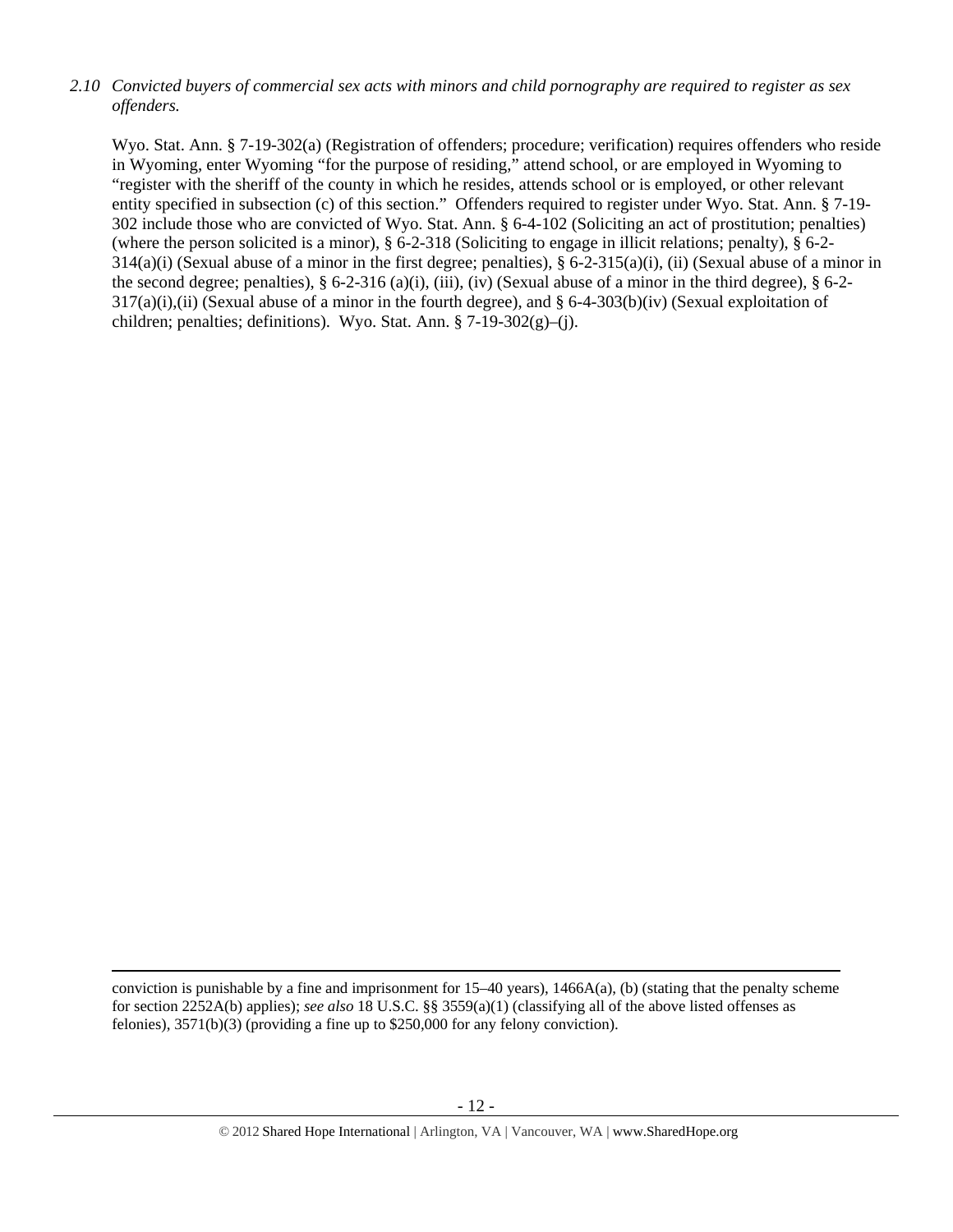#### **FRAMEWORK ISSUE 3: CRIMINAL PROVISIONS FOR TRAFFICKERS**

#### *Legal Components:*

- *3.1 Penalties for trafficking a child for sexual exploitation are as high as federal penalties.*
- *3.2 Creating and distributing child pornography carries penalties as high as similar federal offenses.*
- *3.3 Using the Internet to lure, entice, recruit or sell commercial sex acts with a minor is a separate crime or results in an enhanced penalty for traffickers.*
- *3.4 Financial penalties for traffickers, including asset forfeiture, are sufficiently high.*
- *3.5 Convicted traffickers are required to register as sex offenders.*
- *3.6 Laws relating to termination of parental rights for certain offenses include sex trafficking or commercial sexual exploitation of children (CSEC) offenses in order to remove the children of traffickers from their control and potential exploitation.*

*\_\_\_\_\_\_\_\_\_\_\_\_\_\_\_\_\_\_\_\_\_\_\_\_\_\_\_\_\_\_\_\_\_\_\_\_\_\_\_\_\_\_\_\_\_\_\_\_\_\_\_\_\_\_\_\_\_\_\_\_\_\_\_\_\_\_\_\_\_\_\_\_\_\_\_\_\_\_\_\_\_\_\_\_\_\_\_\_\_\_\_\_\_\_* 

# *Legal Analysis:*

*3.1 Penalties for trafficking a child for sexual exploitation are as high as federal penalties.* 

In the absence of a human trafficking law, traffickers of a child for commercial sex acts could be prosecuted under Wyo. Stat. Ann. § 6-4-103 (Promoting prostitution; penalties), if the trafficker "[k]knowingly or intentionally entices or compels another person to become a prostitute" who "is under eighteen (18) years of age," then "the crime is a felony punishable by imprisonment for not more than five (5) years, a fine of not more than five thousand dollars (\$5,000.00), or both." Wyo. Stat. Ann.  $\S 6-4-103(a)(i)$ , (b).

In comparison, if the victim is under the age of 14, a conviction under the Trafficking Victims Protection Act  $(TVPA)^{25}$  for child sex trafficking is punishable by 15 years to life imprisonment and a fine not to exceed \$250,000. 18 U.S.C. §§ 1591(b)(1), 3559(a)(1), 3571(b)(3). If the victim is between the ages of 14–17, a conviction is punishable by 10 years to life imprisonment and a fine not to exceed \$250,000. 18 U.S.C. §§ 1591(b)(2), 3559(a)(1), 3571(b)(3). A conviction is punishable by mandatory life imprisonment, however, if the trafficker has a prior conviction for a federal sex offense<sup>26</sup> against a minor.

- 3.1.1 Recommendation: Enact a sex trafficking law with significant, deterrent penalties for trafficking a minor under 18 for commercial sex acts.
- 3.1.2 Recommendation: Amend Wyo. Stat. Ann. § 6-4-103 (Promoting prostitution; penalties) to raise the penalties to align with penalties provided under the federal trafficking law when the victim is a minor.
- *3.2 Creating and distributing child pornography carries penalties as high as similar federal offenses.*

Also, a trafficker of children for the making of child pornography and sexual performance could be prosecuted under Wyo. Stat. Ann. § 6-4-303(b)(i)-(iii) (Sexual exploitation of children; penalties; definitions). Wyo Stat. Ann. § 6-4-303(b) states, in part,

A person is guilty of sexual exploitation of a child if, for any purpose, he knowingly:

<sup>25</sup> *See supra* note 17. 26 *See supra* note 18.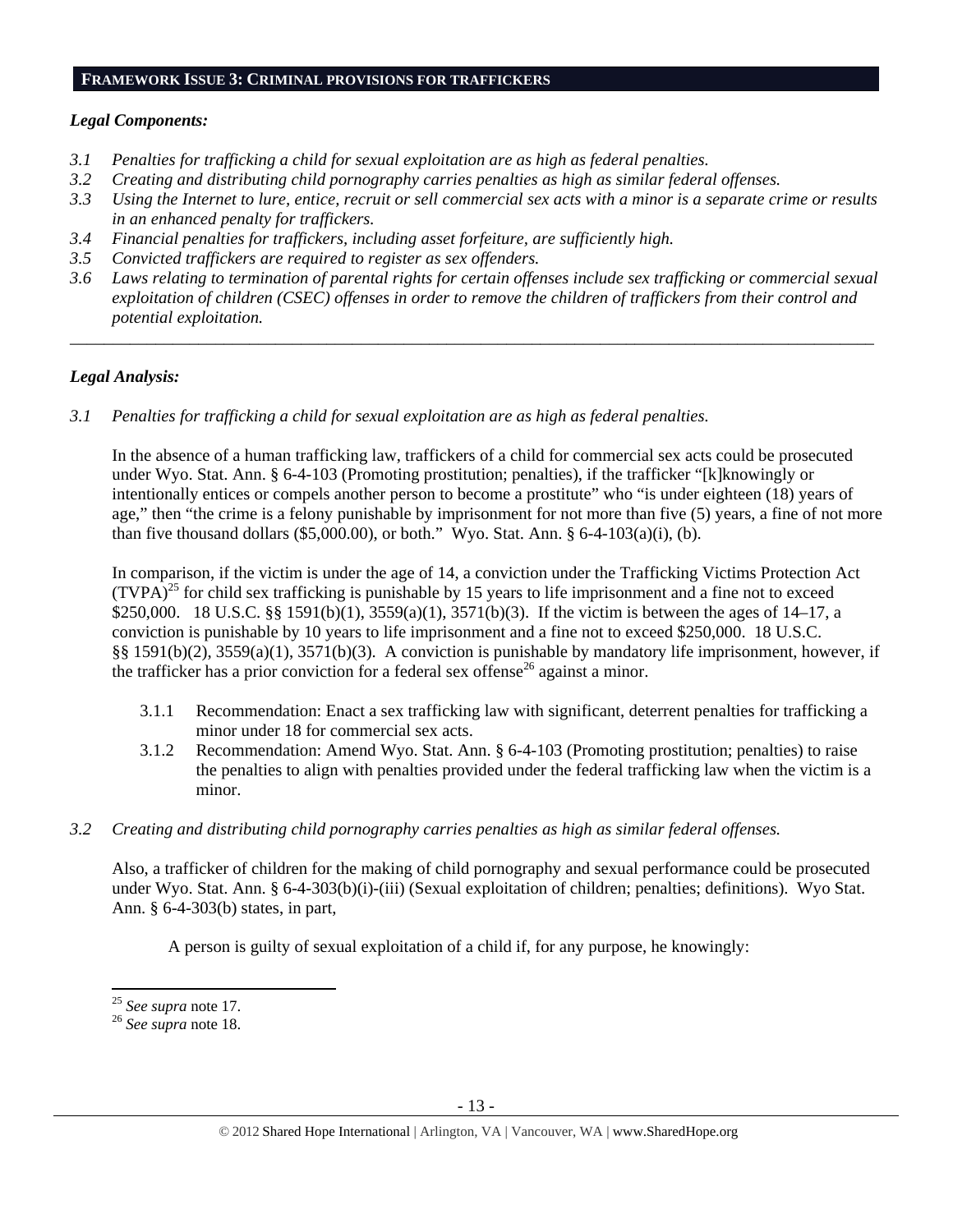(i) Causes, induces, entices, coerces or permits a child to engage in, or be used for, the making of child pornography;

(ii) Causes, induces, entices or coerces a child to engage in, or be used for, any explicit sexual conduct;

(iii) Manufactures, generates, creates, receives, distributes, reproduces, delivers or possesses with the intent to deliver, including through digital or electronic means, whether or not by computer, any child pornography.

A conviction under Wyo. Stat. Ann. § 6-4-303(b)(i)–(iii) is punishable as a felony by imprisonment for 5–12 years, a fine not to exceed \$10,000, or both. Wyo. Stat. Ann. § 6-4-303(c). Subsequent convictions are punishable by imprisonment for 7–12 years, a fine not to exceed \$10,000, or both. Wyo. Stat. Ann. § 6-4- 303(e).

In comparison, if the victim is under the age of 14, a conviction under the TVPA for child sex trafficking is punishable by 15 years to life imprisonment and a fine not to exceed \$250,000. 18 U.S.C. §§ 1591(b)(1),  $3559(a)(1)$ ,  $3571(b)(3)$ . If the victim is between the ages of  $14-17$ , a conviction is punishable by 10 years to life imprisonment and a fine not to exceed \$250,000. 18 U.S.C. §§ 1591(b)(2), 3559(a)(1), 3571(b)(3). A conviction is punishable by mandatory life imprisonment, however, if the trafficker has a prior conviction for a federal sex offense<sup>27</sup> against a minor. Additionally, a federal conviction for distribution of child pornography<sup>28</sup> is generally punishable by imprisonment for  $5-20$  years and a fine not to exceed \$250,000.<sup>29</sup> Subsequent convictions, however, are punishable by imprisonment up to 40 years and a fine not to exceed \$250,000.<sup>30</sup>

*3.3 Using the Internet to lure, entice, recruit or sell commercial sex acts with a minor is a separate crime or results in an enhanced penalty for traffickers.* 

The use of the Internet to recruit or to sell commercial sex acts with a minor is not a separate crime and does not result in an enhanced penalty for buyers. However, traffickers who use the Internet to lure, entice, or recruit minors to perform commercial sex acts may be prosecuted under Wyo. Stat. Ann. § 6-2-318 (Soliciting to engage in illicit sexual relations; penalty). Wyo. Stat. Ann. § 6-2-318 makes it unlawful when an adult trafficker

[e]xcept under circumstances constituting sexual assault in the first, second or third degree as defined by W.S. 6-2-302 [Sexual assault in the first degree] through 6-2-304 [Sexual assault in the third degree],

<sup>&</sup>lt;sup>27</sup> *See supra* note 18.<br><sup>28</sup> 18 U.S.C. §§ 2252(a)(1), (a)(2), (a)(3) (Certain activities relating to material involving the sexual exploitation of minors),  $2252A(a)(2)$ , (a)(3) (Certain activities relating to material constituting or containing child pornography), 1466A(a) (Obscene visual representations of the sexual abuse of children).

<sup>&</sup>lt;sup>29</sup> 18 U.S.C. §§ 2252(b) (stating that a conviction under subsection (a)(1), (a)(2), or (a)(3) is punishable by imprisonment for 5–20 years and a fine), 2252A(b)(1) (a conviction is punishable by imprisonment for 5–20 years and a fine), 1466A(a), (b) (stating that a conviction under subsection (a) is "subject to the penalties provided in section 2252A(b)(1)," imprisonment for 5–20 years and a fine, while a conviction under subsection (b) is "subject to the penalties provided in section 2252A(b)(2)," imprisonment up to 10 years, a fine, or both); *see also* 18 U.S.C. §§  $3559(a)(1)$  (classifying all of the above listed offenses as felonies),  $3571(b)(3)$  (providing a fine up to \$250,000 for any felony conviction).

 $30\,$  18 U.S.C. §§ 2252(b) (stating if a person has a prior conviction under subsection (a)(1), (a)(2), or (a)(3) or a list of other statutes, a conviction is punishable by a fine and imprisonment for 15–40 years), 2252A(b)(1) (stating if a person has a prior conviction under subsection (a)(2), (a)(3), or a list of other statutes, a conviction is punishable by a fine and imprisonment for 15–40 years), 1466A(a), (b) (stating that the penalty scheme for section 2252A(b) applies); *see also* 18 U.S.C. §§ 3559(a)(1) (classifying all of the above listed offenses as felonies), 3571(b)(3) (providing a fine up to \$250,000 for any felony conviction).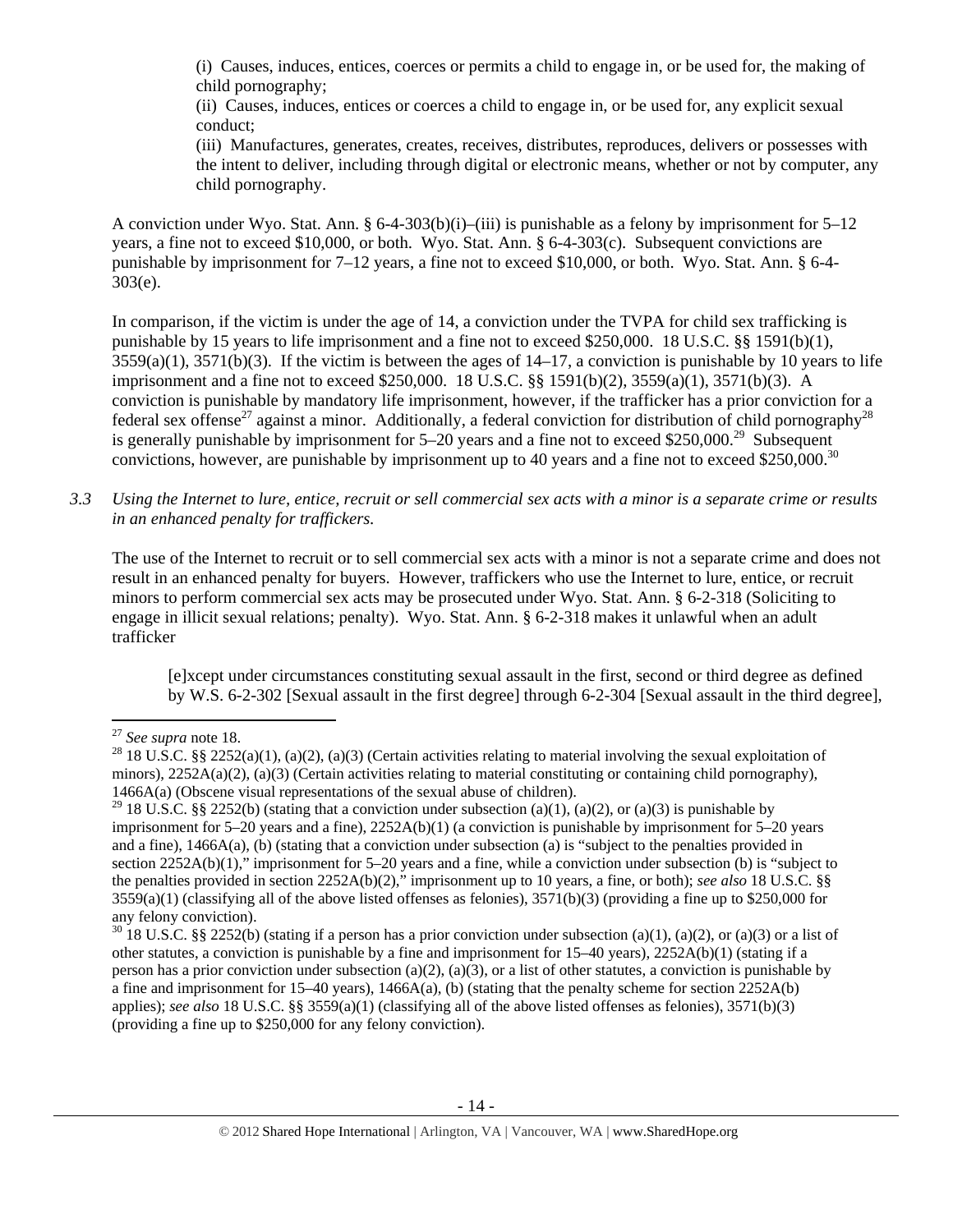or sexual abuse of a minor in the first, second, third or fourth degree as defined by W.S. 6-2-314 [Sexual abuse of a minor in the first degree] through 6-2-317 [Sexual abuse of a minor in the fourth degree] . . . solicits, procures or knowingly encourages anyone less than the age of fourteen (14) years, or a person purported to be less than the age of fourteen (14) years, to engage in sexual intrusion as defined in W.S. 6-2-301 [Definitions]  $\dots$ 

A conviction for violating Wyo. Stat. Ann. § 6-2-318 is punishable as a felony by imprisonment not to exceed 5 years and a possible fine not to exceed \$10,000. Wyo. Stat. Ann. §§ 6-2-318, 6-10-102.

3.3.1 Recommendation: Enact a law that makes it a separate crime for a trafficker to use the Internet to recruit or to sell commercial sex acts with a minor, or amend Wyo. Stat. Ann. § 6-2-318 (Soliciting to engage in illicit sexual relations; penalty) to impose enhanced penalties where the crime is commercial sexual exploitation using the Internet.

# *3.4 Financial penalties for traffickers, including asset forfeiture, are sufficiently high.*

Under Wyo. Stat. Ann. § 6-4-103 (Promoting prostitution; penalties), if the trafficker "[k]nowingly or intentionally entices or compels another person to become a prostitute" who "is under eighteen (18) years of age," then "the crime is a felony punishable by . . . a fine of not more than five thousand dollars (\$5,000.00), or both." Wyo. Stat. Ann. § 6-4-103(a)(i), (b).

Additionally, Wyo. Stat. Ann. § 6-4-303(f) (Sexual exploitation of children; penalties; definitions) expressly provides for mandatory criminal asset forfeiture for traffickers who violate Wyo. Stat. Ann. § 6-4-303(b) and states,

Any person who is convicted of an offense under this section shall forfeit to the state the person's interest in:

(i) Any visual depiction of a child engaging in explicit sexual conduct in violation of this section, or any book, magazine, periodical, film, videotape or other matter which contains any such visual depiction, which was produced, transported, mailed, shipped, possessed or received in violation of this section;

(ii) Any property, real or personal, constituting or traceable to gross proceeds obtained from such offense;

(iii) Any property, real or personal, used or intended to be used to commit or to promote the commission of such offense.

This statute does not provide specific seizure provisions. Assets forfeited go directly to the state.

Traffickers are also subject to mandatory orders of restitution pursuant to Wyo. Stat. Ann. § 7-9-102, which states,

In addition to any other punishment prescribed by law the court shall, upon conviction for any misdemeanor or felony, order a defendant to pay restitution to each victim as determined under W.S. 7- 9-103 and 7-9-114 unless the court specifically finds that the defendant has no ability to pay and that no reasonable probability exists that the defendant will have an ability to pay.

Specifically, under Wyo. Stat. Ann. § 7-9-103(b),

In every case in which a claim for restitution is submitted, the court shall fix a reasonable amount as restitution owed to each victim for actual pecuniary damage resulting from the defendant's criminal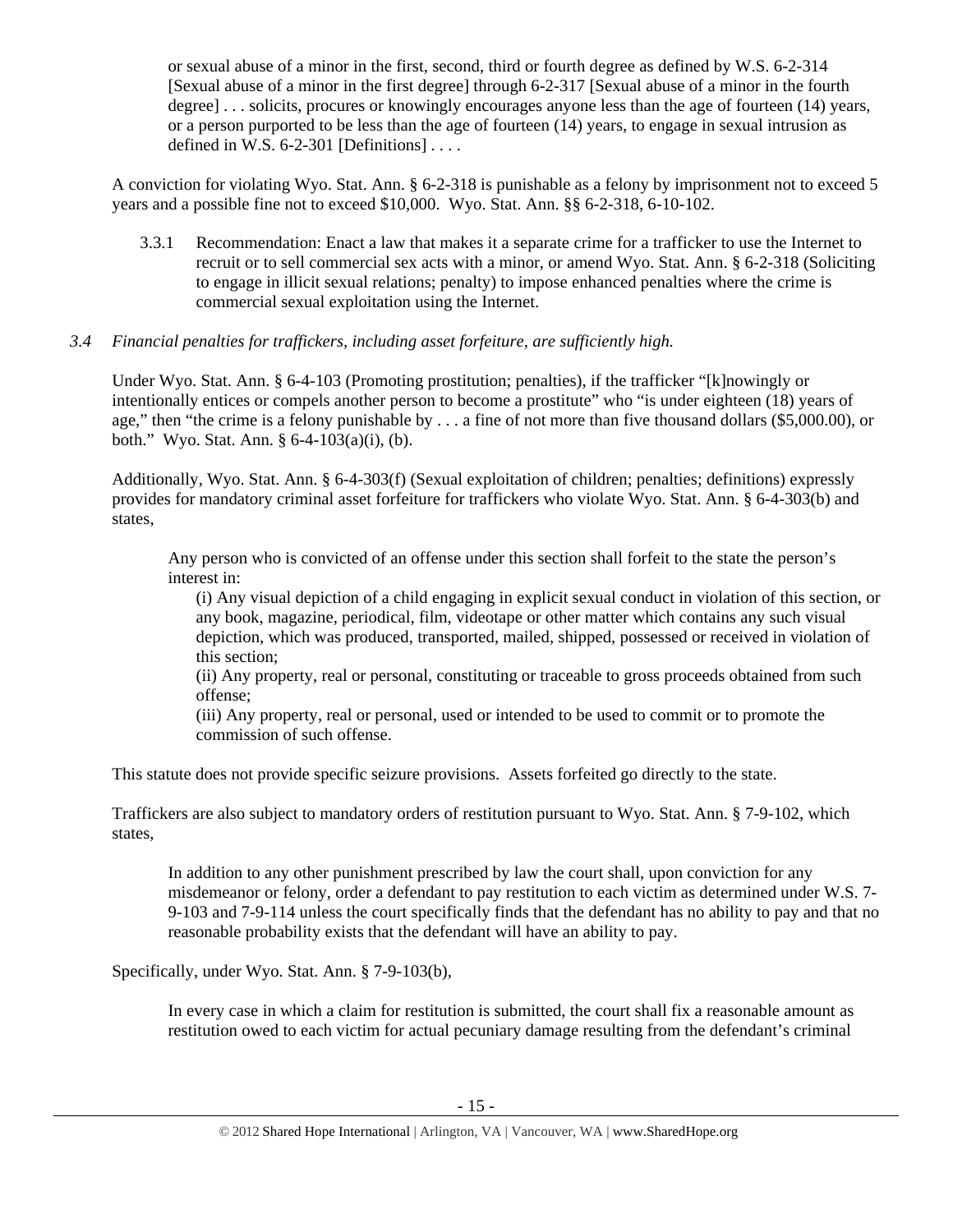activity, and shall include its determination of the pecuniary damage as a special finding in the judgment of conviction . . . . In determining the amount of restitution, the court shall consider and include as a special finding, each victim's reasonably foreseeable actual pecuniary damage that will result in the future as a result of the defendant's criminal activity. A long-term physical health care restitution order shall be entered as provided in W.S. 7-9-113 [Restitution for long-term care] through 7-9-115 [Modification of order].

3.4.1 Recommendation: Amend the CSEC laws and upon enactment, a human trafficking law, to require mandatory fines for these offenses.

# *3.5 Convicted traffickers are required to register as sex offenders.*

Wyo. Stat. Ann. §7-19-302(a) (Registration of offenders; procedure; verification) requires offenders who reside in Wyoming, enter Wyoming "for the purpose of residing," attend school, or are employed in Wyoming to "register with the sheriff of the county in which he resides, attends school or is employed, or other relevant entity specified in subsection (c) of this section." Offenders required to register under Wyo. Stat. Ann. § 7-19- 302 include those who are convicted of Wyo. Stat. Ann. § 6-4-103 (Promoting prostitution; penalties), Wyo. Stat. Ann. § 6-2-318 (Soliciting to engage in illicit relations; penalty), and Wyo. Stat. Ann. § 6-4-303(b)(i)–(iii) (Sexual exploitation of children; penalties; definitions). Wyo. Stat. Ann. § 7-19-302(h).

*3.6 Laws relating to termination of parental rights for certain offenses include sex trafficking or CSEC offenses in order to remove the children of traffickers from their control and potential exploitation.* 

Pursuant to Wyo. Stat. Ann. § 14-2-309(a) (Grounds for termination of parent-child relationship; clear and convincing evidence),

(a) The parent-child legal relationship may be terminated if any one (1) or more of the following facts is established by clear and convincing evidence:

. . .

. . . .

(iii) The child has been abused or neglected by the parent and reasonable efforts by an authorized agency or mental health professional have been unsuccessful in rehabilitating the family or the family has refused rehabilitative treatment, and it is shown that the child's health and safety would be seriously jeopardized by remaining with or returning to the parent;

(iv) The parent is incarcerated due to the conviction of a felony and a showing that the parent is unfit to have the custody and control of the child;

Therefore, under Wyo. Stat. Ann.  $\S 14$ -2-309(a)(iv), if a person is incarcerated because they have been convicted of a felony related to domestic minor sex trafficking, such as Wyo. Stat. Ann. § 6-4-103 (Promoting prostitution; penalties), Wyo. Stat. Ann. § 6-4-303(b) (Sexual exploitation of children; penalties; definitions), or Wyo. Stat. Ann. § 6-2-318 (Soliciting to engage in illicit sexual relations; penalty), and the court finds that "the parent is unfit to have the custody and control of the child," the court may terminate the convicted parent's parental rights. Wyo. Stat. Ann.  $\S$  14-2-309(a)(iv). To the extent that in the commission of any of those felonies, the child suffers "serious bodily injury," the court may terminate parental rights regardless of whether the parent is incarcerated. Wyo. Stat. Ann. § 14-2-309(b)(ii).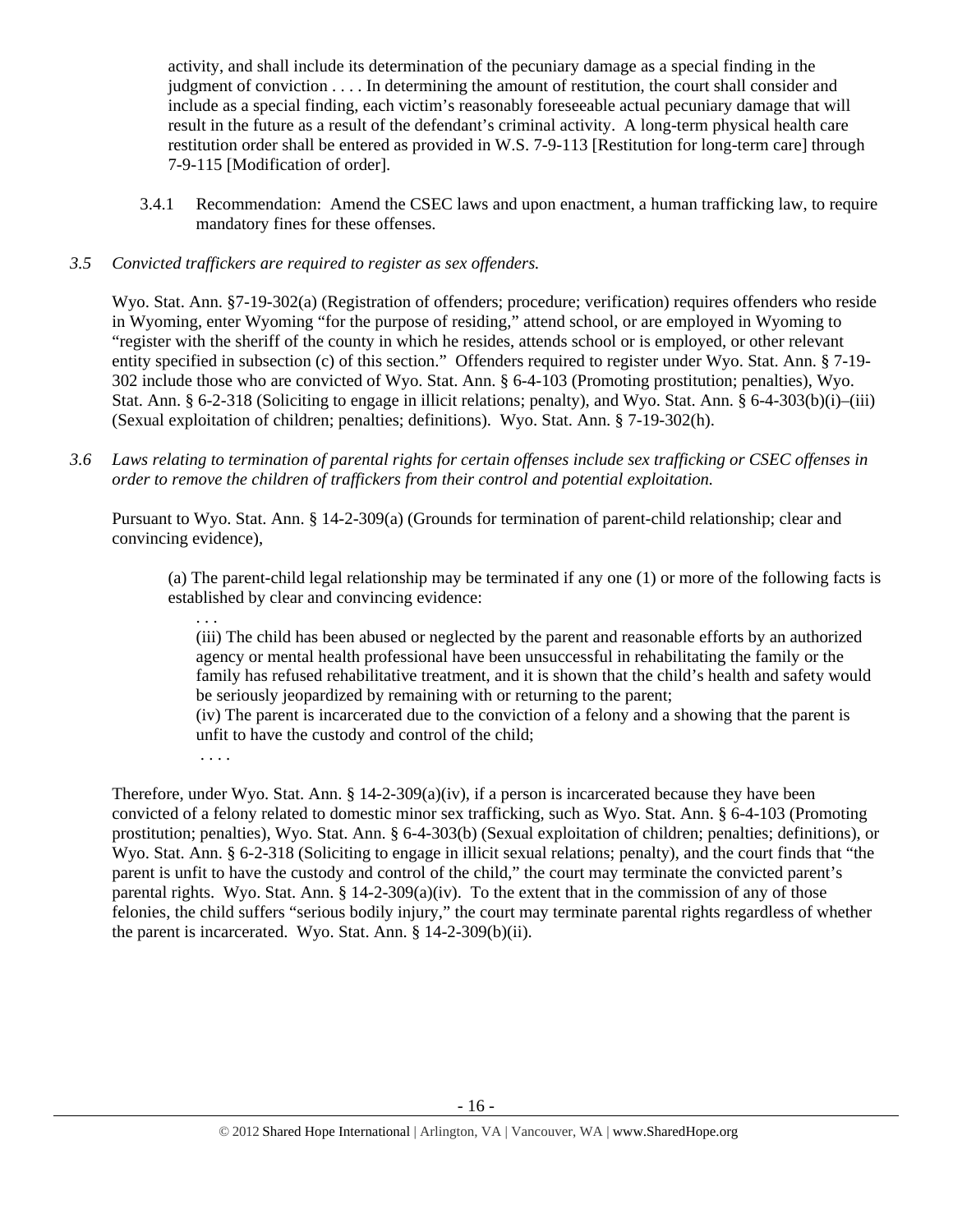Additionally, because "abuse," as used in Wyo. Stat. Ann. § 14-2-309(a)(iii) includes sexual abuse, the parental rights of a trafficker may also be terminated pursuant to Wyo. Stat. Ann. § 14-2-309(a)(iii).<sup>31</sup>

<sup>&</sup>lt;sup>31</sup> Wyo. Stat. Ann. § 14-2-308 (Definitions) incorporates the definition of "abuse" from Wyo. Stat. Ann. § 14-3-202 (Definitions) for the purposes of chapter 2 (Parents). Specifically, Wyo. Stat. Ann. § 14-3-202(a)(ii) (Definitions) provides that "abuse" means the following:

<sup>[</sup>I]nflicting or causing physical or mental injury, harm or imminent danger to the physical or mental health or welfare of a child other than by accidental means, including abandonment, . . . excessive or unreasonable corporal punishment, malnutrition or substantial risk thereof by reason of intentional or unintentional neglect, and the commission or allowing the commission of a sexual offense against a child as defined by law:

<sup>. . .</sup>  D. "Imminent danger" includes threatened harm and means a statement, overt act, condition or status which represents an immediate and substantial risk of sexual abuse or physical or mental injury. . . .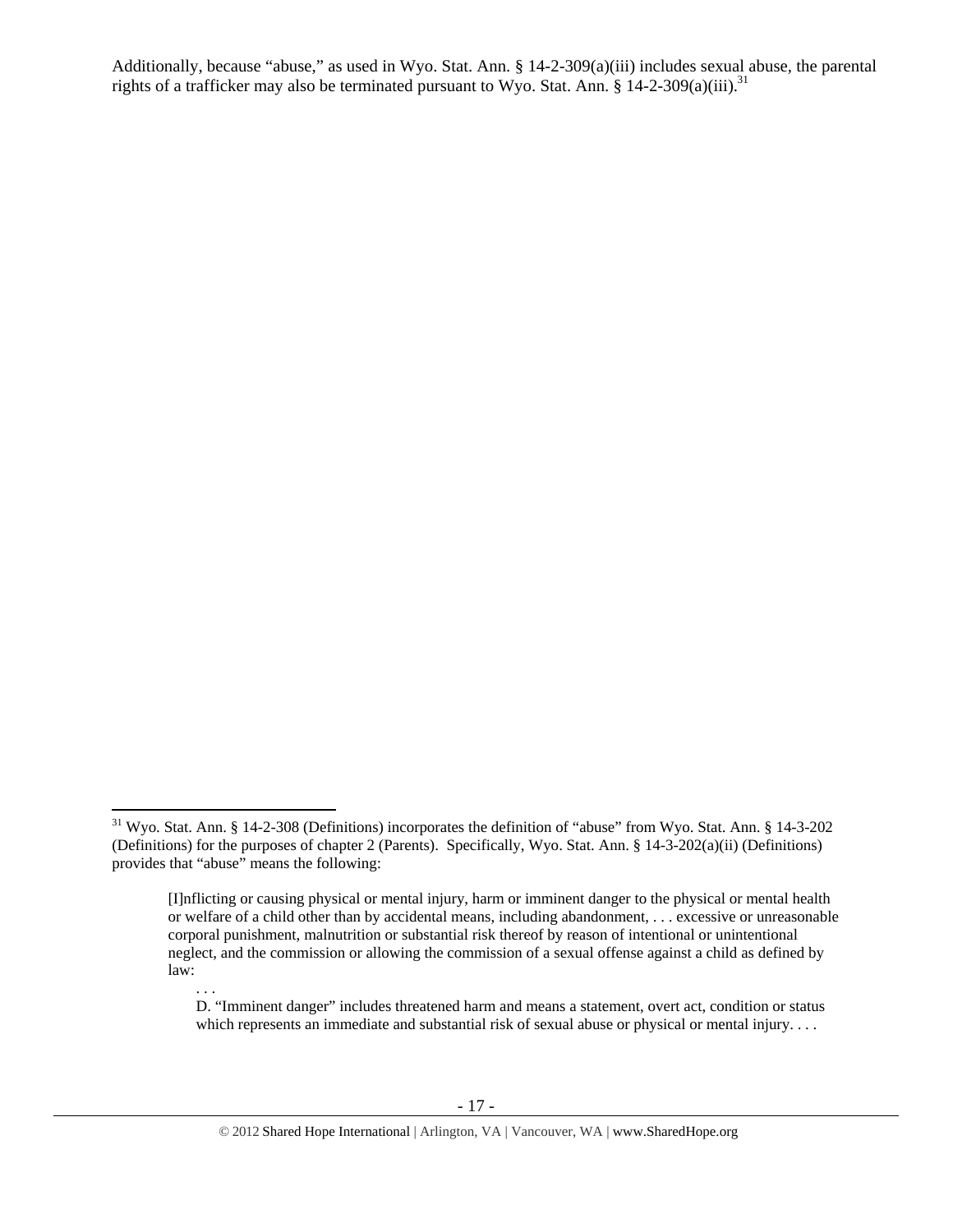#### **FRAMEWORK ISSUE 4: CRIMINAL PROVISIONS FOR FACILITATORS**

#### *Legal Components:*

- *4.1 The acts of assisting, enabling, or financially benefitting from child sex trafficking are included as criminal offenses in the state sex trafficking statute.*
- *4.2 Financial penalties, including asset forfeiture laws, are in place for those who benefit financially from or aid and assist in committing domestic minor sex trafficking.*

*\_\_\_\_\_\_\_\_\_\_\_\_\_\_\_\_\_\_\_\_\_\_\_\_\_\_\_\_\_\_\_\_\_\_\_\_\_\_\_\_\_\_\_\_\_\_\_\_\_\_\_\_\_\_\_\_\_\_\_\_\_\_\_\_\_\_\_\_\_\_\_\_\_\_\_\_\_\_\_\_\_\_\_\_\_\_\_\_\_\_\_\_\_\_* 

- *4.3 Promoting and selling child sex tourism is illegal.*
- *4.4 Promoting and selling child pornography is illegal.*

# *Legal Analysis:*

*4.1 The acts of assisting, enabling, or financially benefitting from child sex trafficking are included as criminal offenses in the state sex trafficking statute.* 

Wyoming has not enacted a human trafficking law and none of Wyoming's CSEC laws apply to facilitators. In the absence of CSEC laws, other laws may apply to facilitators.

Under Wyo. Stat. Ann. § 6-4-103(a)(iii), (iv) (Promoting prostitution; penalties), a facilitator who has "control over the use of a place, [and] knowingly or intentionally permits another person to use the place for prostitution" or who "[r]eceives money or other property from a prostitute, without lawful consideration, knowing it was earned in whole or in part from prostitution" is guilty of a felony punishable by imprisonment up to 3 years, a fine not to exceed \$3,000, or both. Wyo. Stat. Ann.  $\S 6-4-103(a)(iii)$ , (iv), (b).

- 4.1.1 Recommendation: Enact a human trafficking law that makes it a crime to knowingly aid, assist, or financially benefit from sex trafficking to ensure that the law applies to facilitators.
- *4.2 Financial penalties, including asset forfeiture laws, are in place for those who benefit financially from or aid and assist in committing domestic minor sex trafficking.*

Wyoming has not enacted a human trafficking law, and no CSEC laws apply to facilitators. However, Wyo. Stat. Ann. § 6-4-103(a)(iii), (iv) (Promoting prostitution; penalties) is punishable by a fine not to exceed \$3,000. Wyo. Stat. Ann. § 6-4-103(b).

Facilitators are also subject to mandatory orders of restitution following any misdemeanor or felony conviction pursuant to Wyo. Stat. Ann. § 7-9-102 which states,

In addition to any other punishment prescribed by law the court shall, upon conviction for any misdemeanor or felony, order a defendant to pay restitution to each victim as determined under W.S. 7- 9-103 and 7-9-114 unless the court specifically finds that the defendant has no ability to pay and that no reasonable probability exists that the defendant will have an ability to pay.

Specifically, under Wyo. Stat. Ann. § 7-9-103(b),

In every case in which a claim for restitution is submitted, the court shall fix a reasonable amount as restitution owed to each victim for actual pecuniary damage resulting from the defendant's criminal activity, and shall include its determination of the pecuniary damage as a special finding in the judgment of conviction . . . . In determining the amount of restitution, the court shall consider and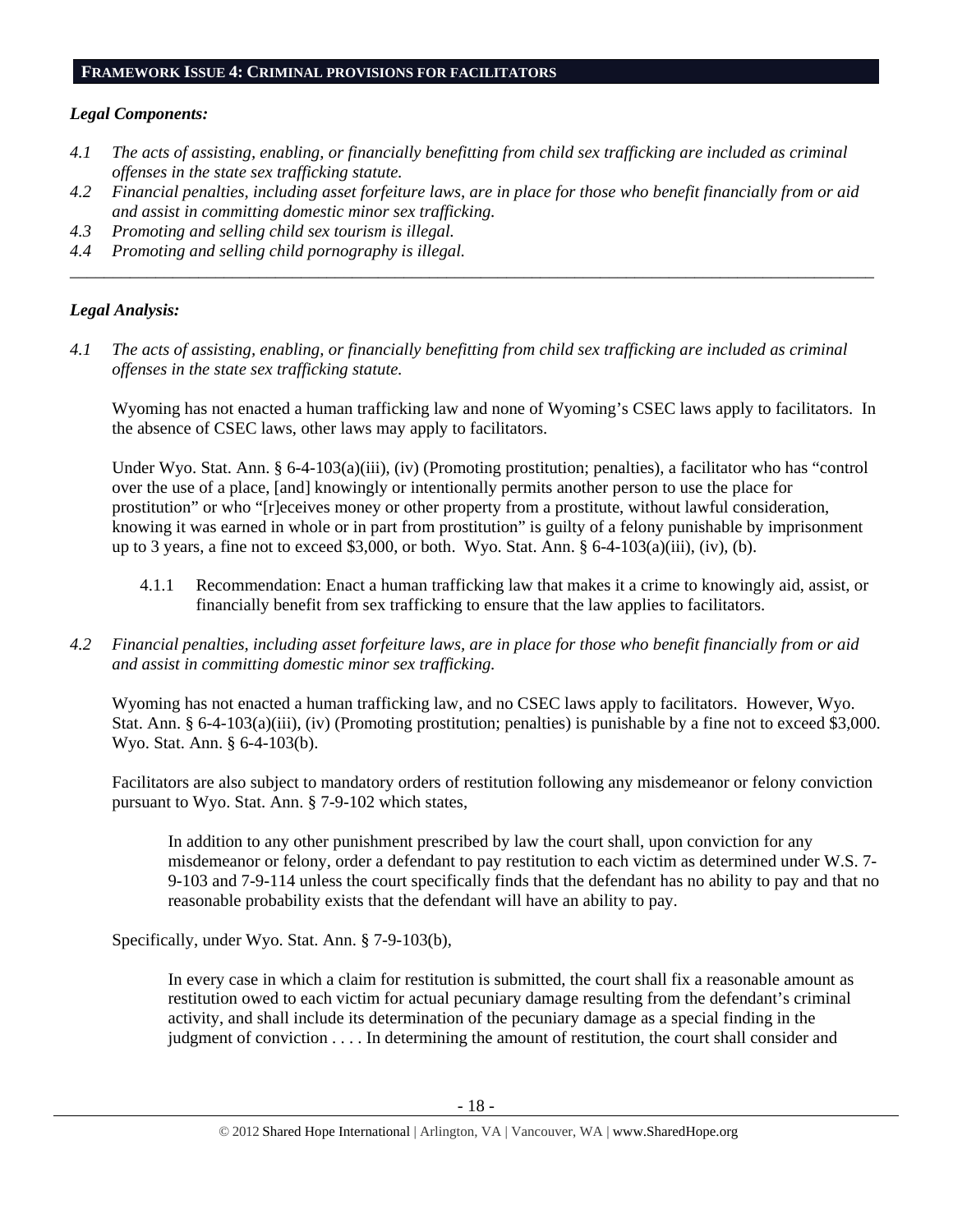include as a special finding, each victim's reasonably foreseeable actual pecuniary damage that will result in the future as a result of the defendant's criminal activity. A long-term physical health care restitution order shall be entered as provided in W.S. 7-9-113 [Restitution for long-term care] through 7-9-115 [Modification of order].

Additionally, facilitators are subject to mandatory criminal asset forfeiture following a conviction for sexual exploitation of children. Wyo. Stat. Ann. § 6-4-303(f) (Sexual exploitation of children; penalties; definitions) expressly provides,

Any person who is convicted of an offense under this section shall forfeit to the state the person's interest in:

(i) Any visual depiction of a child engaging in explicit sexual conduct in violation of this section, or any book, magazine, periodical, film, videotape or other matter which contains any such visual depiction, which was produced, transported, mailed, shipped, possessed or received in violation of this section;

(ii) Any property, real or personal, constituting or traceable to gross proceeds obtained from such offense;

(iii) Any property, real or personal, used or intended to be used to commit or to promote the commission of such offense.

Pursuant to Wyo. Stat. Ann. § 6-4-303(f), a facilitator who "distributes, reproduces, delivers or possesses with the intent to deliver" child pornography under Wyo. Stat. Ann. § 6-4-303(b)(iii), if convicted, shall forfeit any proceeds obtained from the crime and any property used in the commission of the crime.

- 4.2.1 Recommendation: Amend offenses applicable to facilitators to require mandatory fines when these offenses involve domestic minor sex trafficking.
- *4.3 Promoting and selling child sex tourism is illegal.*

Wyoming has not enacted a law prohibiting the promotion or sale of child sex tourism.

- 4.3.1 Recommendation: Enact a law that prohibits selling or offering to sell travel services that include or facilitate travel for the purpose of engaging in commercial sexual exploitation of a minor or prostitution of a minor, if the travel occurs in Wyoming.
- *4.4 Promoting and selling child pornography is illegal.*

Wyo. Stat. Ann. § 6-4-303(b)(iii) (Sexual exploitation of children; penalties; definitions) states, "A person is guilty of sexual exploitation of a child if, for any purpose, he knowingly: . . . receives, distributes, reproduces, delivers or possesses with the intent to deliver, including through digital or electronic means, whether or not by computer, any child pornography."32 A conviction for violating Wyo. Stat. Ann. § 6-4-303(b)(iii) is punishable as a felony by imprisonment for 5–12 years, a fine not to exceed \$10,000, or both. Wyo. Stat. Ann. § 6-4- 303(c). A subsequent conviction is punishable by imprisonment for 7–12 years, a fine not to exceed \$10,000, or both. Wyo. Stat. Ann. § 6-4-303(e).

 $32$  As used in Wyo. Stat. Ann. § 6-4-303, a "child" includes any minor under 18 years of age. Wyo. Stat. Ann. § 6-4-303(a)(i).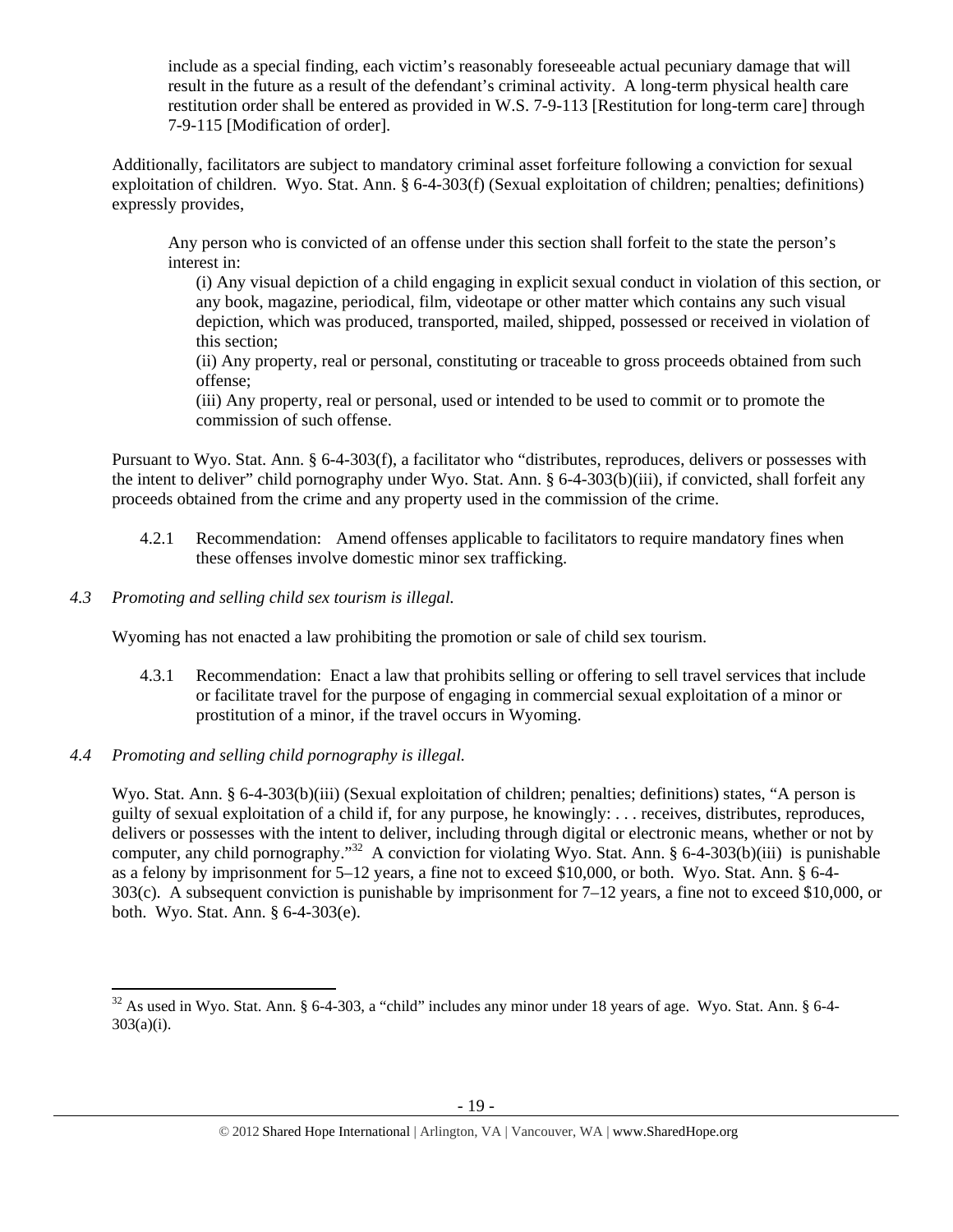#### **FRAMEWORK ISSUE 5: PROTECTIVE PROVISIONS FOR THE CHILD VICTIMS**

#### *Legal Components:*

- 5.1 *Statutorily-mandated victim services define "victim" to specifically include victims of domestic minor sex trafficking or commercial sexual exploitation of children (CSEC) to ensure prompt identification and access to victims' rights and services.*
- 5.2 *The state sex trafficking statute expressly prohibits a defendant from raising consent of the minor to the commercial sex acts as a defense.*
- 5.3 *Prostitution laws apply only to adults, making minors under 18 specifically immune from this offense.*
- 5.4 *Child victims of sex trafficking or commercial sexual exploitation are provided with a child protection response, including specialized shelter and services, and are not detained in juvenile detention facilities.*
- 5.5 *Commercial sexual exploitation is identified as a type of abuse and neglect within child protection statutes.*
- 5.6 *The definition of "caregiver" (or similar term) in the child welfare statutes is broad enough to include a trafficker who has custody or control of a child in order to bring a trafficked child into protection of child protective services.*
- 5.7 *Crime victims' compensation is specifically available to a child victim of sex trafficking or commercial sexual exploitation of children (CSEC) without regard to ineligibility factors.*
- 5.8 *Victim-friendly procedures and protections are provided in the trial process for minors under 18.*
- 5.9 *Expungement or sealing of juvenile delinquency records resulting from arrests or adjudications for prostitution-related offenses committed as a result of, or in the course of, the commercial sexual exploitation of a minor is available within a reasonable time after turning 18.*
- 5.10 *Victim restitution and civil remedies for victims of domestic minor sex trafficking or commercial sexual exploitation of children (CSEC) are authorized by law.*
- 5.11 *Statutes of limitations for civil and criminal actions for child sex trafficking or commercial sexual exploitation of children (CSEC) offenses are eliminated or lengthened sufficiently to allow prosecutors and victims a realistic opportunity to pursue criminal action and legal remedies.*

*\_\_\_\_\_\_\_\_\_\_\_\_\_\_\_\_\_\_\_\_\_\_\_\_\_\_\_\_\_\_\_\_\_\_\_\_\_\_\_\_\_\_\_\_\_\_\_\_\_\_\_\_\_\_\_\_\_\_\_\_\_\_\_\_\_\_\_\_\_\_\_\_\_\_\_\_\_\_\_\_\_\_\_\_\_\_\_\_\_\_\_\_\_\_* 

# *Legal Analysis:*

*5.1 Statutorily-mandated victim services define "victim" to specifically include victims of domestic minor sex trafficking or commercial sexual exploitation of children (CSEC) to ensure prompt identification and access to victims' rights and services.* 

Under Wyoming's Crime Victims Compensation Act, Wyo. Stat. Ann. § 1-40-102(a)(ix) (Definitions) defines a "victim" as follows:

(A) A person who suffers personal injury<sup>33</sup> or is killed in this state as a direct result of: (I) A criminal act<sup>34</sup> of another person;

<sup>&</sup>lt;sup>33</sup> "Personal injury" is defined by Wyo. Stat. Ann. § 1-40-102(a)(vii) as "actual bodily injury or actual mental harm."

 $34$  A "criminal act" is defined as "an act committed or attempted in this state, including an act of domestic violence, which constitutes a crime as defined by the laws of this state or an act of terrorism, as defined by 18 U.S.C. 2331 outside the United States, and which results in actual bodily injury, or actual mental harm, or death to the victim. No act involving the operation of a motor vehicle, boat or aircraft which results in injury or death constitutes a crime for the purpose of this act unless the injury or death was recklessly or intentionally inflicted through the use of the vehicle, boat or aircraft, or unless the act constitutes a violation of W.S. 31-5-233." Wyo. Stat. Ann. § 1-40- 102(a)(iii).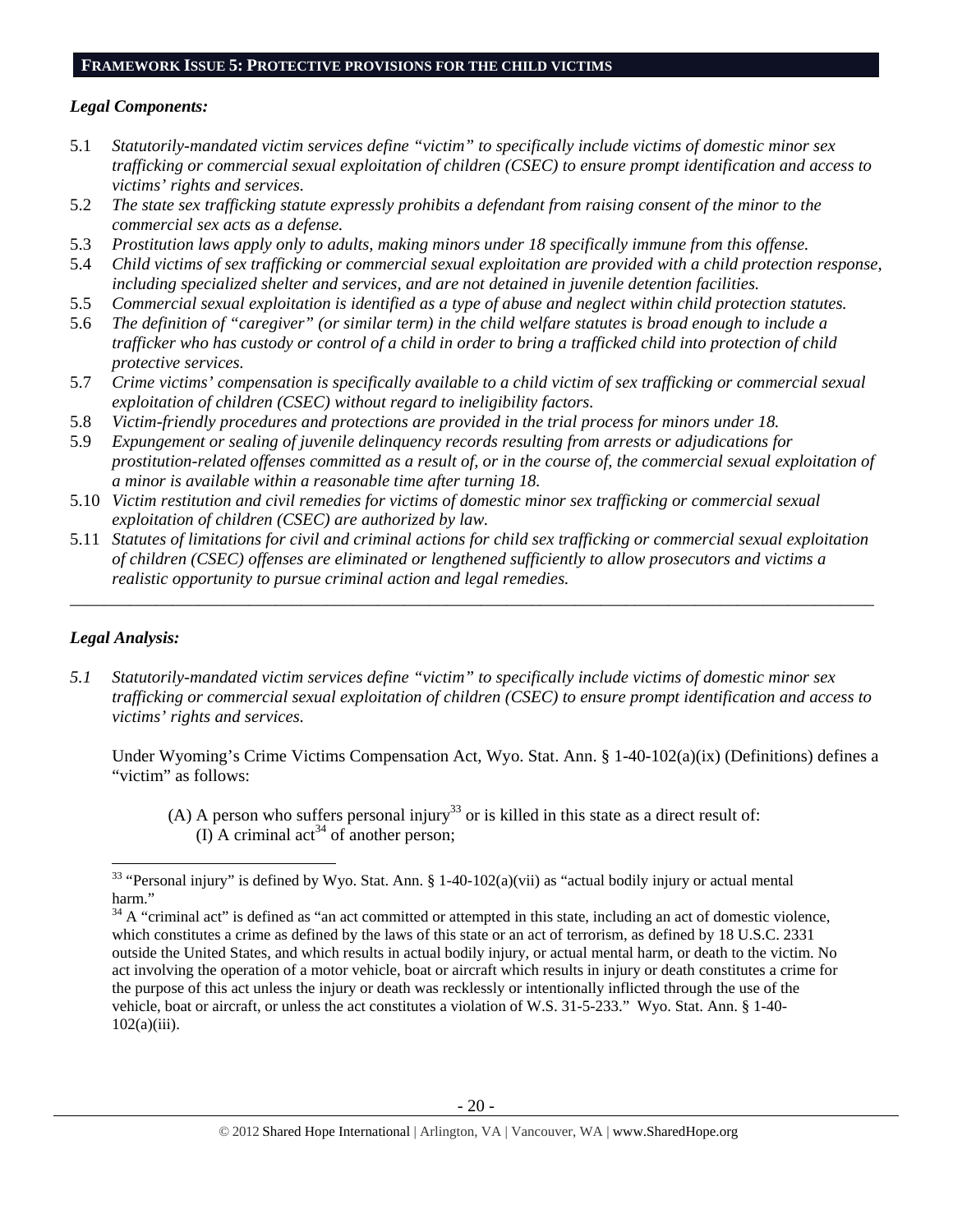. . . .

- (IV) A federal crime occurring in Wyoming.
- (B) A resident who is a victim of a crime occurring outside this state if:
	- (I) The crime would be compensable had it occurred inside this state; and

(II) The crime occurred in a state which does not have a crime victim compensation program, for which the victim is eligible as eligibility is set forth in W.S. 1-40-101 [Short title] through 1-40-119 [Surcharge to be assessed in certain criminal cases; paid to account].

. . . .

This definition applies to  $\S 1-40-101$  through  $\S 1-40-119$ , including  $\S 1-40-110$  (Compensation award.),  $\S 1-40-101$ 112 (Recovery from offender; restitution), and § 1-40-118 (Distribution of monies to crime victim service and victim assistance providers. [providing access to victim advocates]). Wyo. Stat. Ann. § 1-40-102(a).

Additionally, Wyoming's Victim and Witness Bill of Rights defines a "victim" to mean "an individual who has suffered direct or threatened physical, emotional or financial harm as the result of the commission of a criminal  $act<sup>35</sup>$  or a family member of a victim who is a minor or an incompetent or a surviving family member of a homicide victim." Wyo. Stat. Ann. § 1-40-202(a)(ii) (Definitions).

For purposes of Title 7, Chapter 9 Victim Restitution, Wyo. Stat. Ann. § 7-9-101(a)(v) defines victim as "a person who has suffered pecuniary damage as a result of a defendant's criminal activities. . . ." For purposes of this chapter, criminal activity is defined by Wyo. Stat. Ann.  $\S$  7-9-101(a)(i) as

any crime for which there is a plea of guilty, nolo contendere or verdict of guilty upon which a judgment of conviction may be rendered and includes any other crime which is admitted by the defendant, whether or not prosecuted. In the case of restitution ordered under W.S. 7-13-301 [Placing person found guilty, but not convicted, on probation.], "criminal activity" also includes a crime charged against the defendant . . . .

- 5.1.1 Recommendation: Amend the definition of victim and criminal activity in Wyo. Stat. Ann. §§ 1-40- 102(a) (Crime Victims Compensation Act) and 1-40-202(a) to expressly include victims of both CSEC offenses, Wyo. Stat. Ann. § 6-4-103(a) (Promoting prostitution; penalties) and Wyo. Stat. Ann. § 6-4-303(b)(i), (ii) (Sexual exploitation of children; penalties; definitions), as well as human trafficking (upon enactment pursuant to recommendation 1.1.1).
- *5.2 The state sex trafficking statute expressly prohibits a defendant from raising consent of the minor to the commercial sex acts as a defense.*

The CSEC laws, Wyo. Stat. Ann. § 6-4-103(a)(i) (Promoting prostitution; penalties) and § 6-4-303(b) (Sexual exploitation of children; penalties; definitions), do not indicate whether consent is available as a defense in a prosecution for the crime. Similarly, Wyoming's laws criminalizing sexual abuse of a minor, Wyo. Stat. Ann. § 6-2-314 (Sexual abuse of a minor in the first degree; penalties), § 6-2-315 (Sexual abuse of a minor in the second degree), § 6-2-316 (Sexual abuse of a minor in the third degree), and § 6-2-317 (Sexual abuse of a minor in the fourth degree), do not specifically state that the consent of a minor is immaterial to the crime.

<sup>&</sup>lt;sup>35</sup> A "criminal act" is defined as "conduct which would constitute a crime as defined by the laws of [Wyoming]." Wyo. Stat. § 1-40-202(a)(i).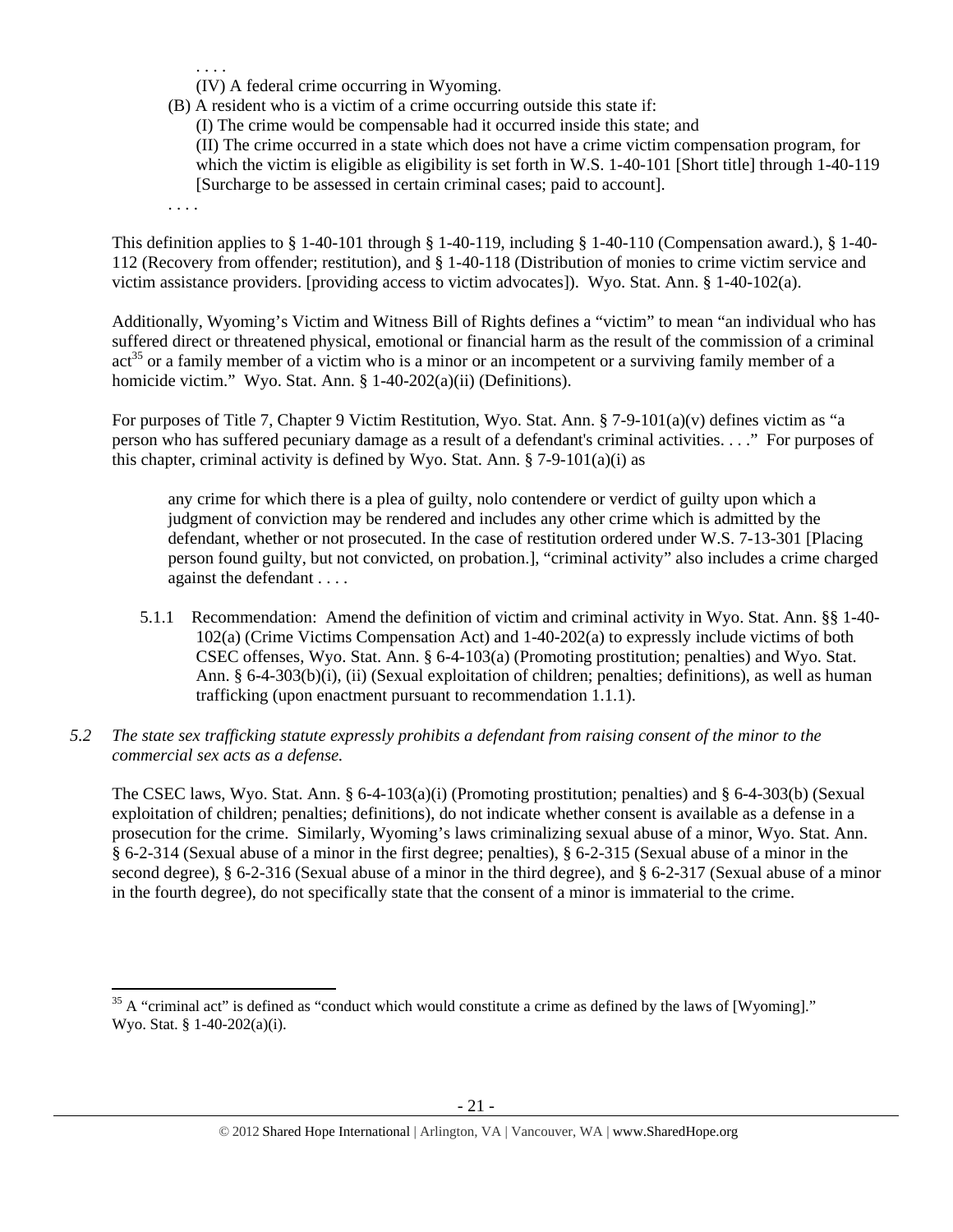5.2.1 Recommendation: Amend Wyo. Stat. Ann. § 6-4-103(a)(i) (Promoting prostitution; penalties), Wyo. Stat. Ann. § 6-4-303(b) (Sexual exploitation of children; penalties; definitions) to expressly provide that the consent of a minor to a commercial sex act is not a defense to the crime.

# *5.3 Prostitution laws apply only to adults, making minors under 18 specifically immune from this offense.*

Wyo. Stat. Ann. § 6-4-101 (Prostitution; penalties) is age-neutral and, therefore, allows the arrest and prosecution of a minor for the misdemeanor crime of prostitution. Specifically, Wyo. Stat. Ann. § 6-4-101 provides, "A person who knowingly or intentionally performs or permits, or offers or agrees to perform or permit an act of sexual intrusion . . . for money or other property commits prostitution . . . ." A conviction for violating Wyo. Stat. Ann. § 6-4-101 is punishable as a misdemeanor by imprisonment up to 6 months, a fine not to exceed \$750, or both. Wyo. Stat. Ann. § 6-4-101.

- 5.3.1 Recommendation: Amend Wyo. Stat. Ann. § 6-4-101 (Prostitution; penalties) to make minors under the age of 18 specifically immune from prosecution for prostitution and to refer to any minor involved in prostitution as a victim of human trafficking.
- *5.4 Child victims of sex trafficking or commercial sexual exploitation are provided with a child protection response, including specialized shelter and services, and are not detained in juvenile detention facilities.*

Some protective provisions may be available to commercially sexually exploited children if they are identified as abused or neglected. Pursuant to Wyo. Stat. Ann. § 14-3-205(a) (Child abuse or neglect; persons required to report), "[a]ny person who knows or has reasonable cause to believe or suspect that a child has been abused or neglected . . . shall immediately report it to the child protective agency or local law enforcement agency . . . ." Once law enforcement or child protective agencies receive a report of child abuse, the information must be "[c]onveyed immediately by the agency receiving the report to the appropriate local child protective agency or local law enforcement agency. . . . " Wyo. Stat. Ann. § 14-3-206(a)(i). A local child protective agency that receives a report of child abuse must "initiate an investigation or assessment and verification" of the report within 24 hours of its receipt. Wyo. Stat. Ann. § 14-3-204(a)(iii) (Duties of local child protective agency).

Under Wyo. Stat. Ann. § 14-3-405(a) (Taking of child into custody; when permitted),

A child may be taken into custody by a law enforcement officer without a warrant or court order and without the consent of the parents, guardians or others exercising temporary or permanent control over the child when:

(i) There are reasonable grounds to believe a child is abandoned, lost, suffering from illness or injury or seriously endangered by his surroundings and immediate custody appears to be necessary for his protection; or

(ii) The child's conduct or behavior seriously endangers himself and immediate custody appears necessary.

Additionally, under Wyo. Stat. Ann. § 14-3-405(c),

A district attorney may file an emergency petition, or the department of family services, a local law enforcement officer . . . may request the court for a protective order. After considering the emergency petition or request, the judge or commissioner, upon finding that there is reasonable cause to believe that a child has been abused or neglected and that the child, by continuing in his place of residence or in the care and custody of the person responsible for his health, safety and welfare, would be in imminent danger of his life, health or safety, may: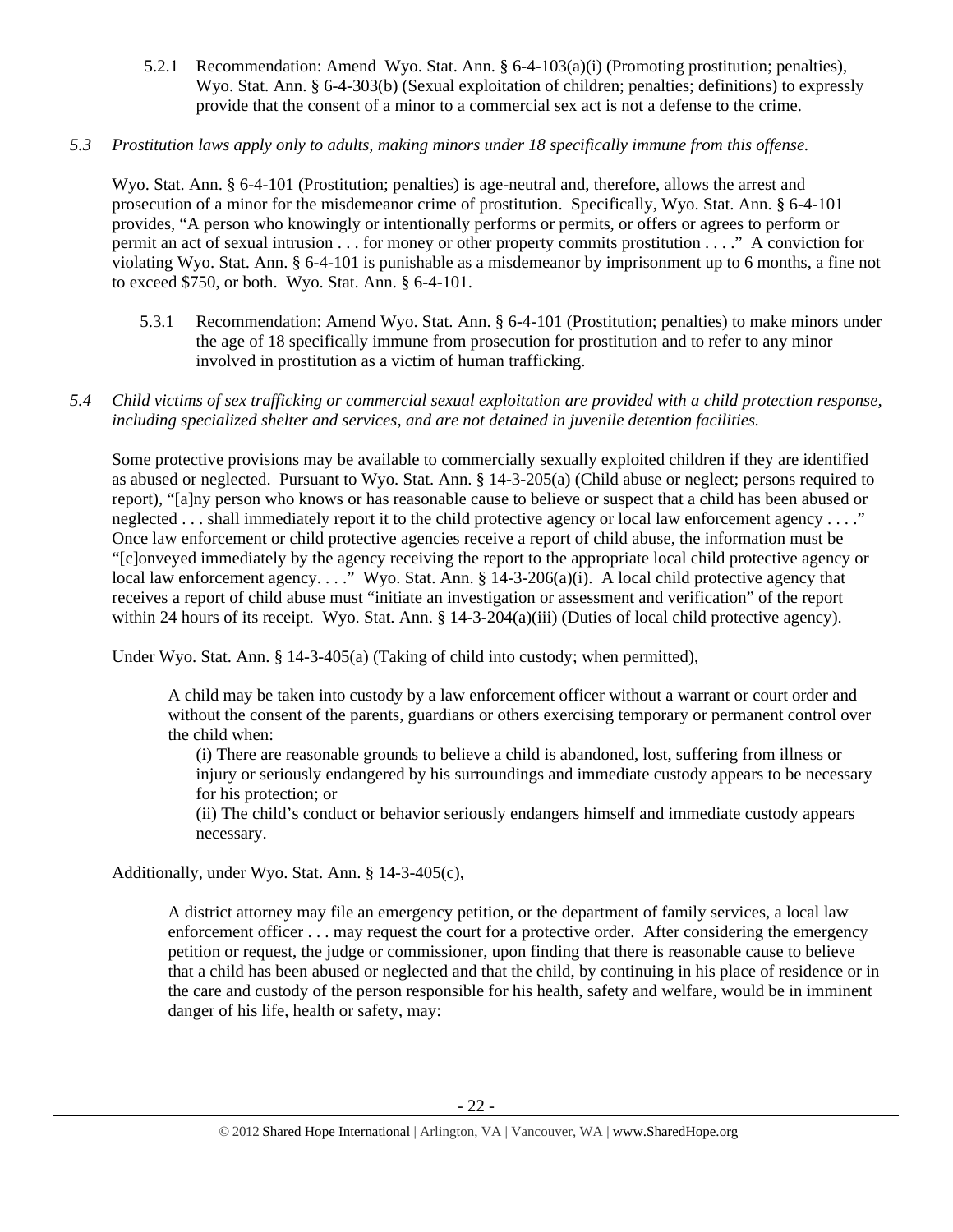(i) Issue an ex parte order or search warrant. The order shall place the child in the temporary protective custody of the local child protection agency;

(ii) Issue an emergency order or search warrant upon application and hearing, authorizing ordinary or emergency care of the child . . . .

A child taken into temporary protective custody pursuant to Wyo. Stat. Ann. § 14-3-405 may not be held in temporary protective custody for more than 48 hours and may not be placed in shelter care, absent court order, "unless, shelter care is required to: (i) [p]rotect the child's person; (ii) [p]revent the child from being removed from the jurisdiction of the court; or (iii) [p]rovide the child having no parent, guardian, custodian or other responsible adult with supervision and care . . . ." Wyo. Stat. Ann. §§ 14-3-405(d), 14-3-406(a). After a child is taken into protective custody under Wyo. Stat. Ann. § 14-3-405(a), "the person taking custody shall immediately notify the local department of family services office and place or transfer temporary protective custody to the local department of family services office as soon as practicable." Wyo. Stat. Ann. § 14-3-208. Pursuant to Wyo. Stat. Ann. § 14-3-208(a) (Temporary protective custody; order; time limitation; remedial health care),

The local department of family services office shall:

(i) Accept physical custody of the child;

(ii) Make reasonable efforts to inform the parent, noncustodial parent or other person responsible for the child's welfare that the child has been taken into temporary protective custody, unless otherwise ordered by a court of competent jurisdiction;

(iii) Arrange for care and supervision of the child in the most appropriate and least restrictive setting necessary to meet the child's needs, including foster homes or other child care facilities certified by the department or approved by the court. When it is in the best interest of the child, the department shall place the child with the child's noncustodial birth parent or with the child's extended family, including adult siblings, grandparents, great-grandparents, aunts or uncles. . . . The department may leave the child in the care of a physician or hospital when necessary to ensure the child receives proper care. A neglected child shall not be placed in a jail or detention facility other than for a delinquent act;

(iv) Initiate an investigation of the allegations; and

(v) Assess the child's mental and physical needs, provide for the child's ordinary and emergency medical care and seek emergency court authorization for any extraordinary medical care that is needed prior to the shelter care hearing.

When shelter care "appears necessary to the person taking custody of the child," a petition must be promptly filed. Wyo. Stat. Ann. §§ 14-3-407(a), 14-3-409(a). Then, a shelter hearing must be held by the court or, "in the absence or incapacity of the judge," a district court commissioner within 48 hours of the time the child is taken into temporary protective custody. Wyo. Stat. Ann. §§ 14-3-410(a), 14-3-409(a). At the shelter care hearing, the court will decide whether "full-time shelter care is required to protect the child's welfare pending further proceedings" and, if it finds that it would not be in the interests of the child's welfare to return home, the court may order that the child be placed in the legal custody of the department of family services. Wyo. Stat. Ann. § 14-3-409(d). "If the court finds that full-time shelter care is not required," it may place the child in "the custody and supervision of his parents, guardian or custodian, under the supervision of the department of family services or under the protective supervision of any individual or organization approved by the court that agrees to supervise the child." Wyo. Stat. Ann.  $\S 14-3-409(d)(i)$ . The court may also impose any other conditions of release necessary to protect the child from harm. Wyo. Stat. Ann. § 14-3-409(d)(ii).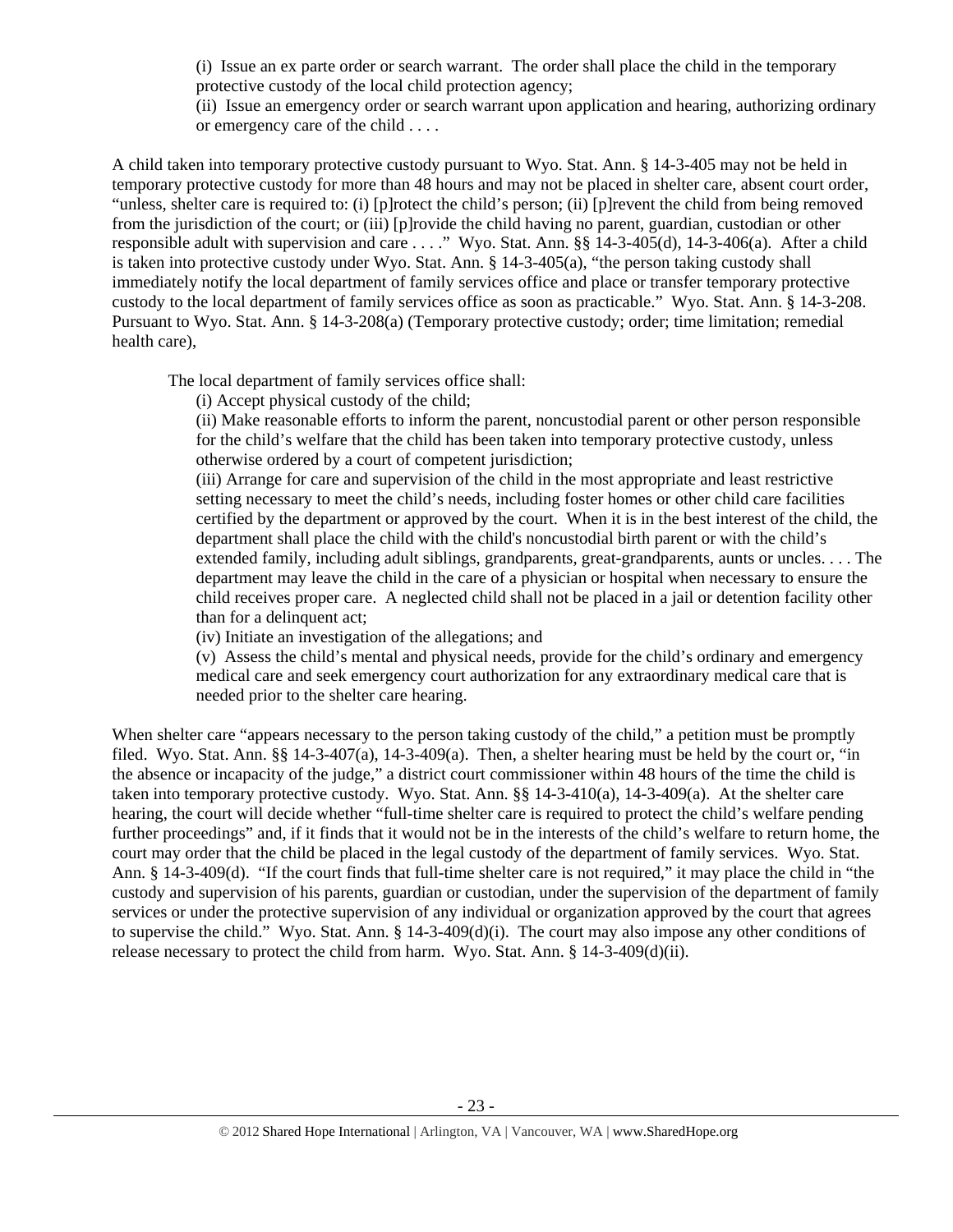A complaint alleging that a child is neglected "shall be referred" to the district attorney, who, after an investigation, may commence a proceeding in juvenile court by filing a petition alleging that the child is a neglected child.<sup>36</sup> Wyo. Stat. Ann. § 14-3-411. At an adjudicatory hearing, if the court determines that the child is neglected, it may make a disposition that the child is a neglected child and order the child placed in "the least restrictive environment consistent with what is best suited to the public interest of preserving families and the physical, mental and moral welfare of the child." Wyo. Stat. Ann. §§ 14-3-426(c), 14-3-429(a)(iii). Pursuant to Wyo. Stat. Ann. § 14-3-429(b),

If the child is found to be neglected the court may:

(i) Permit the child to remain in the legal custody of his parents, guardian or custodian without protective supervision, subject to terms and conditions prescribed by the court;

(ii) Place the child under protective supervision;

(iii) Transfer temporary legal custody to a relative or other suitable adult the court finds qualified to receive and care for the child, with or without supervision, subject to terms and conditions prescribed by the court;

(iv) Transfer temporary legal custody to the department of family services or a state or local public agency responsible for the care and placement of neglected children, provided the child shall not be committed to the Wyoming boys' school, the Wyoming girls' school or the Wyoming state hospital.

Despite these protections, a child may also be arrested and detained by law enforcement for actions related to their condition as trafficking victims. Domestic minor sex trafficking victims may be treated as "children in need of supervision," which is defined in Wyo. Stat. Ann. § 14-6-402(a)(iv) (Definitions) to include

any child who has not reached his seventeenth birthday who is habitually truant or has run away from home or habitually disobeys reasonable and lawful demands of his parents, guardian, custodian or other proper authority or is ungovernable and beyond control. "Child in need of supervision" includes any child who has not reached his seventeenth birthday who has committed a status offense.

Wyo. Stat. Ann. § 14-6-405(a)(i), (iii), (iv) (Taking of child into custody; when permitted) authorizes law enforcement to take a child into custody when

(i) The circumstances would permit an arrest without a warrant under W.S. 7-2-102;

. . .

(iii) There are reasonable grounds to believe a child is abandoned, lost, suffering from illness or injury or seriously endangered by his surroundings and immediate custody appears to be necessary for his protection;

(iv) The child's conduct or behavior seriously endangers himself and immediate custody appears necessary; or

(v) There are reasonable grounds to believe the child has run away from his parents, guardian or custodian.

After being taken into custody pursuant to Wyo. Stat. Ann. § 14-6-405(a), Wyo. Stat. Ann. § 14-6-406(a) (Child in custody; no detention or shelter care placement without court order; exceptions; notice to parent or guardian; release) states,

<sup>&</sup>lt;sup>36</sup> For purposes of Wyoming's Child Protection Act, under Wyo. Stat. Ann. § 14-3-402(a)(xii) (Definitions) a "neglected child" is one "(A) Who has been subjected to neglect as defined in W.S. 14-3-202(a)(vii) [Definitions]; (B) Who has been subjected to abuse as defined in W.S.  $14-3-202(a)(ii)$  [which includes sexual abuse]."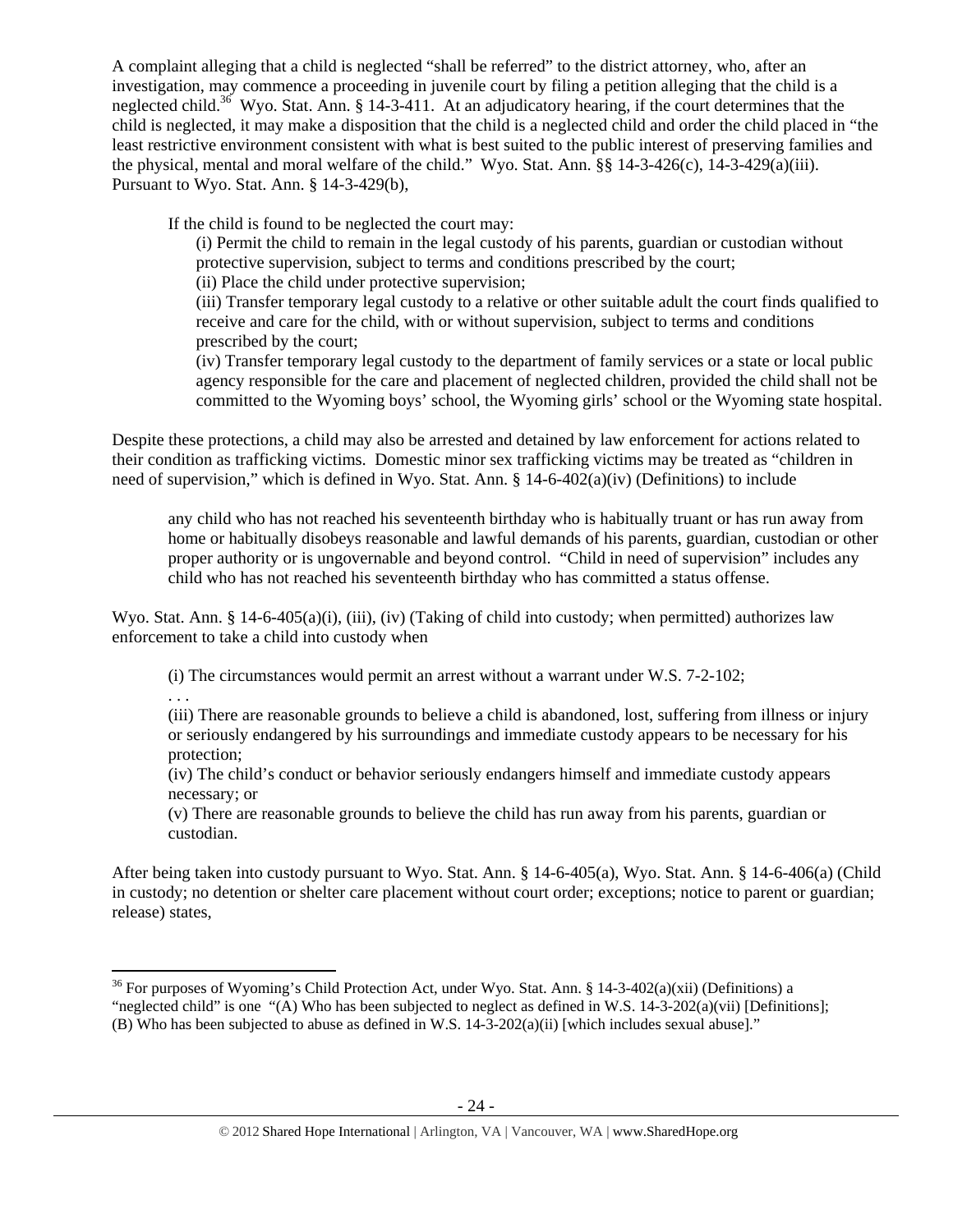A child taken into custody shall not be placed in detention or shelter care without a court order unless shelter care is required to:

(i) Protect the child's person;

(ii) Prevent the child from being removed from the jurisdiction of the court; or

(iii) Provide the child having no parent, guardian, custodian or other responsible adult with supervision and care and return him to the court when required.

If it is found necessary to place the child in detention or shelter care, under Wyo. Stat. Ann. § 14-6-407(b) (Detention or shelter care; delivery of child pending hearing; placing children; notice if no court order),

(i) A child alleged to be in need of supervision shall be placed for detention or shelter care in the least restrictive environment reasonably available, which may be a foster home or other child care facility certified by the department of family services or approved by the court;

(ii) If facilities or services are not immediately available to house and protect the child, the judge may order the child held in a temporary holding area at the local law enforcement complex. No child in need of supervision shall be placed in a jail, but may be placed in a juvenile detention facility if the child has been adjudicated under article 2 [Juvenile Justice Act] of this chapter for having committed a delinquent act;

(iii) A child alleged to be in need of supervision shall, if necessary, be detained in a separate detention home or facility, provided the child shall not be detained in the Wyoming boys' school or the Wyoming girls' school.

If a child in need of supervision is held in detention or shelter care under Wyo. Stat. Ann. § 14-6-407(b), "[T]he district attorney shall immediately review the need for detention or shelter care and may order the child released unless he determines detention or shelter care is necessary under the provisions of W.S. 14-6-406(a) or unless ordered by the court." Wyo. Stat. Ann. § 14-6-408(b). Proceedings against the child will commence through the filing of a petition with the court providing the basis for why the child is alleged to be a child in need of supervision and "[a]n informal detention or shelter care hearing" must be held within 48 hours after taking the child into custody. Wyo. Stat. Ann.  $\S$  14-6-409(a), 14-6-412(a), (b). At the hearing, the court will determine whether the child will be held in full-time detention or shelter care during the pendency of the proceedings. Wyo. Stat. Ann. § 14-6-409(d). Where the court finds that returning home is not in the interests of the child's welfare, the court will order the child placed in the legal custody of the department of family services, otherwise the court will order the child released subject to any restrictions or conditions the court deems reasonably necessary. Wyo. Stat. Ann. § 14-6-409(d).

Pursuant to Wyo. Stat. Ann. § 14-6-411 (Complaints alleging child in need of supervision; investigation and determination by district attorney), the district attorney decides whether to take judicial action, and, under subsection (b),

In determining the action necessary to protect the interest of the public or the child with regard to a petition alleging a child in need of supervision, the prosecuting attorney shall consider the following:

(i) Alternative community programs;

(ii) Mental health counseling services available to the family;

(iii) Family preservation services offered by the department of family services;

(iv) Use of truancy statute enforcement;

(v) Municipal and circuit court remedies;

(vi) If the child has reached his sixteenth birthday, whether or not the child presents a clear and present danger to himself, his family or the community.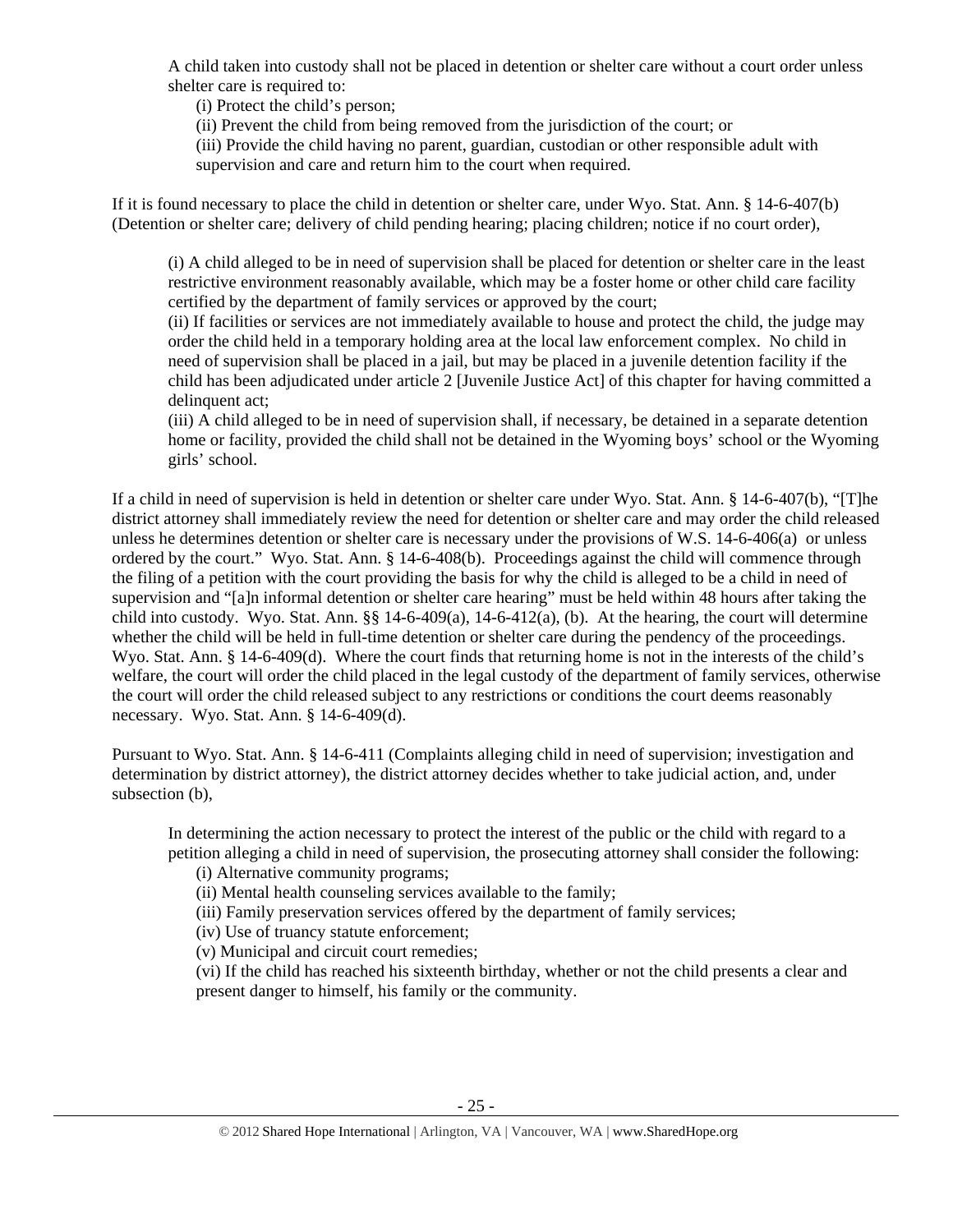If the court adjudicates the child to be a child in need of services, "the court shall enter its decree to that effect and make a disposition as provided in this section that places the child in the least restrictive environment consistent with what is best suited to the public interest of preserving families, the physical, mental and moral welfare of the child." Wyo. Stat. Ann. § 14-6-429(a)(iii). It may, under Wyo. Stat. Ann. § 14-6-429(b) (Decree where child adjudged in need of supervision; dispositions; terms and conditions; legal custody),

(i) Permit the child to remain in the custody of his parents, guardian or custodian under protective supervision, subject to terms and conditions prescribed by the court;

(ii) Transfer temporary legal custody to a relative or other suitable adult the court finds qualified to receive and care for the child, with supervision, subject to terms and conditions prescribed by the court; (iii) Transfer temporary legal custody to a state or local public agency responsible for the care and placement of children in need of supervision, provided:

(A) The child shall not be committed to the Wyoming boys' school or the Wyoming girls' school unless the child has attained the age of twelve (12) years and is also found delinquent; (B) The court may not transfer the temporary legal custody to a state agency for out-of-community placement unless the child or the child's family has failed to perform under a court supervised consent decree or the department of family services has certified that a community treatment plan has proven unsuccessful.

Domestic minor sex trafficking victims may be treated as delinquent children. Wyo. Stat. Ann.  $\S$  14-6-201 $(x)$ (Definitions; short title; statement of purpose and interpretation) defines a "delinquent child" as a "child who has committed a delinquent act." A "delinquent act" is defined as "an act punishable as a criminal offense by the laws of this state or any political subdivision thereof . . . but does not include a status offense." Wyo. Stat. Ann. § 14-6-201(a)(ix). Wyo. Stat. Ann. § 14-6-205(a)(i), (iv) (Taking of child into custody; when permitted) authorizes law enforcement to take a child into custody in certain circumstances, including when "[t]he circumstances would permit an arrest without a warrant under W.S. 7-2-102 [Preconditions for arrests]" or when "[t]he child's conduct or behavior seriously endangers himself or the person or property of others and immediate custody appears necessary."

Under Wyo. Stat. Ann. § 7-2-102(b)(i), (iii), a law enforcement officer may make a warrantless arrest where "[a]ny criminal offense is being committed in the officer's presence by the person to be arrested," or where,

The officer has probable cause to believe that a misdemeanor has been committed, that the person to be arrested has committed it and that the person, unless immediately arrested:

- (A) Will not be apprehended;
- (B) May cause injury to himself or others or damage to property; or
- (C) May destroy or conceal evidence of the commission of the misdemeanor.

Thus, under Wyo. Stat. Ann. § 14-6-205(a)(i), a commercially sexually exploited child could be taken into custody when the child violates Wyo. Stat. Ann. § 6-4-101 (Prostitution; penalties) in the officer's presence by soliciting a buyer, or when the officer has probable cause to believe that the child has violated Wyo. Stat. Ann. § 6-4-101 (Prostitution; penalties) and will not be apprehended unless arrested. Wyo. Stat. Ann. §§ 14-6-  $205(a)(i)$ , 7-2-102(b)(i), (iii).

After being taken into custody pursuant to Wyo. Stat. Ann. § 14-6-205, Wyo. Stat. Ann. § 14-6-206(a) (Child in custody; no detention without court order; exceptions; notice to parent or guardian; release) states,

In accordance with procedures specified in W.S. 7-1-108(c) and (d) [Incarceration of juvenile offenders], a child taken into custody shall not be held in detention or placed in shelter care without a court order unless detention or shelter care is required to: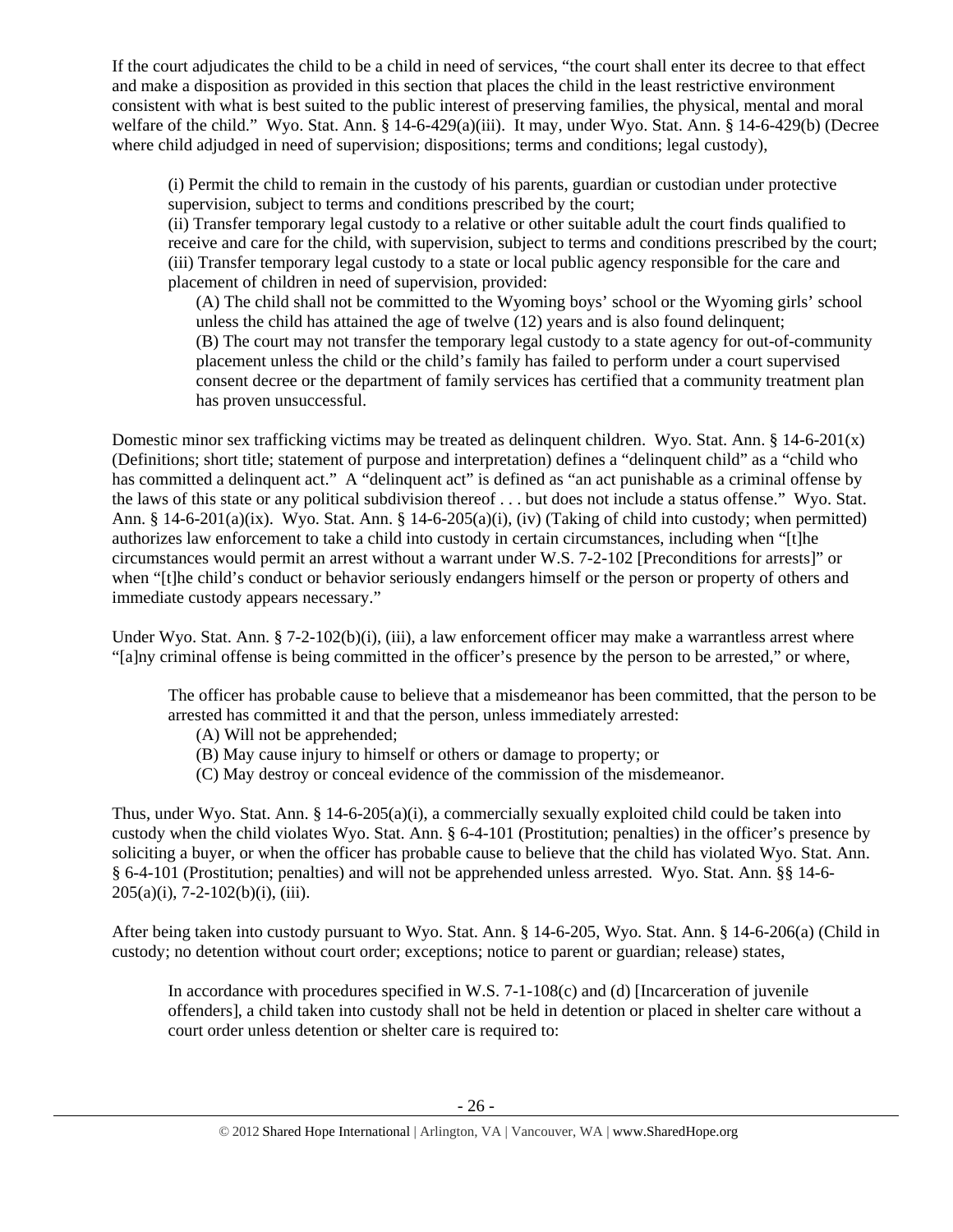. . . .

(ii) Protect the person or property of others;

(iii) Prevent the child from absconding or being removed from the jurisdiction of the court; or (iv) Provide the child having no parent, guardian, custodian or other responsible adult with supervision and care and return him to the court when required.

Wyo. Stat. Ann. § 7-1-108(b) states, "A minor convicted of a misdemeanor or of violating a municipal ordinance, other than a status offense, for which a term of imprisonment is authorized, shall only be imprisoned in a juvenile detention facility."<sup>37</sup> Under Wyo. Stat. Ann.  $\frac{6}{5}$  7-1-108(c), unless an alleged delinquent minor is released to his or her parents,

[T]he person taking the minor into custody shall ensure a juvenile detention risk assessment shall be promptly performed, using a uniform assessment instrument designed by the county sheriffs. If the risk assessment finds that the minor is a serious risk to himself or to the safety of others, the minor may be: (i) Placed in a hardware or staff secure juvenile detention facility; $38$ 

(ii) Transferred to a medical facility if the minor is believed to be suffering from a serious physical or mental illness that requires prompt diagnosis or treatment;

(iii) If the minor is not held pursuant to paragraph (i) of this subsection, placed in shelter care or a staff secure juvenile detention facility, or released to a parent, guardian or other custodian who can provide supervision and care for the minor pending the minor's appearance in court. If no space is available in shelter care or a staff secure juvenile detention facility, the minor may be held in a hardware secure juvenile detention facility.

However, "A minor under the age of eleven (11) years shall not be held in a hardware secure juvenile detention facility." Wyo. Stat. Ann. § 7-1-108(d).

Proceedings against the child will commence through the filing of a petition with the court providing the basis for the child's alleged delinquent act and "[a]n informal detention or shelter care hearing" held within 48 hours after taking the child into custody. Wyo. Stat. Ann. §§ 14-6-209(a). At the hearing, the court will determine whether the child will be held in full-time detention or shelter care during the pendency of the proceedings. Wyo. Stat. Ann. § 14-6-209(d). Where the court finds that returning home is not in the interests of the child's welfare, the court will order the child placed in the legal custody of the department, otherwise the court will order the child released subject to any restrictions or conditions the court deems reasonably necessary. Wyo. Stat. Ann. § 14-6-209(d).

If the court adjudicates the child delinquent, "the court shall enter its decree to that effect and make a disposition consistent with the purposes of this act." Wyo. Stat. Ann.  $\S$  14-6-229(a)(iii). "[T]he court may impose any sanction authorized by W.S. 14-6-245 [Progressive sanction guidelines] through 14-6-252 [Sanction level five]." Wyo. Stat. Ann. § 14-6-229(d). Wyo. Stat. Ann. § 14-6-246(a)(i) (Sanction levels) assigns a

 $37$  Wyo. Stat. Ann. § 7-1-107(b)(i) (Detention of juvenile offenders) defines a "juvenile detention facility" as "any facility which may legally and physically restrict and house a child, other than the Wyoming boys' school, the Wyoming girls' school, the Wyoming state hospital or other private or public psychiatric facility within the state of Wyoming. A juvenile detention facility may be housed within an adult jail or correction facility if the facility otherwise meets the requirements of state law."

<sup>&</sup>lt;sup>38</sup> Wyo. Stat. Ann. § 7-1-107(b)(iv) defines a "hardware secure juvenile detention facility" as "a facility used for the detention of minors that is characterized by locks on the doors and other restrictive hardware designed to restrict the movement of the minors and protect public safety." A "staff secure juvenile detention facility" is one "used for the detention of minors that is characterized by a trained staff to supervise the movement and activities of detained minors at the facility, without the additional use of hardware secure equipment." Wyo. Stat. Ann. § 7-1-107(b)(vi).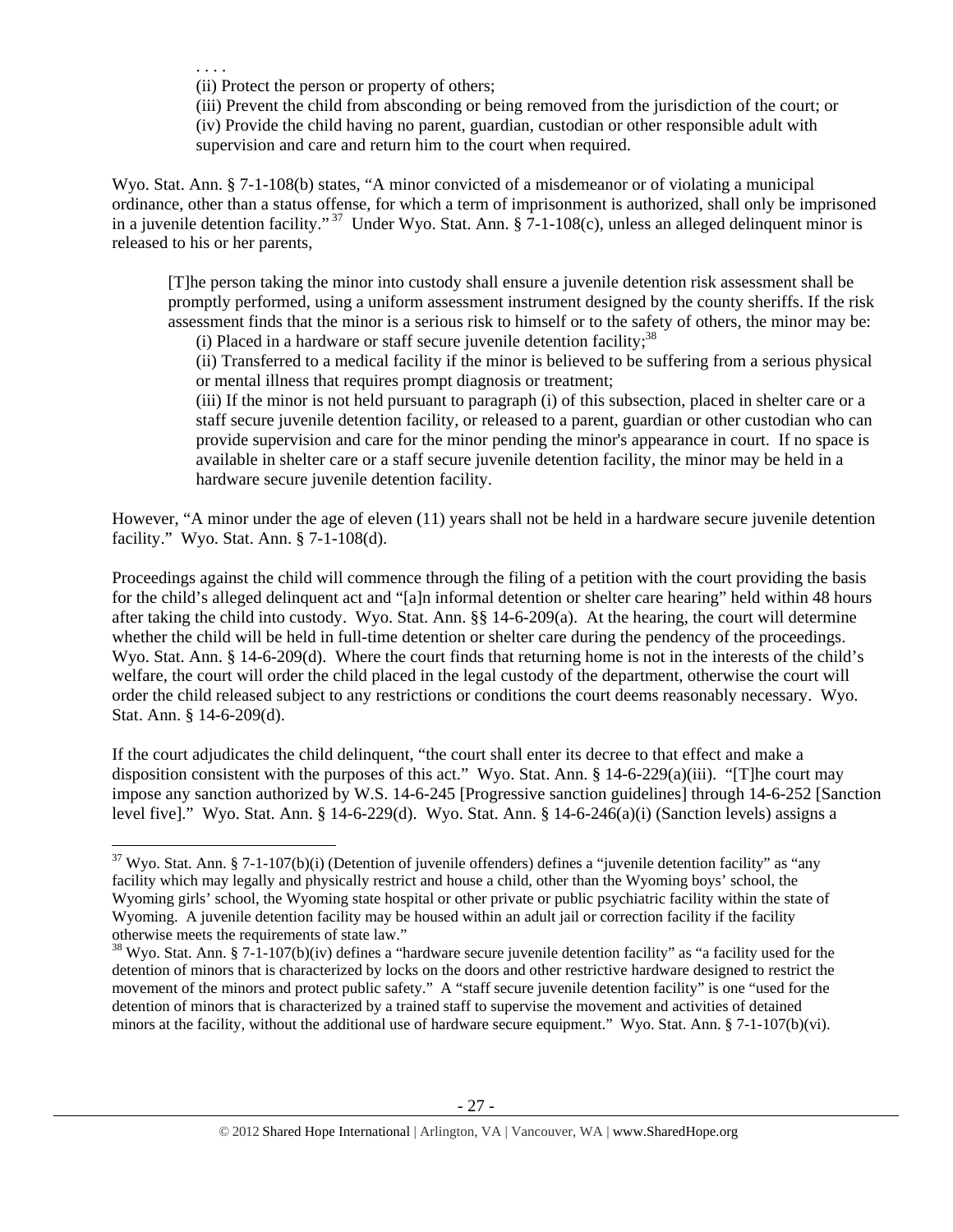misdemeanor punishable by imprisonment up to 6 months, such as Wyo. Stat. Ann. § 6-4-101 (Prostitution; penalties), to sanction level one. However, if the child was previously adjudicated delinquent for a crime "that is the same level of seriousness as the child's previous conduct, the juvenile court may assign the child a sanction level that is one (1) level higher than the previously assigned sanction level, unless the child's previously assigned sanction level is five." Wyo. Stat. Ann. § 14-6-246(b). Under the sanction enhancement found in Wyo. Stat. Ann. § 14-6-246(b), a child with multiple adjudications for violating Wyo. Stat. Ann. § 6-4- 101 (Prostitution; penalties) could obtain an increasingly severe sanction level with each subsequent conviction.

For any sanction level, the court may, under Wyo. Stat. Ann. § 14-6-247(a) (Sanctions common to all levels),

(i) Transfer temporary legal custody to a relative, other suitable adult, state agency or local public agency the court finds qualified to receive and care for the child, subject to terms and conditions prescribed by the court;

(ii) Commit the child to a certified hospital willing to accept the child, or the Wyoming state hospital, for not more than ninety (90) days for treatment for substance abuse or for specialized treatment and rehabilitation programs conducted especially for juveniles;

(iii) Commit the child to a juvenile detention facility for not more than six (6) months, if the adjudicated delinquent has attained the age of twelve (12) years;

(viii) Order the child to be examined or treated by a physician, surgeon, psychiatrist or psychologist or to obtain other specialized treatment, care, counseling or training, and place the child in a hospital or medical facility, youth camp, school or other suitable facility for treatment;

 . . . (xi) Order the child, his parents, or the guardian, to undergo evaluation and indicated treatment or another program designed to address problems which contributed to the adjudication. . . . . . . .

In addition to the possible sanctions common to all levels, under sanction level one, a child may be placed on probation for 3–6 months or referred "to a community-based youth intervention program," while under sanction level 2, a child may receive a minimum of probation for 6 months. Wyo. Stat. Ann. §§ 14-6-248(a)(i), (iii), 14-  $6-249(a)(i)$ .

- 5.4.1 Recommendation: Establish a mandatory response law that directs any minor involved in prostitution or who is a victim of trafficking for sexual servitude away from the criminal justice system and into a protective system.
- *5.5 Commercial sexual exploitation is identified as a type of abuse and neglect within child protection statutes.*

Commercial sexual exploitation is not specifically identified as a type of abuse and neglect within Wyoming's child protection statutes; however, sexual abuse is identified generally as a type of abuse. Specifically, Wyo. Stat. Ann. § 14-3-202(a)(ii) (Definitions), which provides the definitions for Wyoming's statutes on child abuse reporting, defines "abuse" as

inflicting or causing physical or mental injury, harm or imminent danger to the physical or mental health or welfare of a child other than by accidental means, including abandonment, . . . excessive or unreasonable corporal punishment, malnutrition or substantial risk thereof by reason of intentional or unintentional neglect, and the commission or allowing the commission of a sexual offense against a child as defined by law:

. . .

. . .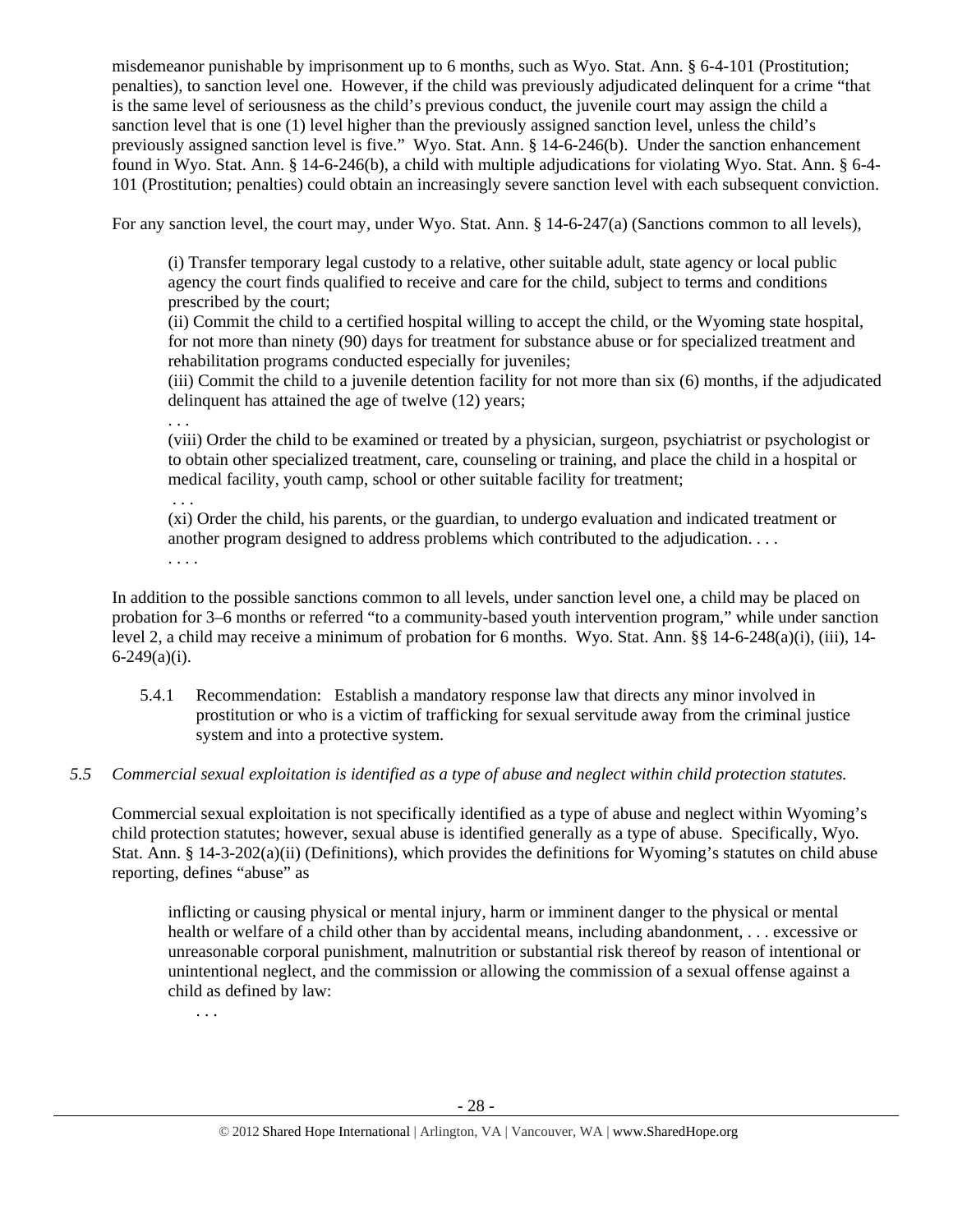(D) "Imminent danger" includes threatened harm and means a statement, overt act, condition or status which represents an immediate and substantial risk of sexual abuse or physical or mental injury. . . .

Under Wyo. Stat. Ann. § 14-3-202(a)(vii), "neglect" is defined as

a failure or refusal by those responsible for the child's welfare to provide adequate care, maintenance, supervision, education or medical, surgical or any other care necessary for the child's well being. Treatment given in good faith by spiritual means alone, through prayer, by a duly accredited practitioner in accordance with the tenets and practices of a recognized church or religious denomination is not child neglect for that reason alone.

- 5.5.1 Recommendation: Amend the definitions of "abuse" and "neglect" under Wyo. Stat. Ann. § 14-3- 202(a)(ii) and (vii) (Definitions) to explicitly include commercial sexual exploitation of a child in violation of Wyo. Stat. Ann. § 6-4-103(a)(i) (Promoting prostitution; penalties), Wyo. Stat. Ann. § 6-4-303(b)(i), (ii) (Sexual exploitation of children; penalties; definitions), and Wyo. Stat. Ann. § 6- 4-102 (Soliciting an act of prostitution; penalties).
- *5.6 The definition of "caregiver" (or similar term) in the child welfare statutes is broad enough to include a trafficker who has custody or control of a child in order to bring a trafficked child into protection of child protective services.*

Under Wyo. Stat. Ann. § 14-3-202(a)(i) (Definitions), which provides the definitions for the statutes on child abuse reporting, "a person responsible for a child's welfare" is defined to include, "the child's parent, noncustodial parent, guardian, custodian, stepparent, foster parent or other person, institution or agency having the physical custody or control of the child."

- 5.6.1 Recommendation: Amend the definition of "a person responsible for a child's welfare" under Wyo. Stat. Ann. § 14-3-202(a)(i) to include a person who physically possesses or controls a child in order to allow child protective services an opportunity to respond to cases of abuse within a non-familial trafficker relationship.
- *5.7 Crime victims' compensation is specifically available to a child victim of sex trafficking or commercial sexual exploitation of children (CSEC) without regard to ineligibility factors.*

A domestic minor sex trafficking victim may be eligible to receive compensation under the Wyoming Crime Victims Compensation Act, Wyo. Stat. Ann. § 1-40-101 et. seq. Pursuant to Wyo. Stat. Ann. § 1-40-106 (Eligibility for compensation) victims are "entitled to compensation under" the Wyoming Crime Victims Compensation Act if certain requirements are met. Wyo. Stat. Ann. § 1-40-106(a). For purposes of the Wyoming Crime Victims Compensation Act, Wyo. Stat. Ann. § 1-40-102(a)(ix) (Definitions) defines a "victim" to include the following:

(A) A person who suffers personal injury<sup>39</sup> or is killed in this state as a direct result of: (I) A criminal act<sup>40</sup> of another person;

<sup>39</sup> *See supra* note 33. 40 *See supra* note 34.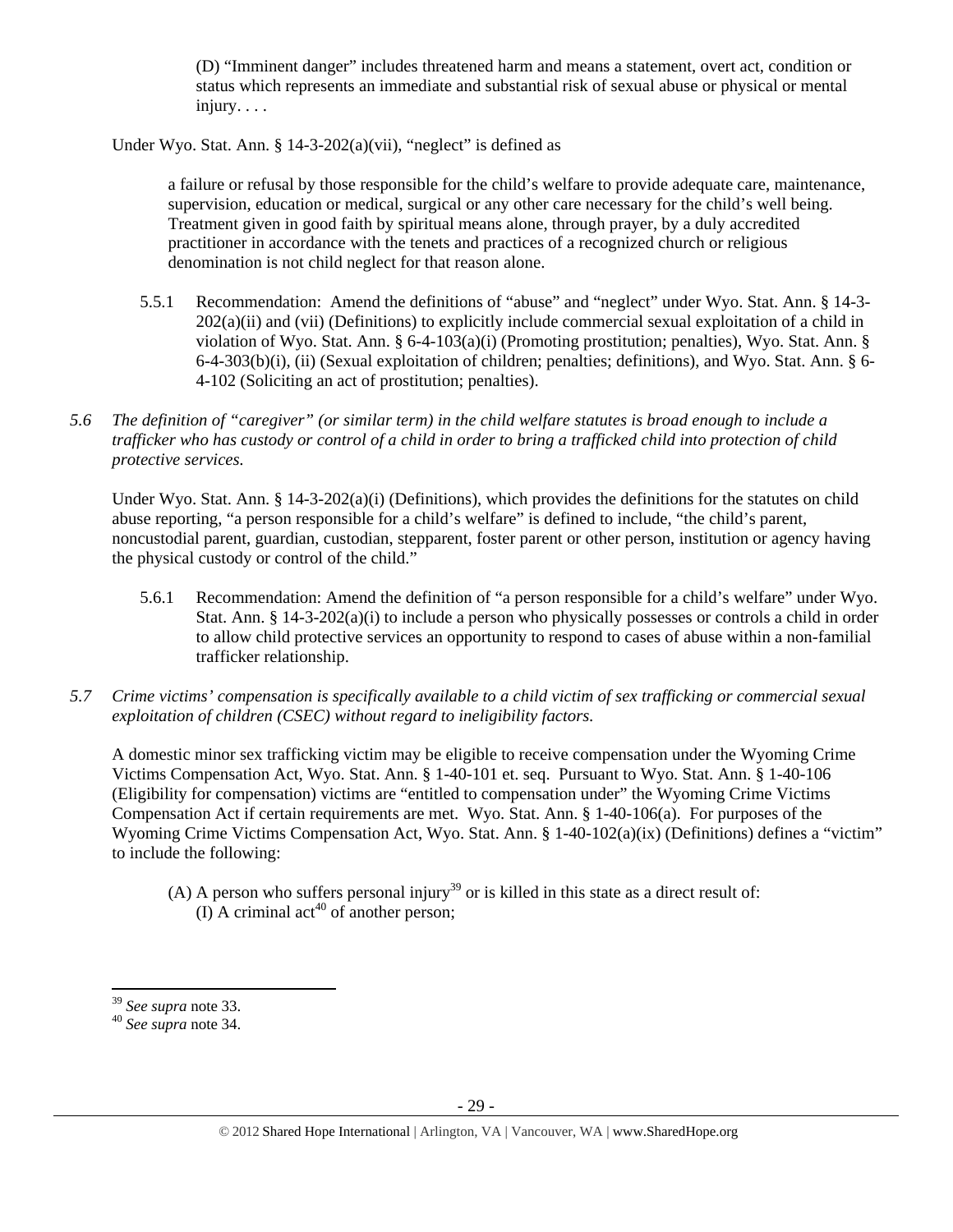(II) The person's good faith and reasonable effort in attempting to prevent the commission of a criminal act, or to apprehend a person engaging in a criminal act or assisting a law enforcement officer to do so;

(III) Assisting or attempting to assist a person against whom a crime is being perpetrated or attempted;

(IV) A federal crime occurring in Wyoming.

(B) A resident who is a victim of a crime occurring outside this state if:

(I) The crime would be compensable had it occurred inside this state; and

(II) The crime occurred in a state which does not have a crime victim compensation program, for which the victim is eligible as eligibility is set forth in W.S. 1-40-101 [Short title] through 1-40-119 [Surcharge to be assessed in certain criminal cases; paid to account].

. . . .

Even to the extent that a commercially sexually exploited child "suffers personal injury . . . as a direct result of" another's crime, several other requirements for compensation may present difficulties for domestic minor sex trafficking victims. Wyo. Stat. Ann.  $\S 1-40-102(a)(ix)(A)$ . Specifically, to be eligible for compensation Wyo. Stat. Ann. § 1-40-106(a) requires,

(i) The victim suffered personal injury as a result of a criminal act;

. . . .

(iii) The injury to or death of the victim was not attributable to his own wrongful act;

(iv) The appropriate law enforcement authorities were notified of the criminal act allegedly causing the injury to or death of the victim as soon as practical under the circumstance after perpetration of the offense and the claimant cooperates with appropriate law enforcement authorities with respect to the crime for which compensation is sought; [and]

(v) The application for compensation is filed with the division within one (1) year after the date of the injury to or death of the victim, or within any extension of time the division allows for good cause shown;

. . . .

"Good cause" is not defined within Wyo. Stat. Ann.  $\S$  1-40-106, but 015-031-003 Wyo. Code R.  $\S$  4(b)(viii)(A) states,

Good cause in determining whether a victim has satisfied the requirement to report a crime to law enforcement, the Division may consider the victims age, physical condition and psychological state, and any compelling health or safety reason that would jeopardize the well being of the victim. The Division may waive the report to law enforcement or the 1 year filing date if good cause is shown.

Additionally, 015-031-003 Wyo. Code R. § 4(c)(i) provides guidance regarding what constitutes "reasonable cooperation with law enforcement." Specifically, the regulations state,

In determining whether a victim reasonably cooperated with law enforcement the Division may consider the victims age, physical condition and psychological state and any compelling health and safety reasons that would jeopardize the well being of the victim.

(i) Reasonable cooperation with law enforcement by the victim may include but not be limited to the following:

(A) providing law enforcement with a true, accurate and complete statement of the circumstances that led to the crime;

(B) participating in the investigation of the crime to assist law enforcement with the identification of a suspect;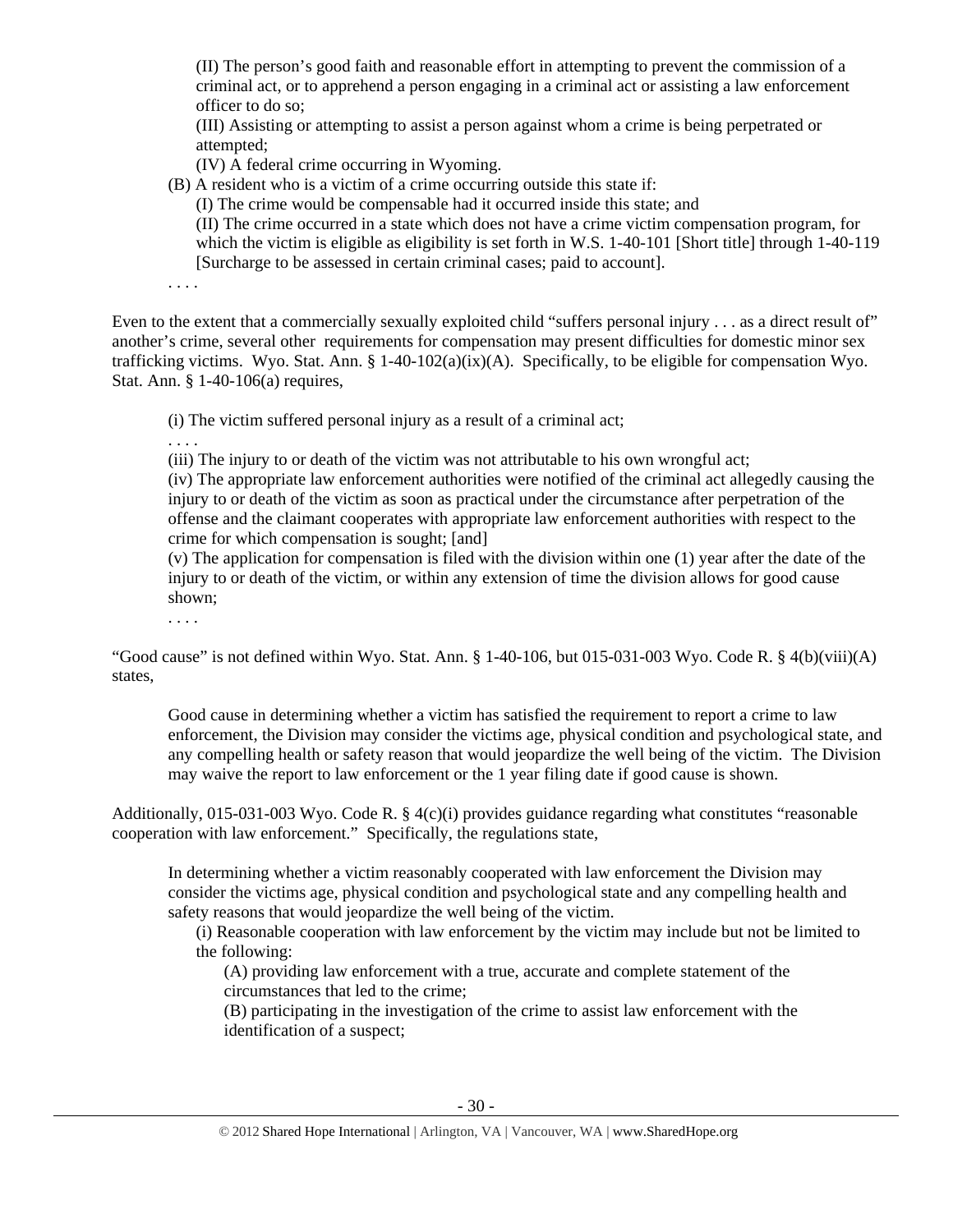(C) participating in prosecution procedures including deposition and trail testimony as requested;

(D) Sexual abuse victims shall be deemed to have reasonably cooperated with law enforcement if the victim undergoes a sexual assault forensic exam.

- 5.7.1 Recommendation: Amend Wyo. Stat. Ann. § 1-40-106 (Eligibility for compensation) to exempt victims of domestic minor sex trafficking from the listed requirements.
- 5.7.2 Recommendation: Amend 015-031-003 Wyo. Code R. § 4(b)(viii)(A) to clarify that a domestic minor sex trafficking victim has good cause for failing to report.

## *5.8 Victim-friendly procedures and protections are provided in the trial process for minors under 18.*

Wyoming law includes several victim-friendly criminal justice procedures and protections throughout the criminal justice process.

The Wyoming Victim and Witness Bill of Rights, codified at Wyo. Stat. Ann. § 1-40-203 (Victim and witness bill of rights), sets out key rights of crime victims. Some of these rights are expounded in other statutes.

For example, under Wyo. Stat. Ann. § 1-40-205(a), crime victims specifically have the right to "be free from any form of harassment, intimidation or retribution." To ensure this right, a victim may sit in a separate waiting room from other witness while waiting to testify in "any proceeding regarding a criminal act," and law enforcement shall provide the victim information regarding other protections available to the victim. Wyo. Stat. Ann. § 1-40-205(b), (d).

Additionally, under Wyo. Stat. Ann. § 1-40-204(a) (Rights of victims and witnesses to be informed during the criminal justice process),

(a) Victims of a criminal act shall be informed without undue delay by law enforcement about: (i) The rights enumerated in this act;

(ii) The right to be informed of the status of the case from the initial police investigation to the final appellate review;

(iii) The fact that financial assistance or other social service options may be available to the victim; (iv) The existence of the Crime Victims Compensation Act and that compensation may be available to the victim;

(v) The right to have an interpreter or translator to inform the victim of these rights;

(vi) The name and official telephone number of the primary law enforcement officer assigned to investigate the case together with the official address and telephone number of the criminal justice agency investigating the case;

(vii) The right to seek legal counsel and to employ an attorney.

Also, the victim has the right to information including the right to receive written notice of a certain event's related to the defendant's progress in the criminal justice system. Wyo. Stat. Ann. § 1-40-204(b).

Some additional protections are afforded in Wyo. Stat. Ann. § 7-11-408 (Videotape depositions) to children who are the victims of sexual abuse under Wyo. Stat. Ann. § 6-2-314 (Sexual abuse of a minor in the first degree; penalties) through Wyo. Stat. Ann. § 6-2-317 (Sexual abuse of a minor in the fourth degree), but not to victims of Wyo. Stat. Ann. § 6-2-318 (Soliciting to engage in illicit sexual relations; penalty). Specifically,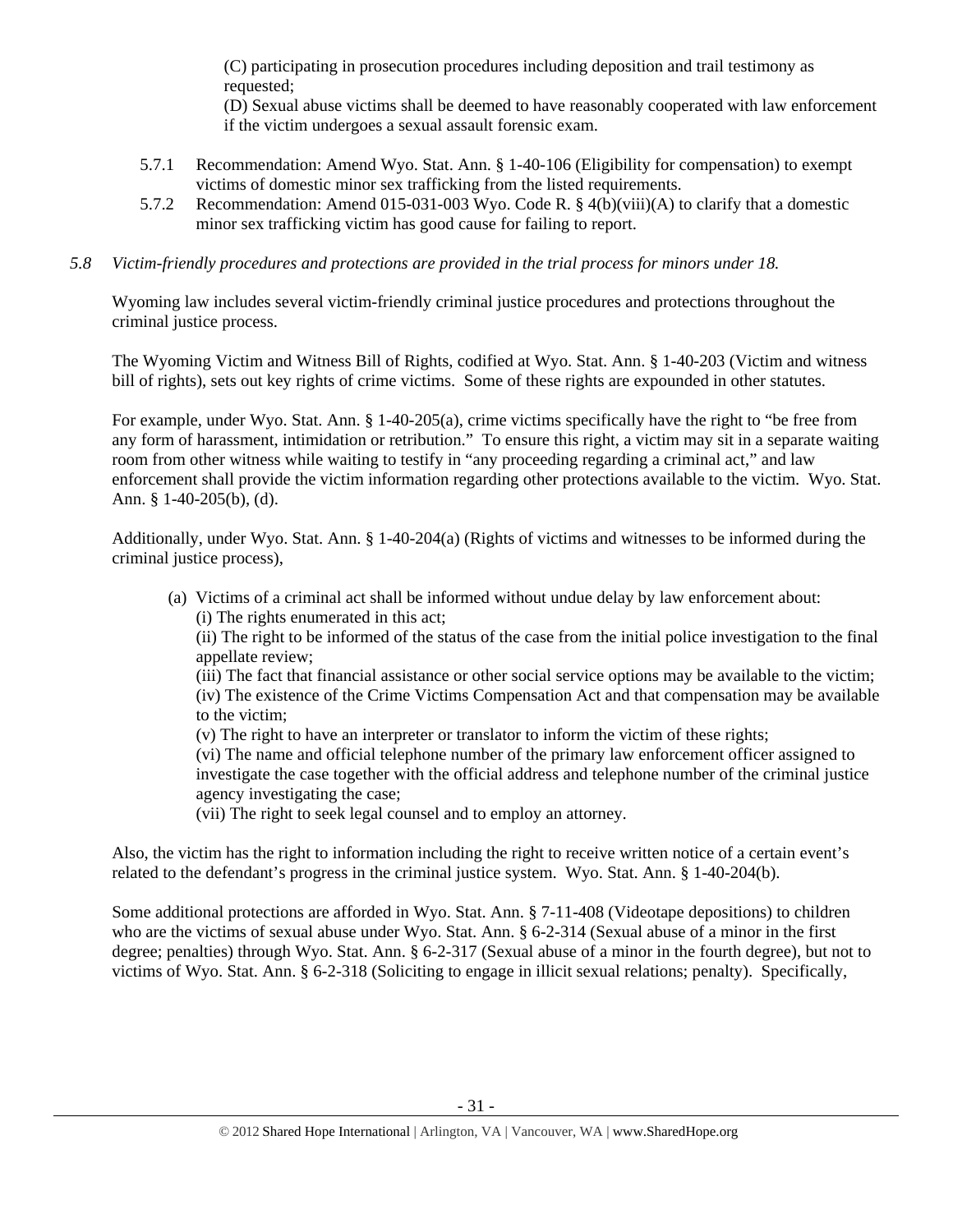under Wyo. Stat. Ann. § 7-11-408, a victim under the age of 12 may give testimony that may be admissible at trial<sup>41</sup> through a videotaped deposition if the judge finds the following, pursuant to subsection (c),

(i) The child's testimony would be relevant and material;

(ii) The best interests of the child would be served by permitting the videotape deposition;

(iii) A potential physical or psychological harm to the child is likely to occur if the child is required to testify which would effectively render the child incapable to testify at the trial; and

(iv) The defendant or his legal counsel has the opportunity to be present and to cross-examine the child at the videotape deposition.

Only video technicians, "the child, the judge, prosecutor, defendant and defense counsel, [and] a family member who was not a witness to the offense or a support person for the child" may be present at the child's videotaped deposition. Wyo. Stat. Ann. § 7-11-408(b). However, pursuant to Wyo. Stat. Ann. § 7-11-408(d), the judge may "deny the defendant's face-to-face confrontation of the child" if

(i) The defendant is alleged to have inflicted physical harm or is alleged to have threatened to inflict physical harm upon the child, and physical or psychological harm to the child is likely to occur if there is a face-to-face confrontation of the child by defendant;

(ii) The defendant's legal counsel will have reasonable opportunity to confer with his client before and at any time during the videotape deposition; and

(iii) The defendant will have opportunity to view and hear the proceedings while being taken.

In addition, a child who is "unable to articulate what was done to them will be permitted to demonstrate the sexual act or acts committed against them with the aid of anatomically correct dolls." Wyo. Stat. Ann. § 7-11- 408(f). These "demonstrations will be under the supervision of the court and shall be videotaped to be viewed at trial, and shall be received into evidence as demonstrative evidence." Wyo. Stat. Ann. § 7-11-408(f).

Wyo. Stat. Ann. § 6-2-312 (Evidence of victim's prior sexual conduct or reputation; procedure for introduction) also provides limited protection to victims of sexual assault, without regard to their age, including victims of Wyo. Stat. Ann. § 6-2-318 (Soliciting to engage in illicit sexual relations; penalty). However, the protection does not extend to victims of Wyoming's CSEC laws, Wyo. Stat. Ann. § 6-4-103(a) (Promoting prostitution; penalties) and Wyo. Stat. Ann. § 6-4-303(b)(i)–(ii) (Sexual exploitation of children; penalties; definitions). Pursuant to Wyo. Stat. Ann. § 6-2-312(a), where a defendant is prosecuted under Wyoming's sexual assault laws, or "lesser included offense[s]," evidence of the victim's prior sexual conduct and reputation or opinion evidence regarding the victim's character may only be admitted when "the court finds that the probative value of the evidence substantially outweighs the probability that its admission will create prejudice." Wyo. Stat. Ann. § 6-2-312(a)(iv). However, nothing in Wyo. Stat. Ann. § 6-2-312(a) prevents a defendant from introducing "evidence as to prior sexual conduct of the victim with the actor." Wyo. Stat. Ann. § 6-2-312(b).

<sup>&</sup>lt;sup>41</sup> Pursuant to Wyo. Stat. Ann.  $\S$  7-11-408(e):

<sup>(</sup>e) A videotape deposition may be admitted at trial in lieu of the direct testimony of the child, if the judge finds, after hearing, that:

<sup>(</sup>i) The visual and sound qualities of the videotape are satisfactory;

<sup>(</sup>ii) The videotape is not misleading;

<sup>(</sup>iii) All portions of the videotape that have been ruled inadmissible have been deleted; and

<sup>(</sup>iv) A potential physical or psychological harm to the child is likely to occur if the child is required to testify which would effectively render the child incapable to testify at the trial.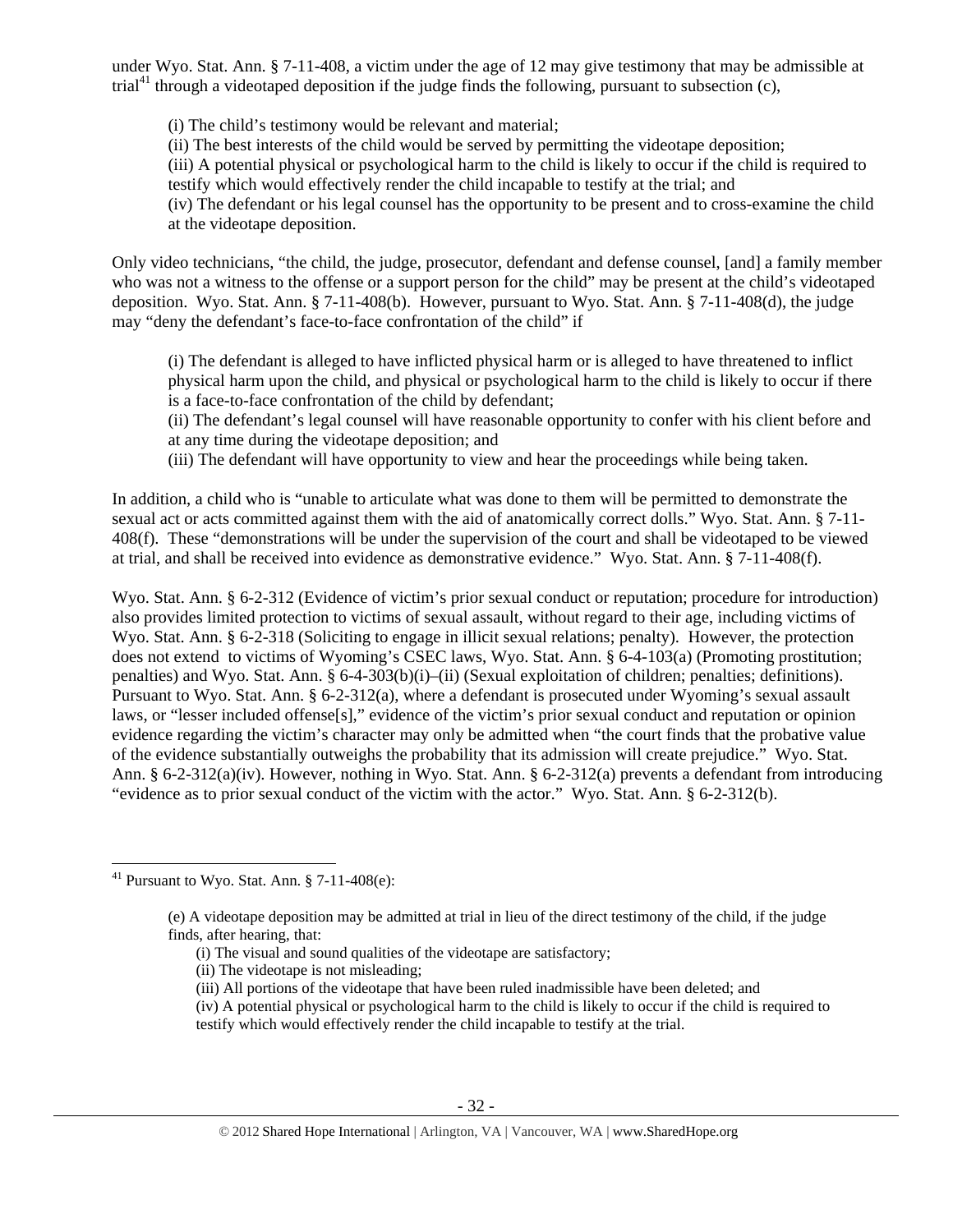Another victim-friendly criminal justice procedure is found in Wyo. Stat. Ann. § 6-2-311 (Corroboration unnecessary), which states, "Corroboration of a victim's testimony is not necessary to obtain a conviction for sexual assault." Wyo. Stat. Ann. § 6-2-311.

- 5.8.1 Recommendation: Amend Wyo. Stat. Ann. § 6-2-312 (Evidence of victim's prior sexual conduct or reputation; procedure for introduction) to apply to minor victims of Wyo. Stat. Ann. § 6-4-103(a) (Promoting prostitution; penalties) and  $\S 6-4-303(b)(i)-(ii)$  (Sexual exploitation of children; penalties; definitions).
- *5.9 Expungement or sealing of juvenile delinquency records resulting from arrests or adjudications for prostitution-related offenses committed as a result of, or in the course of, the commercial sexual exploitation of a minor is available within a reasonable time after turning 18.*

Under Wyo. Stat. Ann. § 14-6-241(a) (Expungement of records in juvenile and municipal courts), once 18 years old, a person "adjudicated delinquent as a result of having committed a delinquent act other than a violent felony<sup>",42</sup> may petition to have the court expunge the person's juvenile court records. Under Wyo. Stat. Ann.  $\S$  $14-6-241(a)$ ,

If after investigation the court finds that the petitioner has not been convicted of a felony since adjudication, that no proceeding involving a felony is pending or being instituted against the petitioner and the rehabilitation of the petitioner has been attained to the satisfaction of the court or the prosecuting attorney, it shall order expunged all records in the custody of the court or any agency or official, pertaining to the petitioner's case. . . .

Once the court enters an order of expungement, "the proceedings in the petitioner's case are deemed never to have occurred and the petitioner may reply accordingly upon any inquiry in the matter." Wyo. Stat. Ann. § 14- 6-241(a). Records related to the conviction of a juvenile for a misdemeanor in circuit court also may be expunged, subject to the requirements of Wyo. Stat. Ann. § 14-6-241(a). Wyo. Stat. Ann. § 14-6-241(c).

*5.10 Victim restitution and civil remedies for victims of domestic minor sex trafficking or commercial sexual exploitation of children (CSEC) are authorized by law.* 

Wyoming law does not provide specific civil remedies for victims of domestic minor sex trafficking; however, Wyo. Stat. Ann. § 7-9-110(a) (Civil action) provides that any restitution received by a victim of a crime does not preclude them from bringing a civil suit, but "[a]ny restitution payment by the defendant to a victim shall be set off against any judgment in favor of the victim, however, in a civil action arising out of the same facts or event." Additionally, Wyo. Stat. Ann. § 1-3-105(b) (Actions other than recovery of real property) suggests that there is a "a civil action based upon sexual assault as defined by W.S. 6-2-301(a)(v)<sup>43</sup> against a minor" under Wyoming law.

 <sup>42</sup> Pursuant to Wyo. Stat. Ann. § 6-1-104(a)(xii) (Definitions) a "violent felony" includes "murder, manslaughter, kidnapping, sexual assault in the first or second degree, robbery, aggravated assault, aircraft hijacking, arson in the first or second degree or aggravated burglary or a violation of W.S. 6-2-314(a)(i) [Sexual abuse of a minor in the first degree; penalties] or 6-2-315(a)(ii) [Sexual abuse of a minor in the second degree; penalties]."<br><sup>43</sup> Sexual assault is defined in Wyo. Stat. Ann. § 6-2-301(a)(v) (Definitions) as "any act made criminal pursuant to

W.S. 6-2-302 [Sexual assault in the first degree] through 6-2-319 [Names not to be released; restrictions on disclosures or publication of information; violations; penalties]."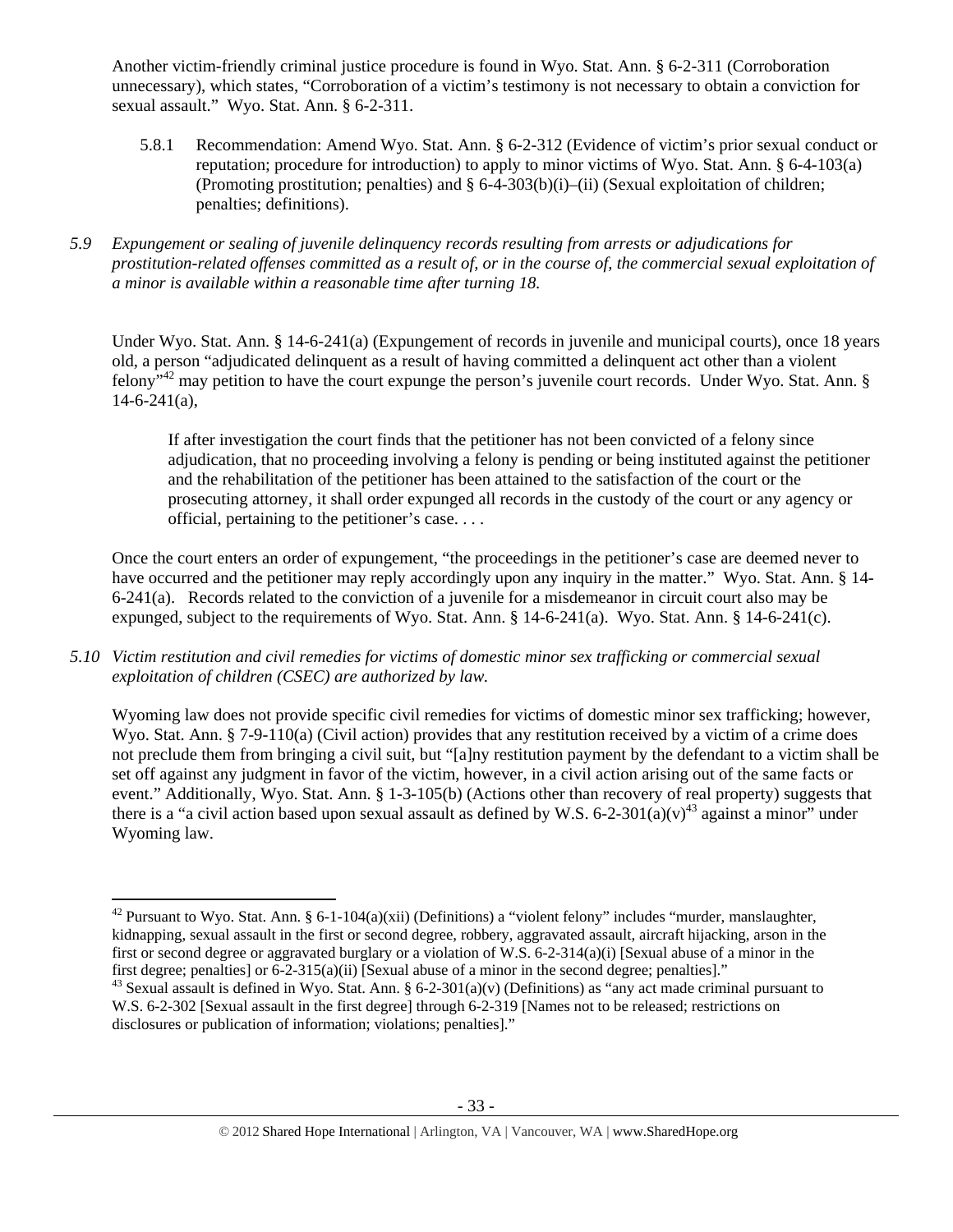Domestic minor sex trafficking victims also are able to receive restitution from their offender. Wyo. Stat. Ann. § 7-9-102 (Order to pay upon conviction) provides,

In addition to any other punishment prescribed by law the court shall, upon conviction for any misdemeanor or felony, order a defendant to pay restitution to each victim as determined under W.S. 7- 9-103 [Determination of amount owed; execution] and 7-9-114 [Determination of long-term restitution; time for order; enforcement] unless the court specifically finds that the defendant has no ability to pay and that no reasonable probability exists that the defendant will have an ability to pay.

Specifically, under Wyo. Stat. Ann. § 7-9-103(b),

In every case in which a claim for restitution is submitted, the court shall fix a reasonable amount as restitution owed to each victim for actual pecuniary damage resulting from the defendant's criminal activity, and shall include its determination of the pecuniary damage as a special finding in the judgment of conviction . . . . In determining the amount of restitution, the court shall consider and include as a special finding, each victim's reasonably foreseeable actual pecuniary damage that will result in the future as a result of the defendant's criminal activity. A long-term physical health care restitution order shall be entered as provided in W.S. 7-9-113 [Restitution for long-term care] through 7-9-115 [Modification of order].

- 5.10.1 Recommendation: When enacting a human trafficking law, include a provision that grants victims a civil cause of action against their offenders.
- 5.10.2 Recommendation: Amend Wyo. Stat. Ann. § 7-9-103 to require restitution of non-pecuniary damages for convictions under CSEC laws and, upon enactment, human trafficking laws.
- *5.11 Statutes of limitations for civil and criminal actions for child sex trafficking or commercial sexual exploitation of children (CSEC) offenses are eliminated or lengthened sufficiently to allow prosecutors and victims a realistic opportunity to pursue criminal action and legal remedies.*

No statutes of limitations apply to the prosecution of any crimes in Wyoming;<sup>44</sup> however civil actions are subject to certain statutes of limitations. Wyo. Stat. Ann. § 1-3-102.

The most relevant provision to victims of domestic minor sex trafficking is, "an action for . . . [a]n injury to the rights of the plaintiff, not arising on contract and not herein enumerated" must be commenced within four years of the date the plaintiff's cause of action accrues. Wyo. Stat. Ann. § 1-3-105(a)(iv)(C). Actions for "[a]ssault or battery not including sexual assault" shall be brought within one year. Wyo. Stat. Ann. § 1-3-105(a)(v)(B). Additionally, for "a civil action based upon sexual assault as defined by W.S. 6-2-301(a)(v) (Definitions)<sup>45</sup> against a minor" a claim "may be brought within the later of: (i) Eight (8) years after the minor's eighteenth birthday; or (ii) Three (3) years after the discovery." Wyo. Stat. Ann. § 1-3-105(b). Moreover, under Wyo. Stat. Ann. § 1-3-114 (Legal disabilities),

If a person entitled to bring any action except for an action arising from error or omission in the rendering of licensed or certified professional or health care services or for a penalty or forfeiture, is, at the time the cause of action accrues, a minor  $\dots$  the person may bring the action within three (3) years

 <sup>44</sup> *See* Boggs v. State, 484 P.2d 711, 714 (Wyo. 1971). Wyoming Representatives Vranish, Byrd, and Madden and Senator Driskill introduced House Bill 0134, "Statute of Limitations for Criminal Offenses," in the 2011 General Session of the 61st Legislature, however, the bill did not make it out of committee.

<sup>45</sup> *See supra* note 43.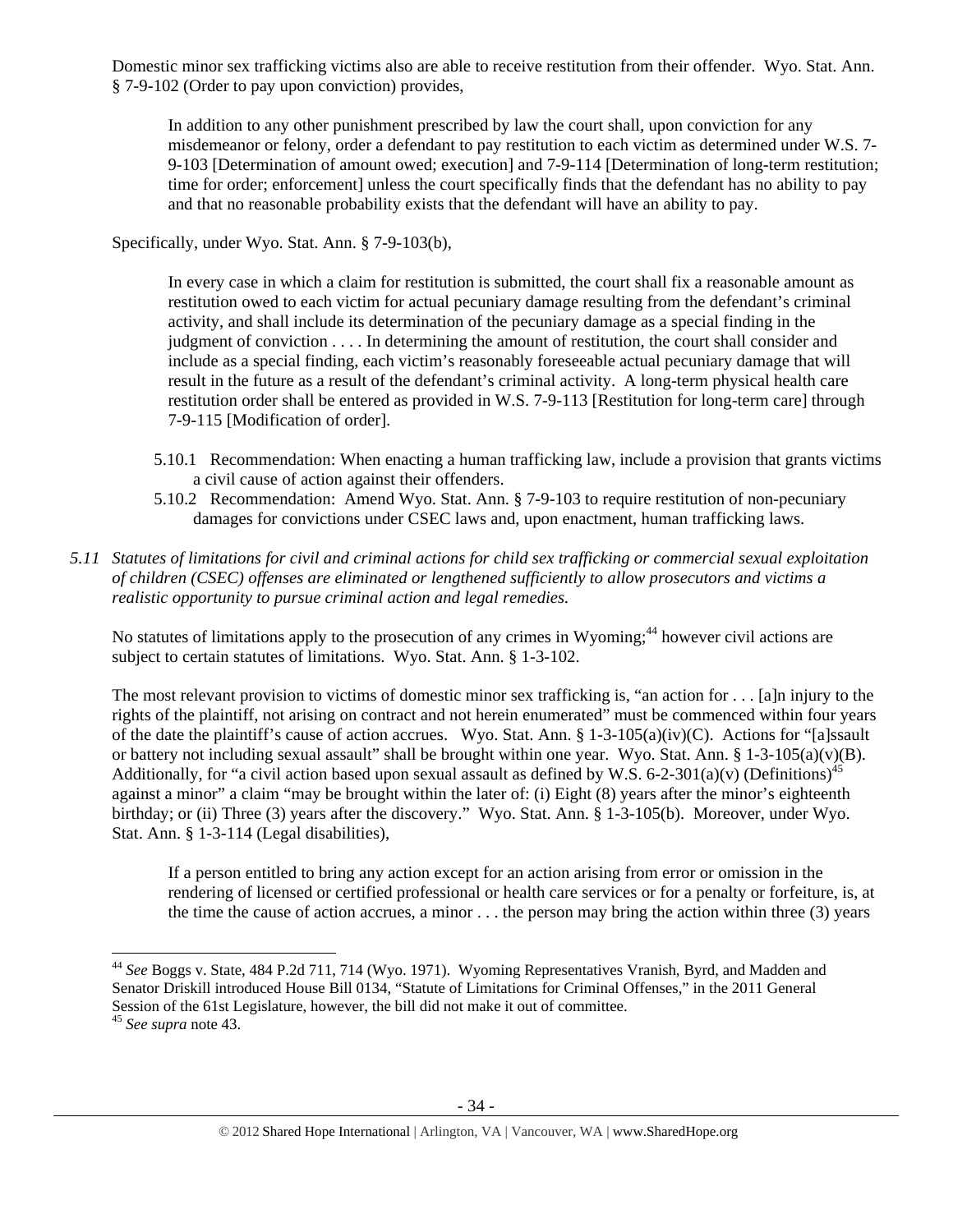after the disability is removed or within any other statutory period of limitation, whichever is greater.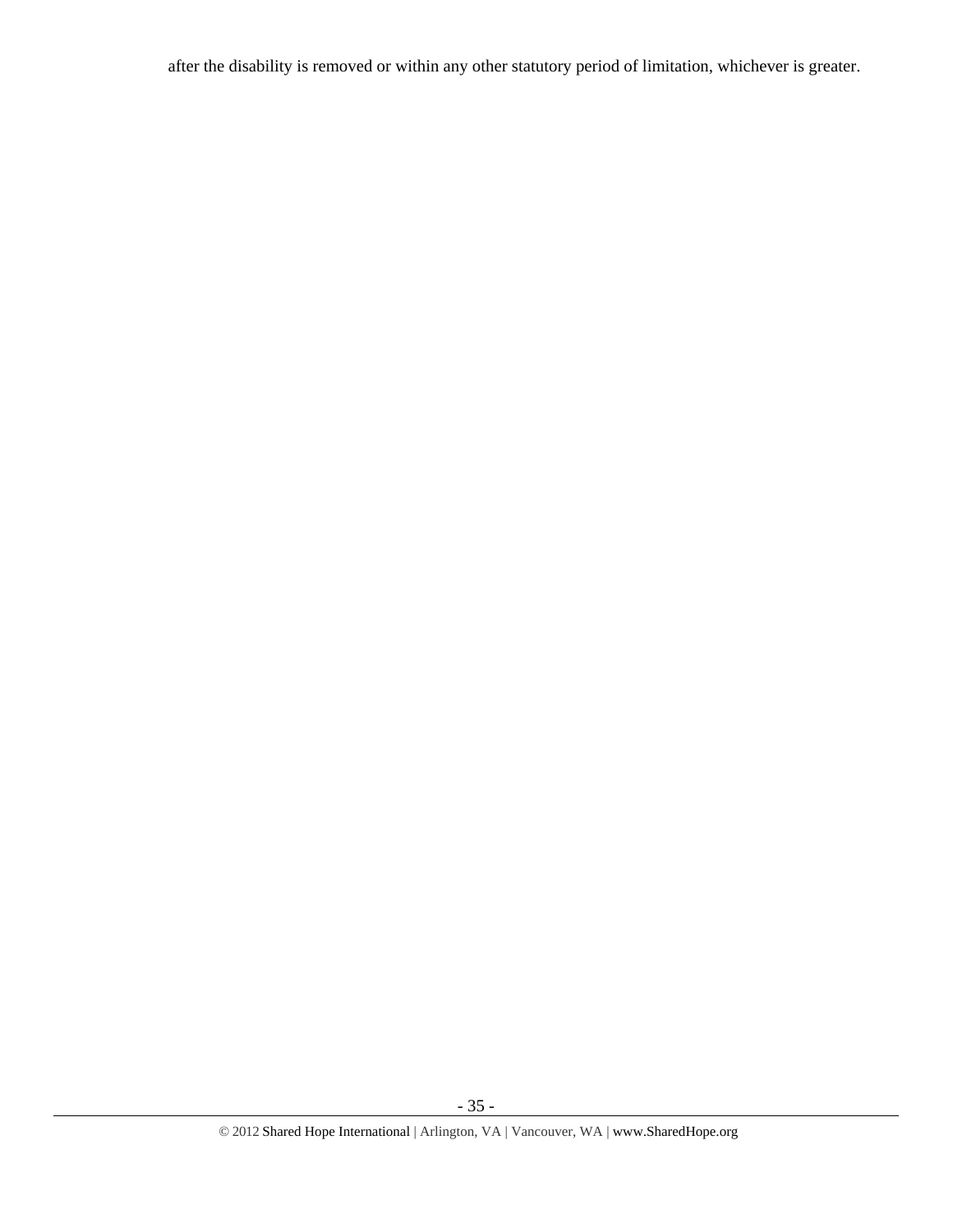#### **FRAMEWORK ISSUE 6: CRIMINAL JUSTICE TOOLS FOR INVESTIGATION AND PROSECUTIONS**

#### *Legal Components:*

- *6.1 Training on human trafficking and domestic minor sex trafficking for law enforcement is statutorily mandated.*
- *6.2 Single party consent to audio-taping is permitted in law enforcement investigations.*
- *6.3 Wiretapping is an available tool to investigate domestic minor sex trafficking.*
- *6.4 Using a law enforcement posing as a minor to investigate buying or selling of commercial sex acts is not a defense to soliciting, purchasing, or selling sex with a minor.*
- *6.5 Using the Internet to investigate buyers and traffickers is a permissible investigative technique.*
- *6.6 Law enforcement and child welfare agencies are mandated to promptly report missing and recovered children. \_\_\_\_\_\_\_\_\_\_\_\_\_\_\_\_\_\_\_\_\_\_\_\_\_\_\_\_\_\_\_\_\_\_\_\_\_\_\_\_\_\_\_\_\_\_\_\_\_\_\_\_\_\_\_\_\_\_\_\_\_\_\_\_\_\_\_\_\_\_\_\_\_\_\_\_\_\_\_\_\_\_\_\_\_\_\_\_\_\_\_\_\_\_*

#### *Legal Analysis:*

*6.1 Training on human trafficking and domestic minor sex trafficking for law enforcement is statutorily mandated.* 

Law enforcement officers in Wyoming are not required to complete training on human trafficking or domestic minor sex trafficking. While the Peace Officers Standards and Training Commission may establish basic training and in-service training requirements for law enforcement in Wyoming, nothing mandates that they establish training requirements related to human trafficking or domestic minor sex trafficking. Wyo. Stat. Ann.  $§ 9-1-702(e)–(k).$ 

- 6.1.1 Recommendation: Mandate training on human trafficking for law enforcement officers to provide them with the skills to identify and to investigate cases of domestic minor sex trafficking and respond appropriately to the victims.
- *6.2 Single party consent to audio-taping is permitted in law enforcement investigations.*

Single party consent to audiotaping is permitted in Wyoming. Wyo. Stat. Ann.  $\S$  7-3-702(a)(i), (b)(iv) (Prohibition against interception or disclosure of wire, oral or electronic communications; exceptions; penalties) provides,

- (a) Except as provided in subsection (b) of this section, no person shall intentionally: (i) Intercept, attempt to intercept, or procure any other person to intercept or attempt to intercept any wire, oral or electronic communication;
	- . . . .
- (b) Nothing in subsection (a) of this section prohibits:
	- . . . .

(iv) Any person from intercepting an oral, wire or electronic communication where the person is a party to the communication or where one (1) of the parties to the communication has given prior consent to the interception unless the communication is intercepted for the purpose of committing any criminal or tortious act.

Therefore, if one party to the communication consents, audio-taping the communication is permissible under Wyo. Stat. Ann. § 7-3-702(a).

*6.3 Wiretapping is an available tool to investigate domestic minor sex trafficking.*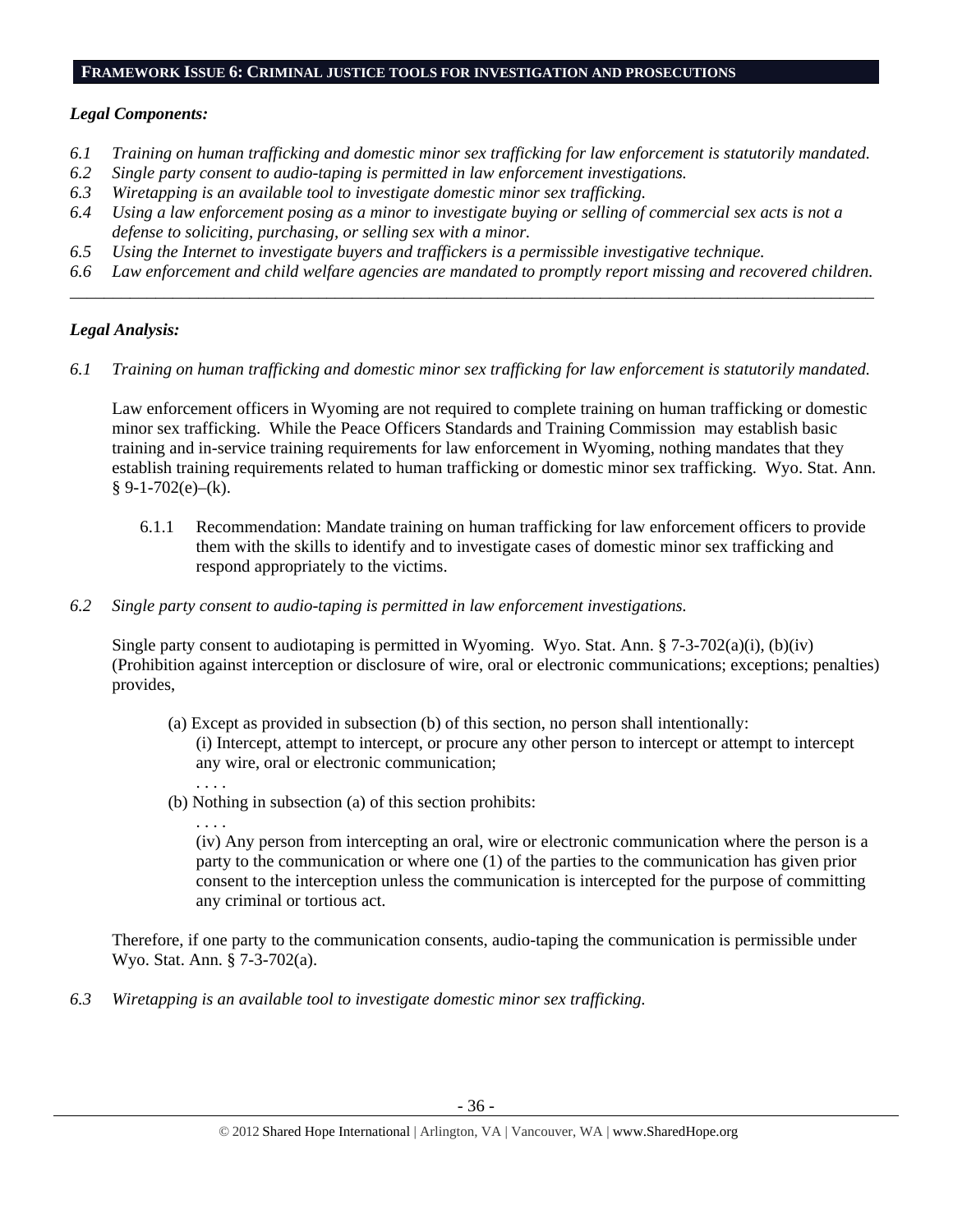Offenses related to domestic minor sex trafficking are not included as crimes for which a wiretapping order may be issued. Under Wyo. Stat. Ann. § 7-3-705(a) (Authorization for interception of wire, oral or electronic communications), applications for orders authorizing the use of wiretapping may only be requested when the investigation involves a violation of the Wyoming Controlled Substances Act of 1971 or a specified crime incident to or discovered while investigating a violation of the Wyoming Controlled Substances Act of 1971.

- 6.3.1 Recommendation: Amend Wyo. Stat. Ann. § 7-3-705(a) (Authorization for interception of wire, oral or electronic communications) to specifically authorize the attorney general or district attorney to seek a court order permitting the use of wiretapping where the interception may provide evidence of domestic minor sex trafficking.
- *6.4 Using a law enforcement posing as a minor to investigate buying or selling of commercial sex acts is not a defense to soliciting, purchasing, or selling sex with a minor.*

No statute explicitly permits the use of a decoy by law enforcement to investigate sex trafficking of minors. However, because Wyo. Stat. Ann. § 6-2-318 (Soliciting to engage in illicit sexual relations; penalty) applies where a defendant "solicits, procures or knowingly encourages . . . a person purported to be less than the age of fourteen (14) years," the use of a decoy by law enforcement in the investigation of a violation of Wyo. Stat. Ann. § 6-2-318 seems to be permissible.

- 6.4.1 Recommendation: Amend § 6-4-103 (Promoting prostitution) to expressly authorize law enforcement's use of a decoy posing as a minor to investigate offenses of sex trafficking in which a minor is used in prostitution and live sexual performance.
- *6.5 Using the Internet to investigate buyers and traffickers is a permissible investigative technique.*

No statute expressly authorizes law enforcement to use the Internet to investigate buyers and traffickers of sex with minors.

- 6.5.1 Recommendation: Enact a law expressly criminalizing use of the Internet to commit or attempt to commit a CSEC offense and prohibit a defense to prosecution based on the "minor" being a law enforcement officer or other adult.
- *6.6 Law enforcement and child welfare agencies are mandated to promptly report missing and recovered children.*

Reporting of missing children and rescued domestic minor sex trafficking victims is not mandated by the Wyoming Legislature. However, "[d]uring the 1990 Wyoming legislative session, the legislature mandated 'The Office of the Attorney General shall establish and operate a central repository of information and clearinghouse on missing children and missing persons.'"46 Under Wyoming's current "Amber Alert Plan":

Each state or local program establishes its own AMBER Plan criteria; however, the National Center for Missing & Exploited Children suggests the following criteria should be met before an Alert is activated:

- Law enforcement confirms a child has been abducted.
- A child is considered seventeen years old or younger.

 46 Wyoming Division of Criminal Investigation, Office of the Attorney General, *Wyoming Missing Person Clearinghouse: 2010 Annual Report*, 4 (2010), http://attorneygeneral.state.wy.us/dci/pdf/AnnualReport MissingPerson.pdf.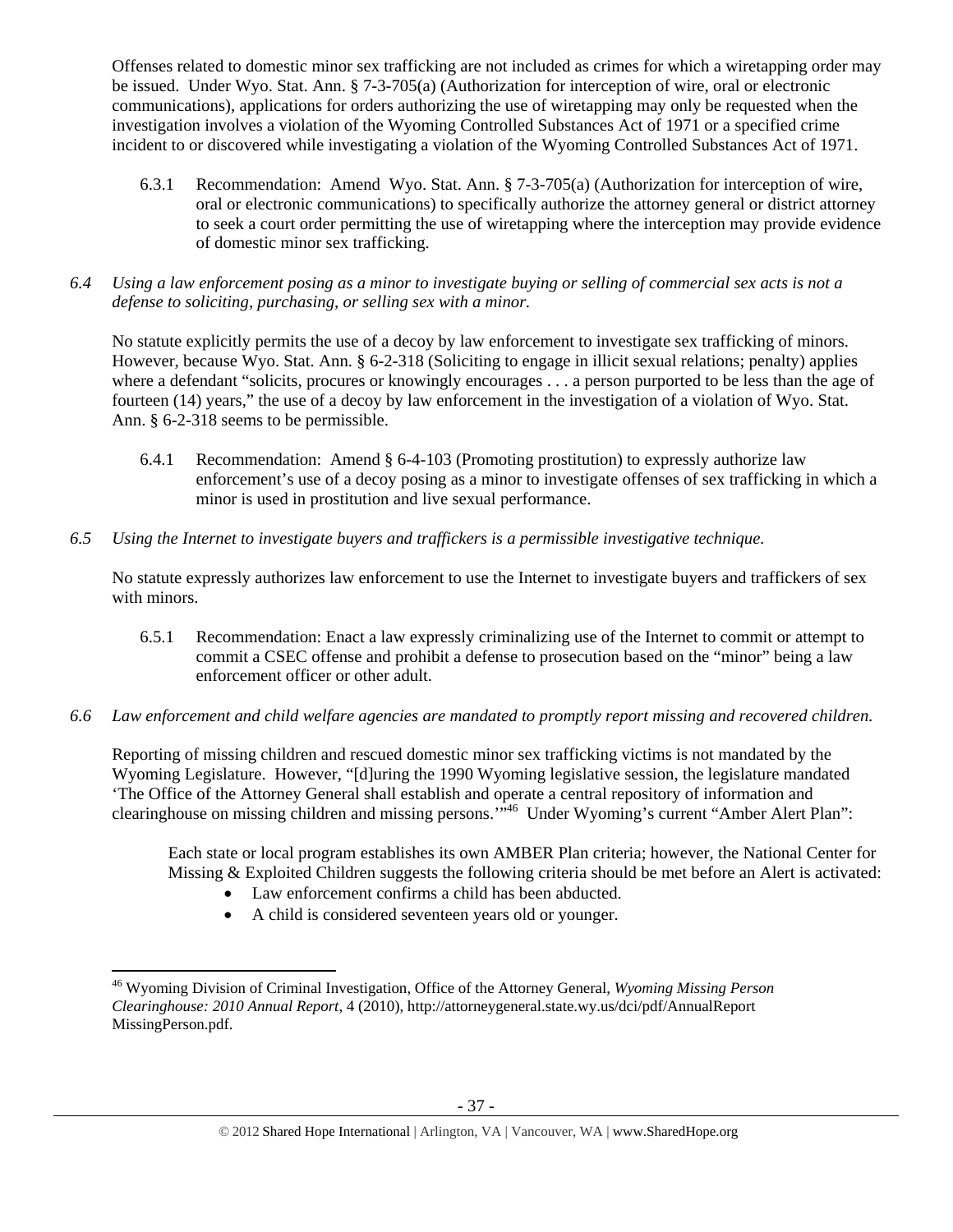- Law enforcement will only activate an Amber Alert if it is believed the circumstances surrounding the abduction indicate that the child is in danger of serious bodily harm or death.
- There is enough descriptive information about the child, abductor, and/or suspect's vehicle to believe an immediate broadcast alert will help in the safe return of the child.<sup>47</sup>
- 6.6.1 Recommendation: Enact a law requiring law enforcement and child welfare services to report missing and recovered children to the clearinghouse on missing children and to the National Crime Information Center (NCIC) database to ensure law enforcement have information to identify missing and runaway children who are at high risk for sex trafficking,

 47 Wyoming Division of Criminal Investigation, Office of the Attorney General, *Current Wyoming Amber Alert Plan*, http://attorneygeneral.state.wy.us/dci/amberalert/amberalert.html (last visited Jan. 27, 2012).